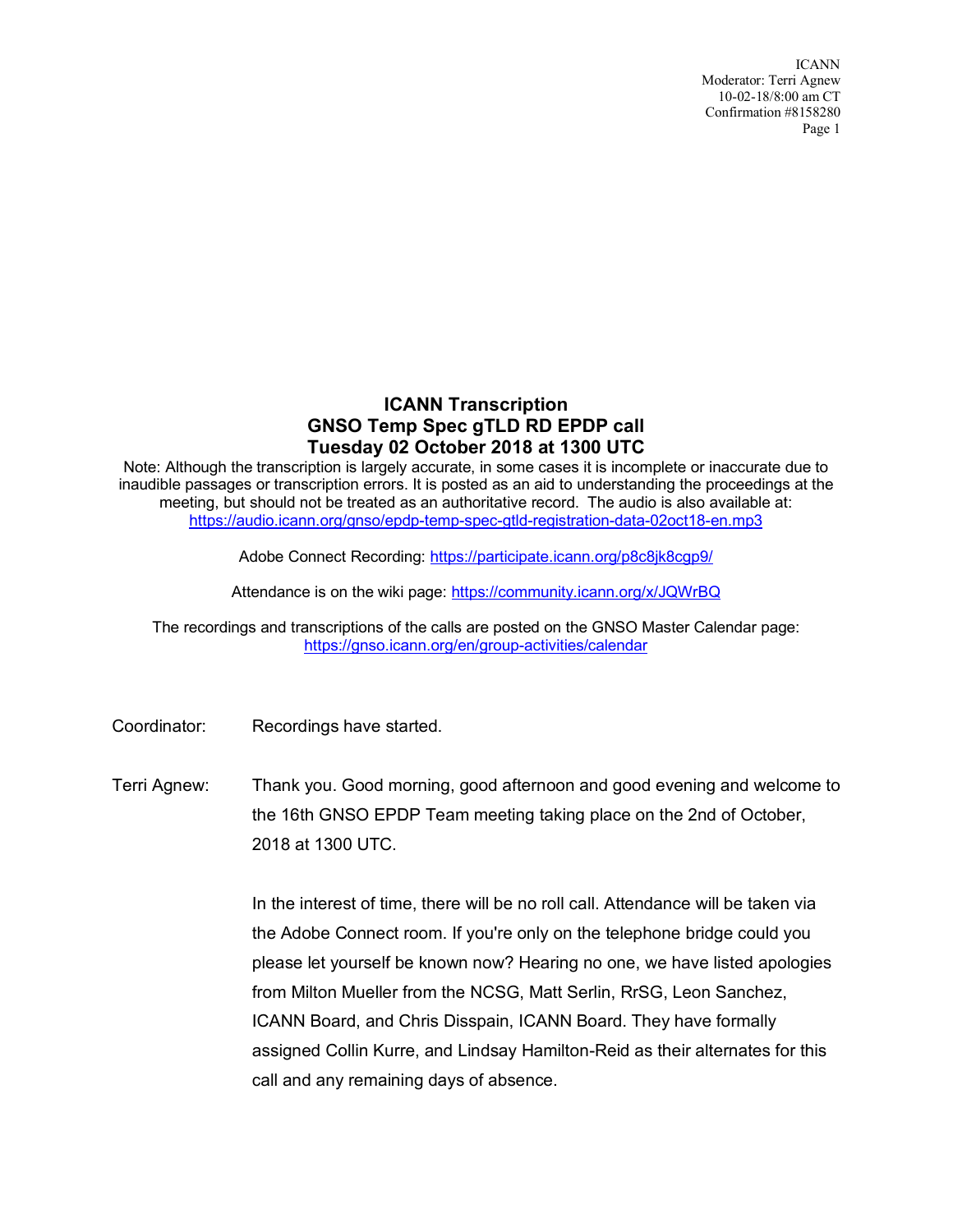During this period, the members will have only read-only rights and no access to conference calls. Their alternates will have posting rights and access to conference calls until the member's return date. As a reminder, the alternate assignment form must be formalized by the way a Google assignment form and the link is available in the agenda pod to your right.

Statements of interest must be kept up to date. If anyone has any updates to share, please raise your hand or speak up now. Seeing or hearing no one, if you need assistance updating your statements of interest please email the GNSO Secretariat.

All documents and information can be found on the EPDP wiki space and there is an audiocast and view-only Adobe Connect for nonmembers to follow the call so please remember to state your name before speaking. Recordings will be circulated on the mailing list and posted on the public wiki space shortly after the end of the call. Thank you. I'll turn it back over to our chair, Kurt Pritz. Please begin.

Kurt Pritz: Thanks very much, Terri, and thanks very much for being here for a timely start. I hope everybody made it back to where they were going okay. We've put up the agenda here, there's opening comments from me and then we'd like to kick off today where we made significant progress in the meeting in Los Angeles are the finalizing the legal bases for each of the purposes, the purposes for processing registration data that we developed during that meeting and then for Purpose C, which is to enable communication with the registered name holder.

> There was a good conversation and that's pretty well settled; there are some outstanding issues there so that. And then the last agenda item is really something we want to save time for and that's the meeting schedule going forward after this between now and Barcelona. And actually the schedule includes Barcelona too, so I want you to carefully look at the timing and the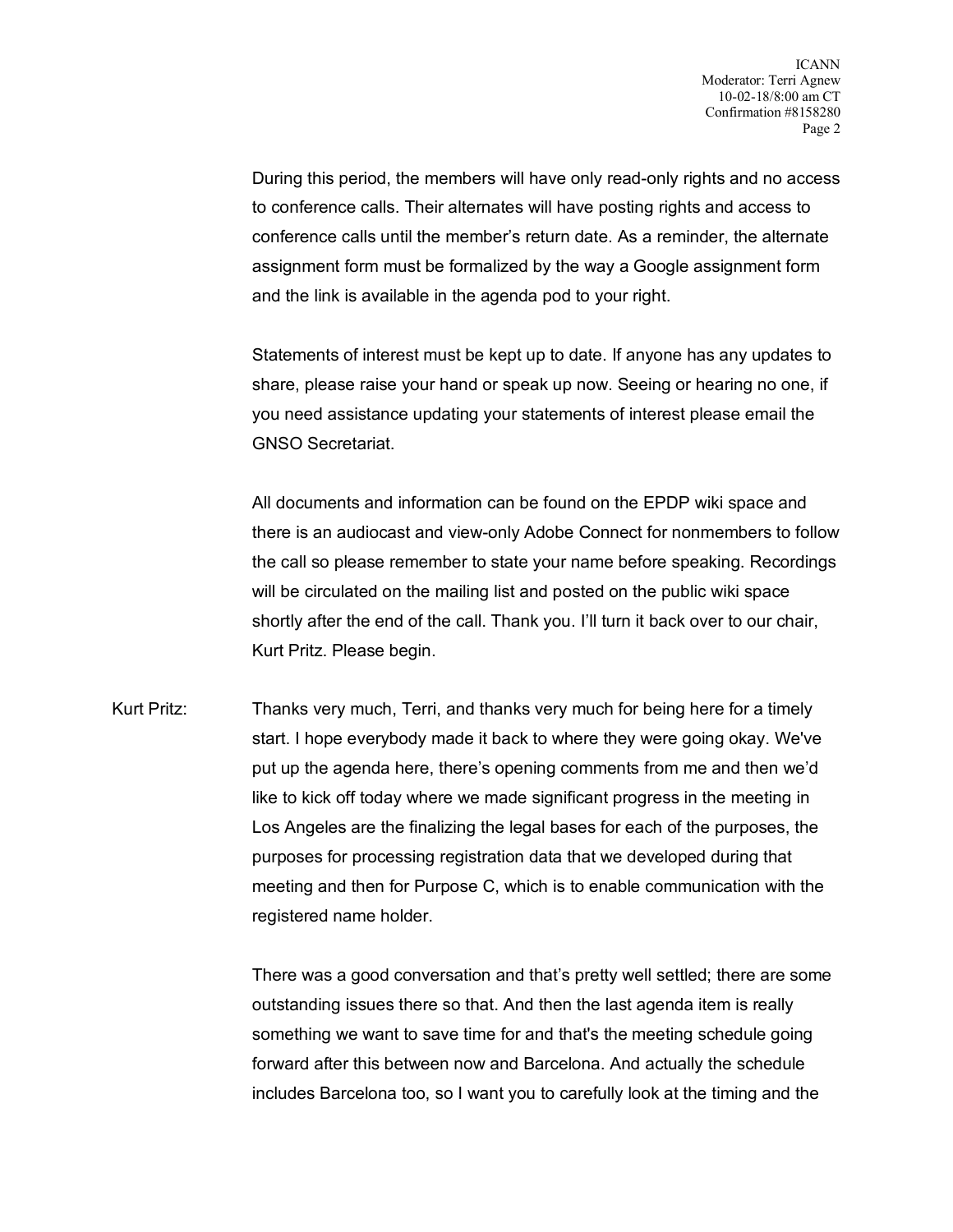topics of those meetings and provide feedback so when you think or don't think they'll get us where we need to go.

So very briefly, recapping the EPDP meeting, so that's something that'll either take 30 seconds or 30 minutes, so you know, I think, you know, I look – I continue to look forward to any comments you have about what worked well and what didn't work well there.

We're partway through an effort but we've got a ways to go and so we want to continue to amend how we do things to make your time here more effective. I just discussed the meeting schedule going forward so we're going to talk about that at the end of the meeting. I think it's worthwhile spending a few minutes on the outstanding action items that came out of the LA meeting because there was some considerable homework there so you can see – look at your screen that they're coming up and they're a little bit big on my screen so I guess I'll kick on this minus arrow.

So I'm going to read through these, this looks like a long document so I'm not going to read through them. So which ones are the ones that came out of the meeting so the first one, the Registry and Registrar teams were going to do a first draft of data elements – the data elements workbook for Purpose B. So what I want to do is just read through these and then, you know, if your team or group that has the assignment and kind of has it and understands it that's fine, but if you have questions or problems or uncertainty or request help, it'd be great to raise your hand because we want to get clarity amongst us all o that we get the work done on time and then we can move forward on this. As everybody knows, everything is time critical, right?

So, Marc, if you don't mind I'll read through these and then I'll call on you. So Registry Registrar teams to develop first draft of the data elements workbook for Purpose B so that's filling in the blanks in that data elements workbook about – you know what they are. The purposes for processing, I see complete data elements for Purpose E, Registry data – that's where the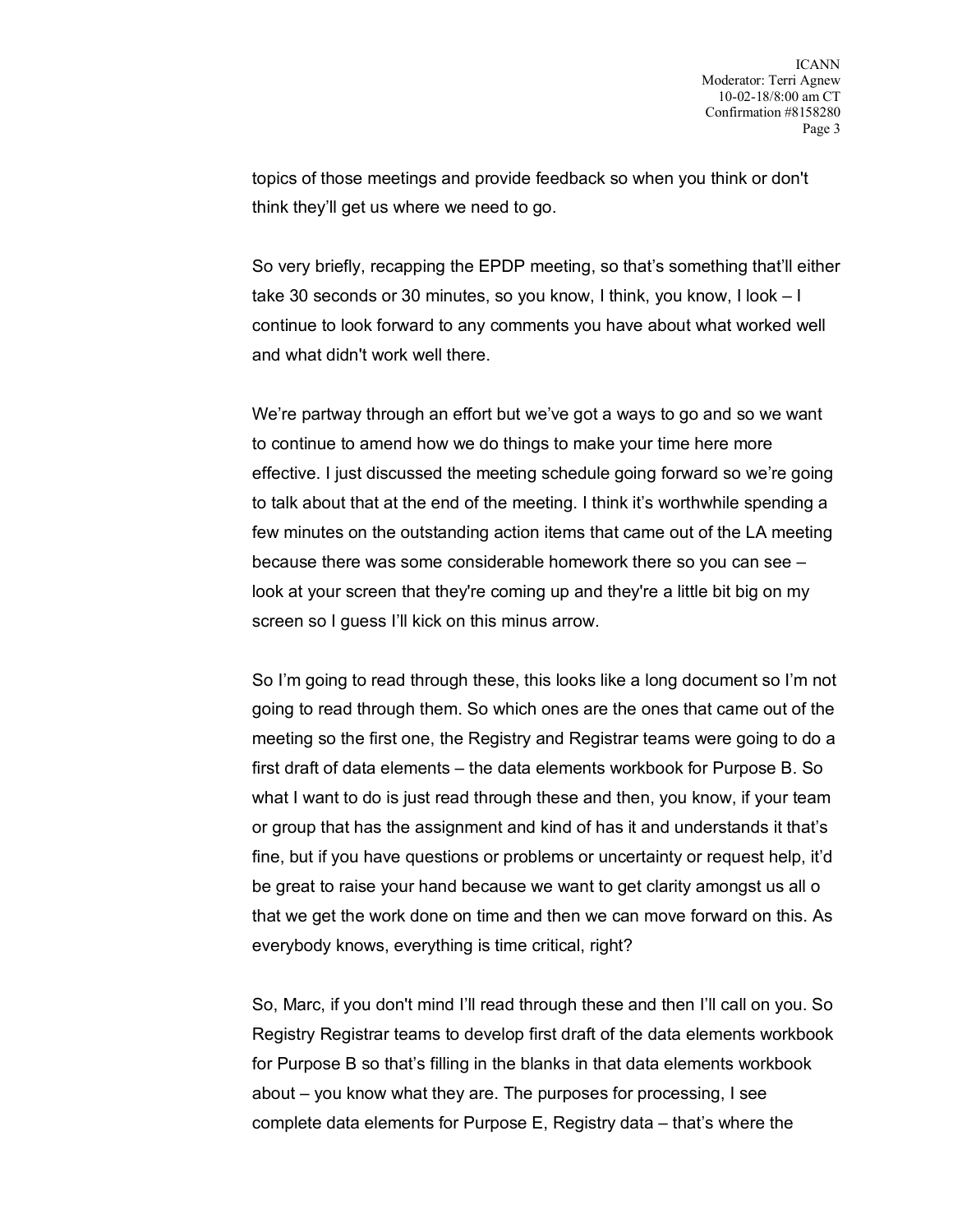registries are being asked to identify which data elements are being escrowed and complete the work, so we ferreted out from the RAA the registrar requirements but not the registry requirements so we want to complete that part of Purpose E for that.

And the next one, data elements Workbook N, that's Kristina Rosette's – that's Kristina Rosette's new purpose so we'd ask to finish that. And finally for Benedict, proposed additional draft language for research so I know he and Farzaneh combined on some language for that so that's kind of underway. So I don't know – I'm the only one scrolling here. I don't know if I'm in control of this is just scrollable by you.

For data processing requirements, Appendix C, is this an ICANN action to provide an illustrative joint controller agreement so that the team can look at it? I'm not so sure, so maybe somebody can type into the chat from the support team whether that's a ICANN requirement or not. And then at the bottom work on a forward to outline the controller designations between ICANN and the contracted parties so that's sort of the same thing.

And then I just want to point out there was a couple others, there was one for ICANN Compliance staff to provide us with the data elements they need so we can complete that workbook. So that's the actions I have coming out of that. Marc, thanks for being so patient.

Marc Anderson: Thanks, Kurt. Marc Anderson. Can you hear me okay?

Kurt Pritz: Sure, I can hear you.

Marc Anderson: Okay great. Thanks. Just a question on that first one, registry and registrar teams to develop first draft of data elements workbook for Purpose B, so I'm a little confused by this task and I guess I must have missed it when it came up in LA so apologies for that. But I guess my confusion is that for Purpose B, I thought the agreement was that there would be no new data elements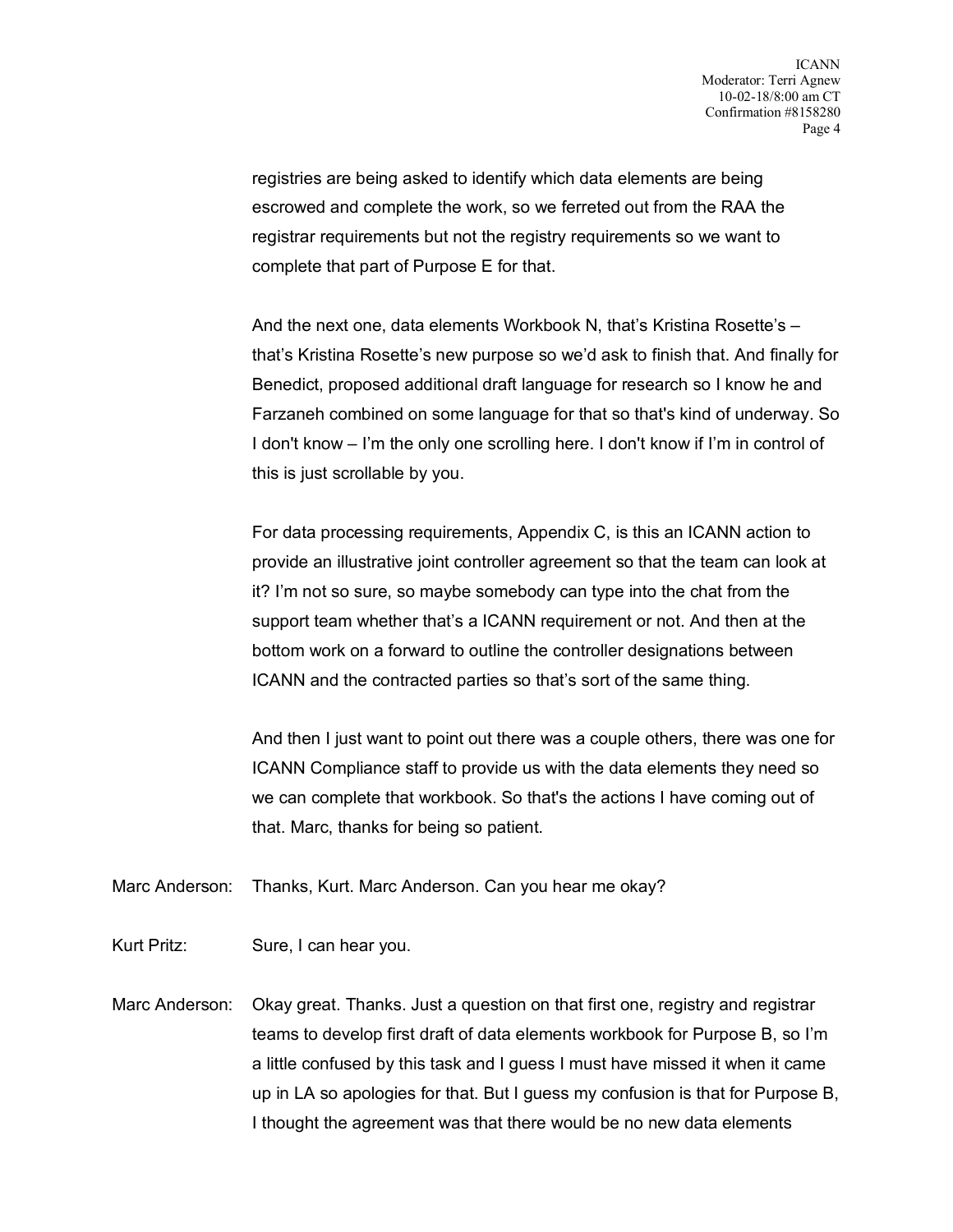collected and so this is, you know, so I'm not sure I understand the task of identifying data elements because I guess this is – as I understand it, this is the universe of data elements collected for other purposes. So I guess you know, I'm looking for clarification on exactly what this task is.

- Kurt Pritz: Right, so I'm going to ask Marika to speak. I might have misspoke myself, so the data elements, you're exactly right, so the data elements are settled; they're the ones that are captured for other purposes. And so what's required if we're identifying the purposes as – in the scenario where it's a solely a registry registrar purpose, the rest of the workbook questions need to be completed. Marika, can you help me out here?
- Marika Konings: Yes, this is Marika. Yes, you're absolutely correct, it's about the whole data elements workbook, so, yes, you can just note for the data elements that you don't need to fill that out separately but just basically reference that. That is based on what is already collected for other purposes but it's more about the other parts because I believe, you know, registries and registrars offered to fill it out from the perspective of registries and registrars so that the broader group could have a better idea what that would look like and in that context of that further consider, you know, whether or not this should also be an ICANN purpose or whether further changes would need to be made to the wording of the purpose as it currently stands. So that is the action item at this stage.
- Kurt Pritz: And I see Alex, chimed in with the same sort of comment. And I think it has more to do with how I characterized it at the beginning, so Marc, does that answer your question?
- Man: Yes it does. Thanks. That's helpful. I guess I was just getting hung up on the data elements wording there, but your explanation makes sense. Thank you.
- Kurt Pritz: Yes, I think I said it wrong the first time, that's why. Hi, Kavouss. How are you today?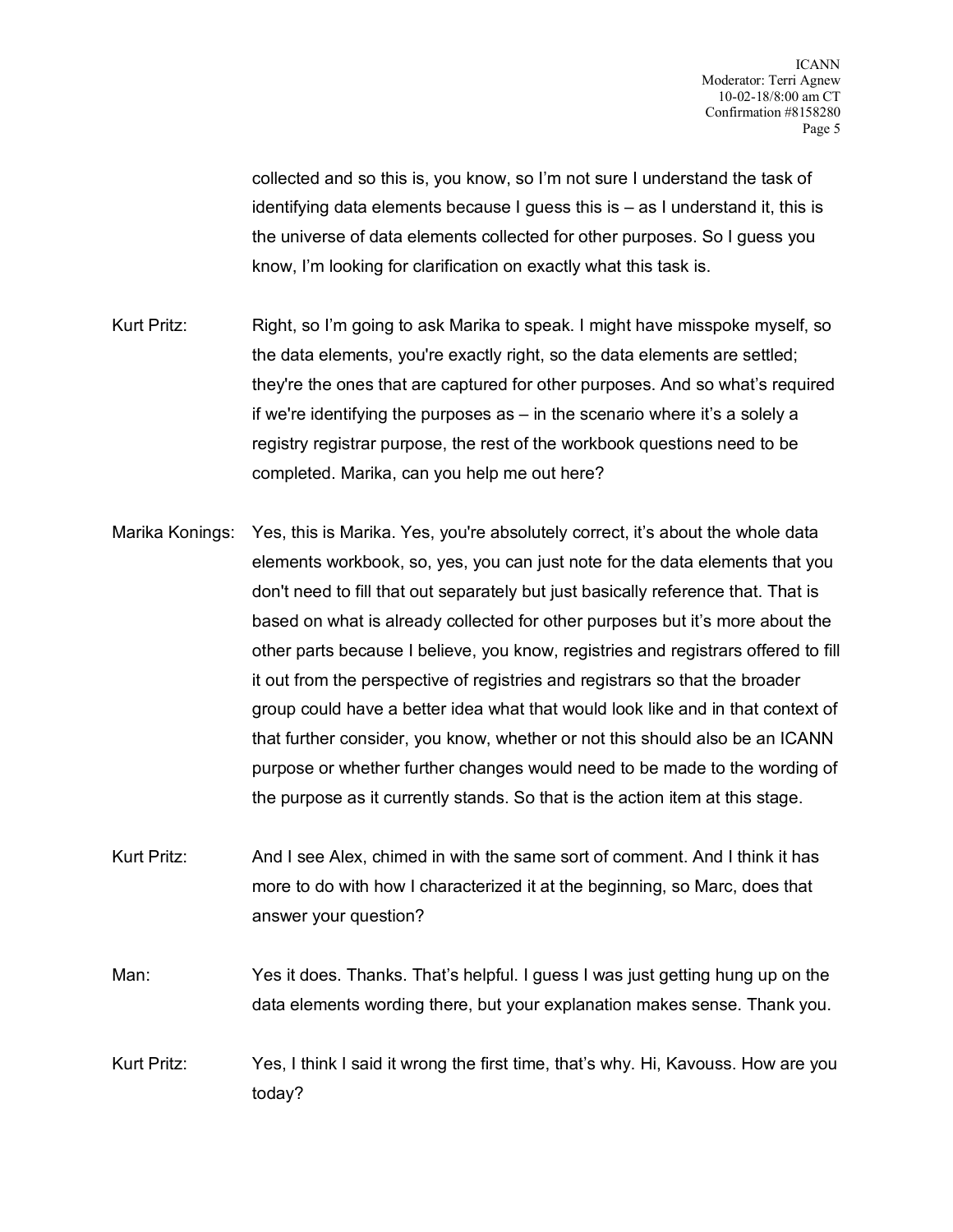Kavouss Arasteh: Yes, I'm good. How are you today? How the others are good…

((Crosstalk))

Kavouss Arasteh: Yes, and the picture, I was keenly looking to see the picture, the people are so many advertisement for the picture (unintelligible) and so on so forth, legal access and so on, so something I wish very much to receive those photos and enjoy look at them because I don't know many of you by face, I know you by voice.

> So having said that, we are talking of other purposes, I understand we have ICANN purpose, registry purpose, registrar purpose and possibly if I'm not mistaken, the third party purpose. What are the other purposes, other than this or just only (unintelligible)? So we refer to "other purposes." What are the other purposes? Thank you.

Kurt Pritz: Hi, Kavouss. Well I'm particularly not looking forward to looking at the picture for obvious reasons. So you kind of asked two questions there I think, you know, who are the actors, right, the ICANN registrars, registries and third parties and then are there any other purposes? So I think the answer to those is that we've identified purposes associated with ICANN registrars and registries. We have – we haven't, you know, completely tied down yet but what we're aiming for I think is ensuring that all third party requirements and interests are met.

> And then determining whether it requires, you know, a third party purpose to do that or not. So I think that's not an unsettled question. And then if you think about third parties they're kind of everybody, so I don't think there's any other persons there. And with purposes, you know, we went through the entire list of purposes and developed a current list we have. We collapsed a number of pups down into Purpose B and there's still some work to do there to ferret out the language of Purpose B and the actors there, I don't think that's quite settled yet either in order to address the interests of everybody sitting at the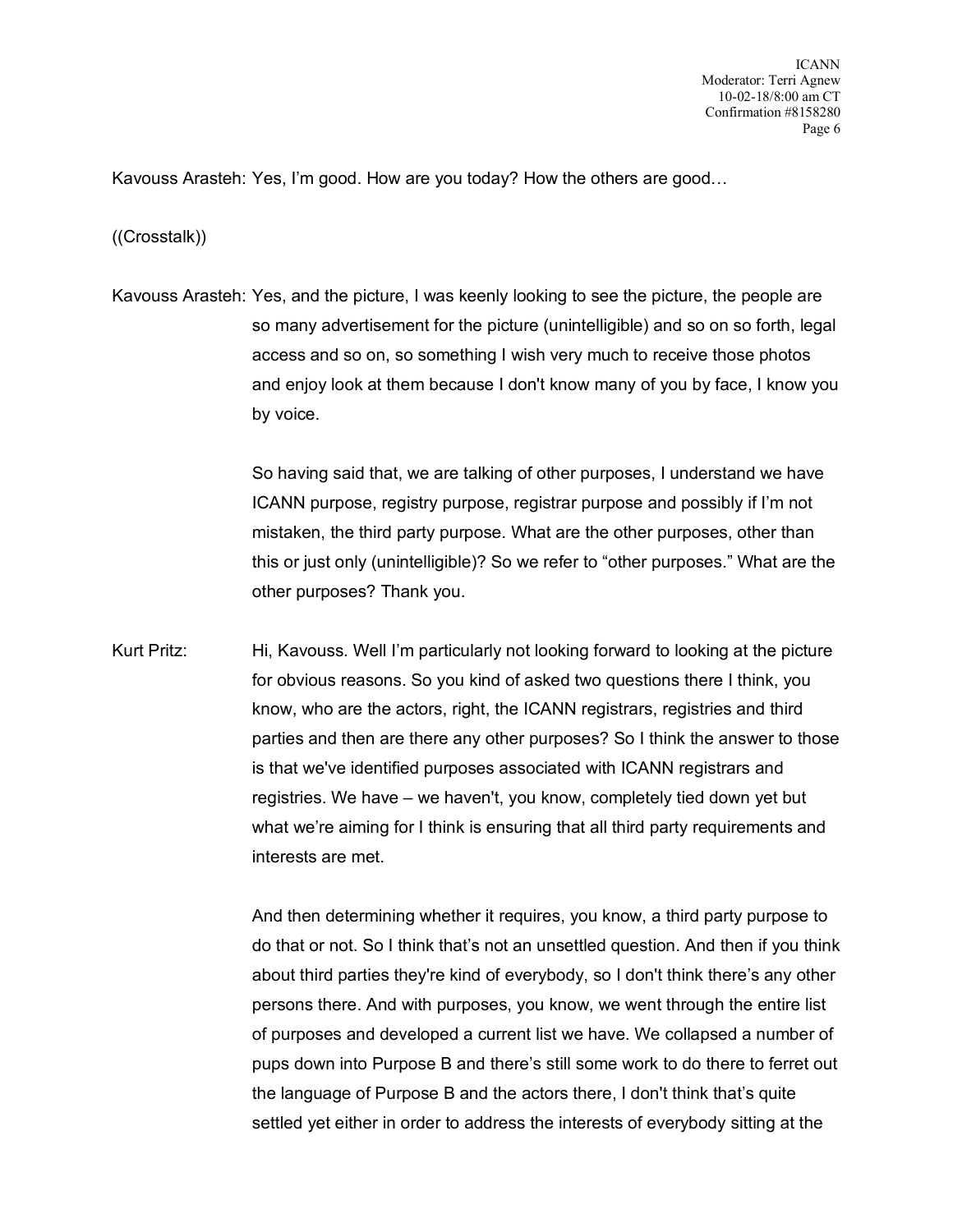table. And also, you know, address the compromise that we developed there so I think that list is more or less complete. Margie.

Margie Milam: Thank you, Kurt. This is Margie. Regarding additional work to follow up on, I thought we'd asked for ICANN – I think we wanted to explore the role that data elements are used in the ICANN security group, so I think that's also an additional ask to follow up on. And so perhaps we could add – go back to ICANN, maybe Dan or Trang to identify the different purposes that they use data for, just so we make sure we've covered it. I know we talked to Compliance but I don't think we fully explored that yet.

Kurt Pritz: Thanks very much, Margie. Good catch. And I note I'm not sure – we've reached out to ICANN specifically for that yet or – but it's in the plan so yes, so it was sent to ICANN on – okay. So that's underway so good catch and thank you very much.

> Okay with that, let's – so I cannot overemphasize how important it is to finish these things. Thanks, Benedict. So can – let's get into the discussion on legal basis. So Caitlin is going to present for us on this as she was a member of the small team but I was too so I'll just give a brief introduction. And I want to say that, you know, first of all I found many of these small teams to be surprisingly effective. And second, I think you know, this team worked through, you know, worked through the definitions of legal basis and got a firm understanding of which contractual relationships we were talking about and how it worked and had, to my mind, pretty sophisticated discussions about how legal bases are determined.

> You know, it was you know, Thomas kind of led the discussion but Marc Anderson took a leadership role, you know, Ashley was in there, Margie, Lindsay, gosh, who else? Milton, Ayden, and Collin. So they worked through several of the purposes and got to an agreement in that small team regarding what the legal – the best, you know, as you remember, there's often a smorgasbord of choices, right? So, you know, the best legal basis. And then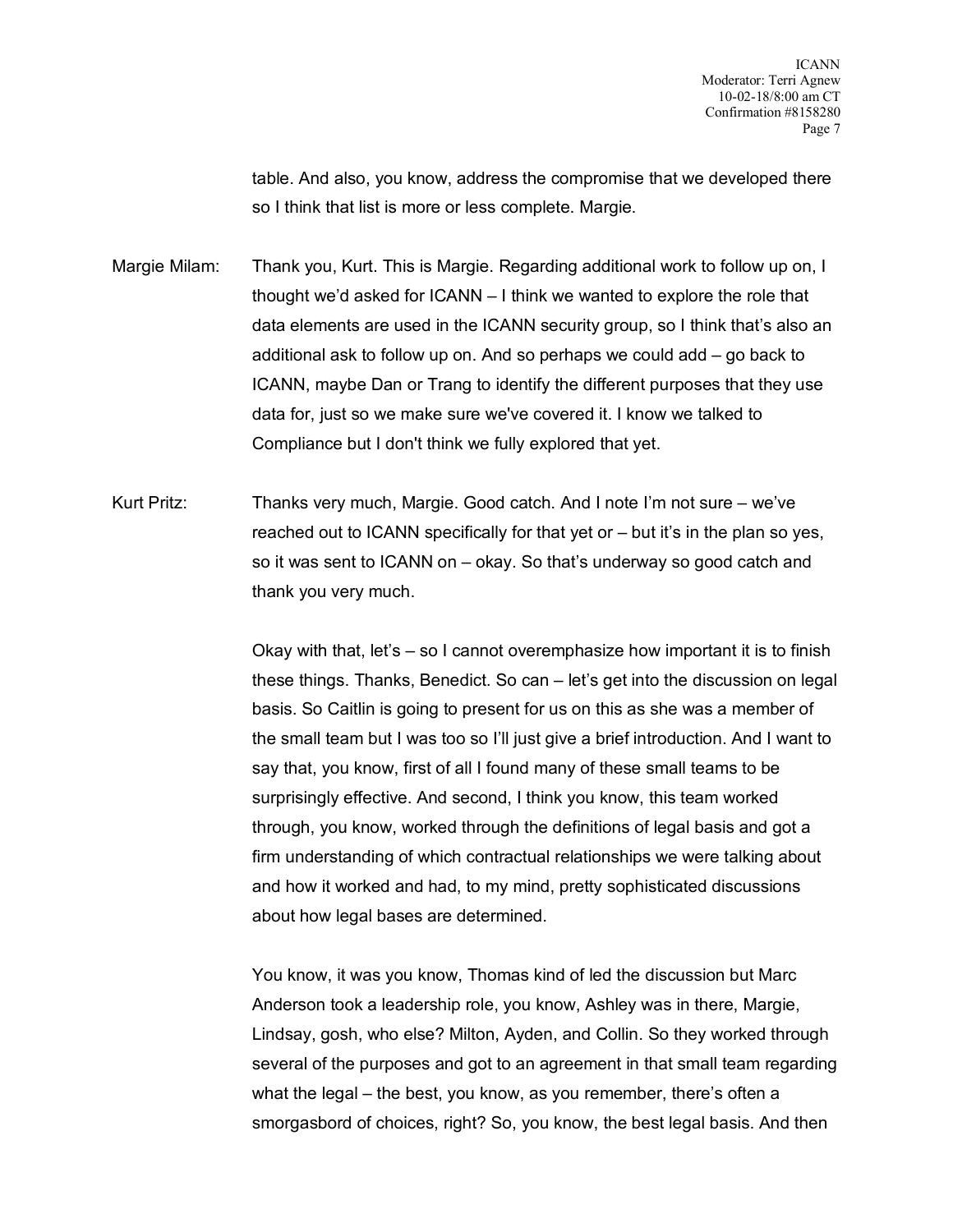following that for the few remaining purposes that weren't addressed by the small group had a couple meeting with Thomas and some others afterwards to get an understanding of that and then, you know, extended that reasoning out to the rest of the purposes.

So, you know, Caitlin is going to take us through the detail and the reasoning and then a final table of where we sit. But I think you know, at the end we're – we kind of have a good table of legal basis with which we can go forward in the draft document. So the goal of this is to  $-$  for us to bite off on that with the understanding that, you know, things might change and we might, based on occurrences outside of this group, decide to change what those legal bases are.

So with that I'm going to turn it over to Caitlin and thank her very much for being the reporter of this effort but also contributing to it with her knowledge and questions, so go ahead, Caitlin.

Caitlin Tubergen: Thank you, Kurt. This is Caitlin Tubergen from ICANN Org for the transcript. And Kurt did a good job teeing this up. I won't go through all of the background again. But some of you may remember that I think it was on Tuesday or possibly Wednesday, that Thomas walked the group through a lawful basis test which is included in this document. And after Thomas had walked us through that test, there were – there still appeared to be a bit of confusion particularly in reference to Article 6.1(b) of the GDPR and specifically how to determine if something is necessary for the performance of the contract.

> So after going through that test and hearing some of the confusion, the staff support team thought it might be helpful to provide an additional non-ICANN example that might help explain what is necessary for performance of a contract. And on Page 2 of this document, we provided an example from the UK Data Commissioner's Office. And in short what they said is the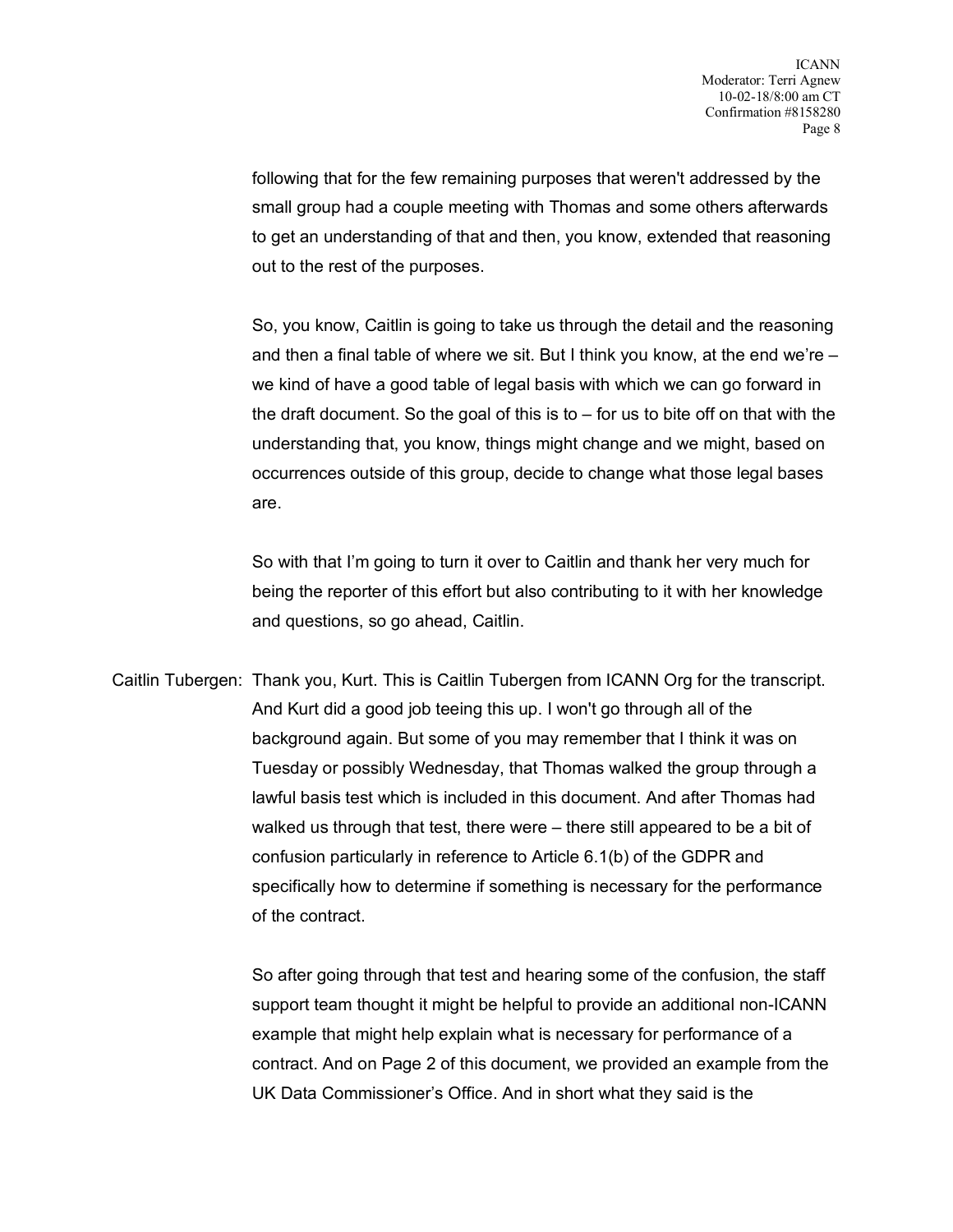processing must be necessary to deliver your side of the contract with this particular person.

If the processing is only necessary to maintain your business model more generally, the lawful basis will not apply and you should consider another lawful basis. So the specific example that they gave is when a data subject makes an online purchase, a data controller processes the address of the individual in order to deliver the goods that the data subject ordered. This is necessary in order to perform the contract so the legal basis is Article 6.1(b).

However, the profiling of an individual's interests and preferences based on items purchased is not necessary for the performance of the contract and the controller cannot rely on Article 6.1(b) as the lawful basis for this processing. Even if this type of targeted advertising is a useful part of your customer relationship and is a necessary part of your business model, it is not necessary to perform the contract itself and so the legal basis for such collection and use would not be Article 6.1(b) but maybe the controller could rely on Article 6.1(f) or 6.1(a).

So in using that test coupled with Thomas's test, we went through the purposes that the group was working through at the face to face. So on Page 3 of this document we started with Purpose A, and I will note that for these examples the purposes highlighted in blue are purposes that the small group came to agreement on whereas the orange-highlighted purposes are ones that we populated as the leadership team but were not reviewed by the group.

So to begin, as Thomas's test indicates, the first part of determining a lawful basis is to identify the processing activity. So for Purpose A, which is to establish the rights of a registered name holder in a registered name, and ensuring the registered name holder may exercise its rights in respect of the name, the first processing activity would be collecting registrant data to allocate a string to a registrant.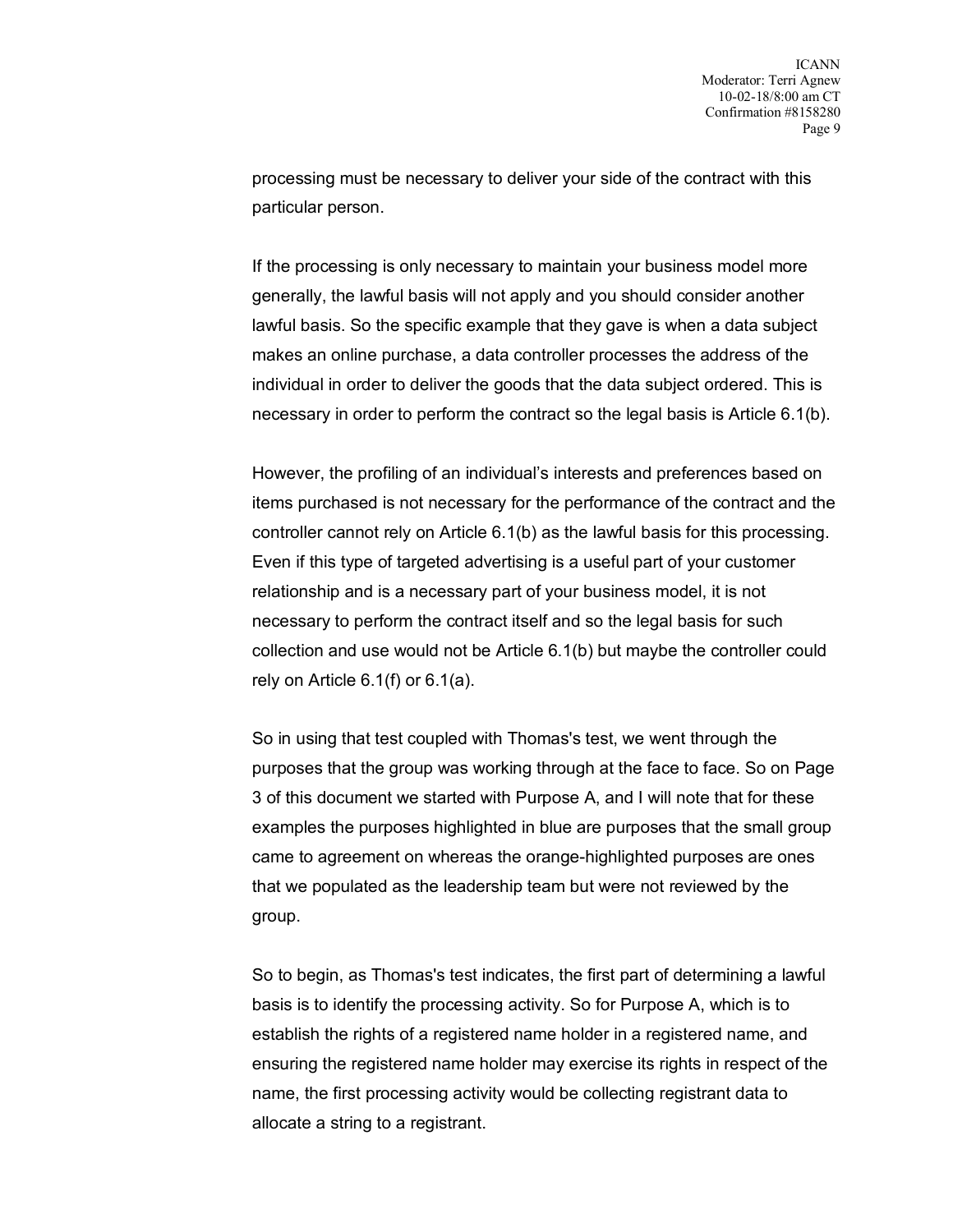And the small group agreed that the responsible parties are ICANN, registries, and registrars as joint controllers. And for this processing activity, again which is collecting the registrant data, the lawful basis would be 6.1(b) because it is necessary to collect the registrant data to allocate a string to a registrant. Without collecting that registrant data, the contracted party has no way of tracing the string back to the registrant and is therefore unable to deliver its side of the contract without it.

So another processing activity for establishing the rights of a registered name holder and a registered name is transmission of registration data from the registrar to the registry and again, that's ICANN, registrars and registries, are joint controllers so they're the responsible parties. And this is, again, a 6.1(b) purposes because purpose because transmission of at least minimal registration data from the registrar to the registry is necessary to allocate the string to the registrant and deliver the contract.

You'll also note that there's a 6.1(f) purpose here and the group had discussed that for additional registration data which is not necessary to technically allocate a string to a registrant, there might be a 6.1(f) purpose because there may be a legitimate interest in enabling registries to perform checks on patterns of abusive behavior.

So moving onto Purpose B – and, Alex, I see that your hand is raised but I'd like to get through all of this as quickly as possible and then open up for the floor for questions and concerns. Thanks, Alex. So as I noted, Purpose B is highlighted in orange so the group did not get to this purpose. However, we had the purpose as provide for a lawful disclosure of registration data to third parties with legitimate interests to data that is already collected.

So the associating processing activity would be disclosure of nonpublic already-collected Whois data to third parties. In the responsible party we currently have registries and registrars as the controllers because I believe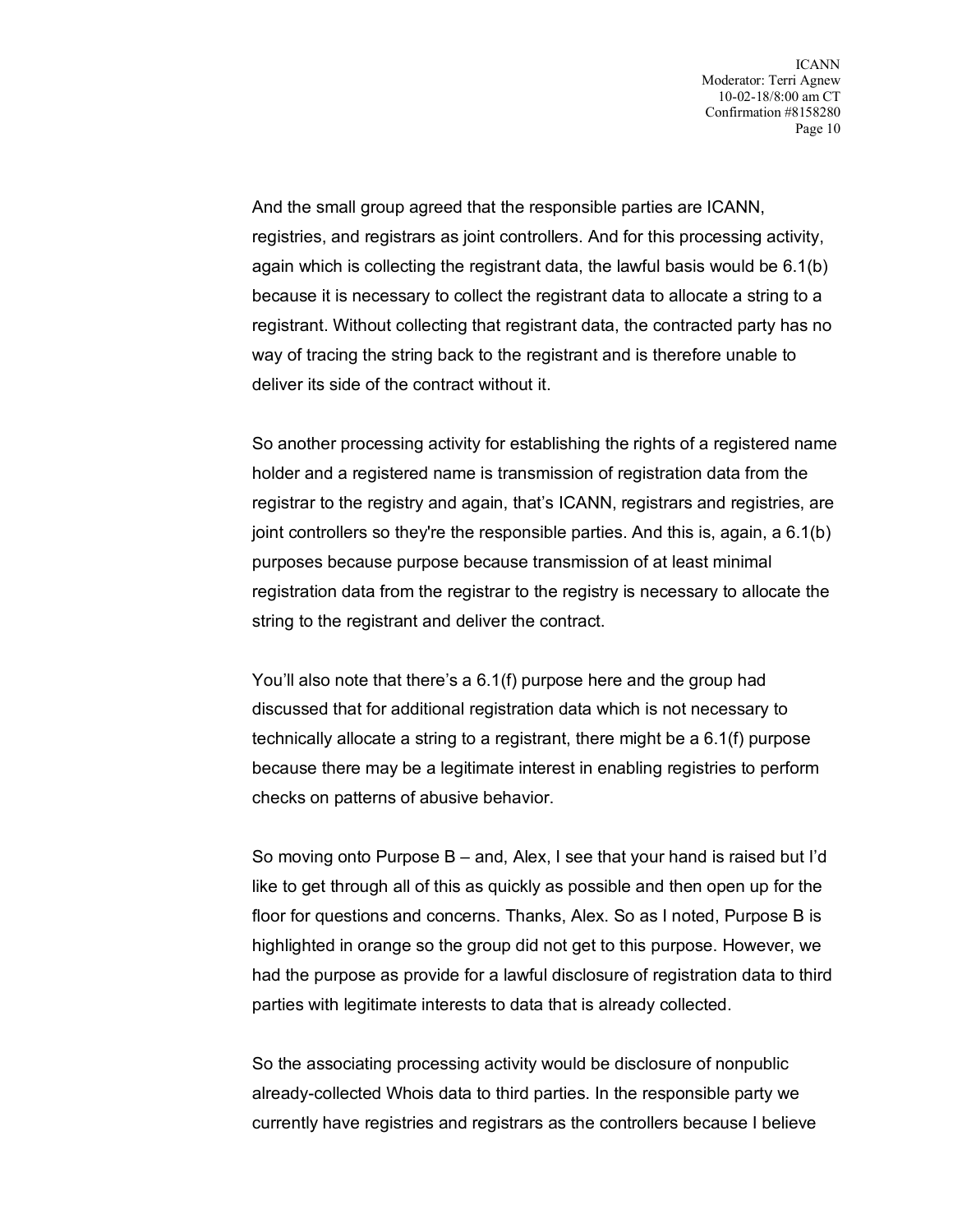that's what the group tentatively agreed to on Wednesday afternoon. And then for lawful basis, this would be a 6.1(f) because although there may be a legitimate interest to disclosing nonpublic data to third parties, this disclosure is not technically necessary to perform the registration contract between the registrant and registrar. And again, we did note that if there is a 6.1(f) lawful basis here, the requisite balancing test would still need to be performed.

So moving on to Purpose B, which is to enable communication or notification to the registered name holder, the processing activity here would be collection of registration data for contactability purposes and the responsible parties, again, are ICANN, registries and registrars as joint controllers. And the lawful basis would be 6.1(b) because it is necessary to collect registrant data so that the registrar, for example, can contact the registrant in the event a communication is necessary to maintain the operations.

Moving onto Purpose B, which is escrow, the processing activity here is collection of registration data for escrow. Here the responsible parties are ICANN as the sole controller and registries and registrars are processors. The lawful basis here would be 6.1(f) because although there is likely a legitimate interest in providing mechanisms for safeguarding registration data, it is not technically necessary to collect this data in order to perform the registration contract.

The second processing activity here would be transmission of registration data to the escrow agent. And again, the responsible parties are ICANN as the sole controller and registries and registrars as processors. And for the same reason this would likely be a 6.1(f) lawful basis because transmission of the data to the escrow agent is not necessary to perform the registration contract.

Purpose F is handling the contractual compliance monitoring request. And the associated processing activity are collection of registration data for compliance with ICANN contracts and transmission of registration data to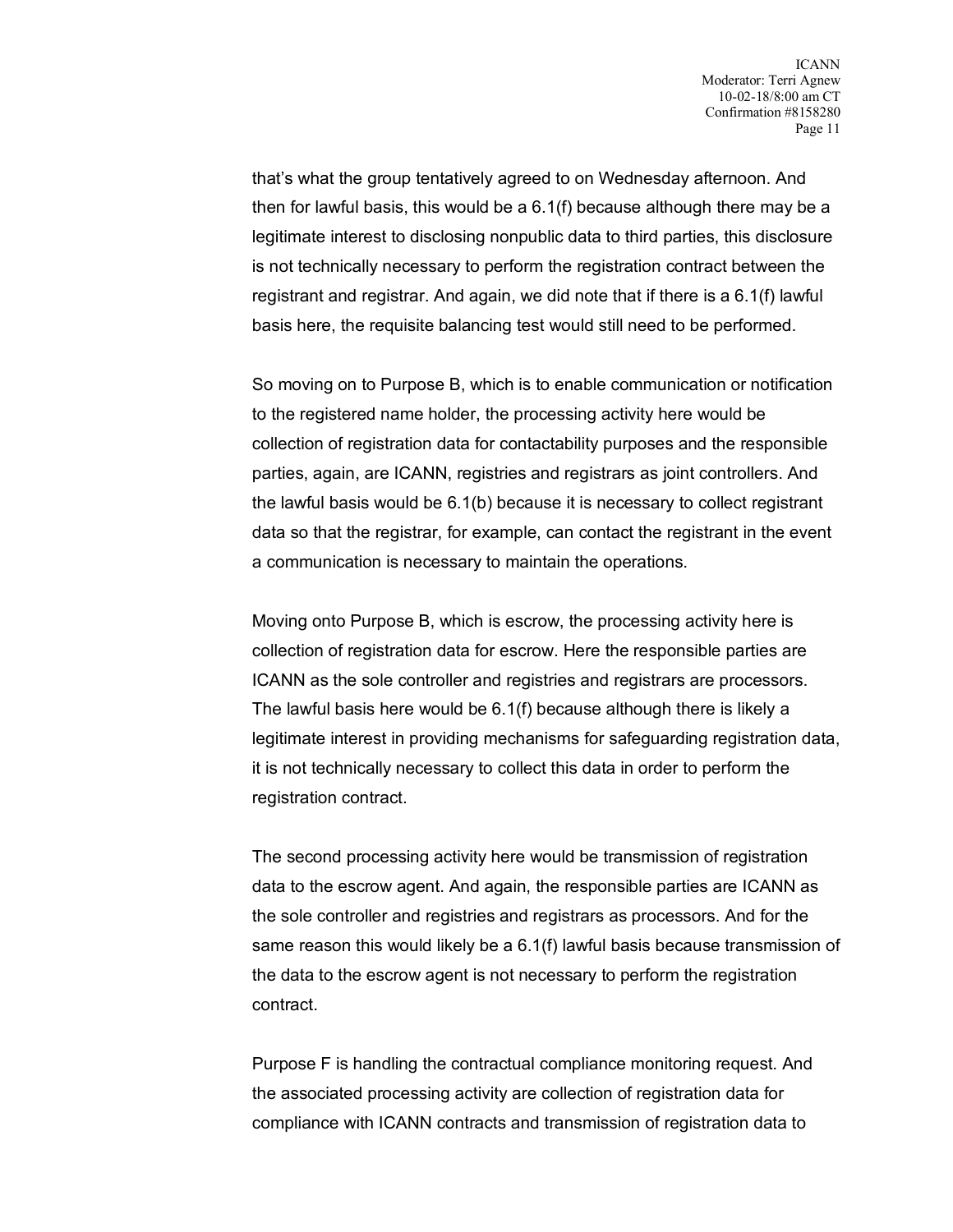ICANN Org Compliance. Again, this is highlighted in orange because the team did not agree to this one. But for both of those processing activities it's likely that ICANN is the controller and registries and registrars are the processors, so those are the responsible parties. And the lawful basis is likely 6.1(f) because collection and transmission of the data is not technically necessary to perform the registration contract, however, there's likely a legitimate interest here.

Moving on, and I'm almost done so thank you for bearing with me. Purpose M which is the coordination and development – coordinate the development and implementation of policies for disputes regarding the registration of domain names. So the processing activity would be collection of registration data to implement the UDRP, URS and other policies. The responsible party is ICANN as the controller and registries and registrars are processors, and that would be a 6.1(b) lawful basis.

Similarly, transmission of registration data from registrar to registry in this instance would be ICANN, registrar and registries as joint controllers with a 6.1(b) purpose. And lastly, the transmission of registration data to the dispute resolution provider where ICANN would be the controller and registries and registrars are processors, that's likely a 6.1(f).

And last but not least, we have Purpose N, which was enabling validation of registered name holder fulfillment of registration policy eligibility criteria which is Workbook N. And the associated processing activity is collecting specific data for eligibility requirements. The responsible parties would be ICANN and registries as joint controllers and registrars as processors. And the small group agreed that the lawful basis for eligibility requirements would be a 6.1(b) purpose for registries that have special eligibility requirements because it's necessary to collect that data to confirm the registrant meets the requirements and therefore the string can be allocated accordingly.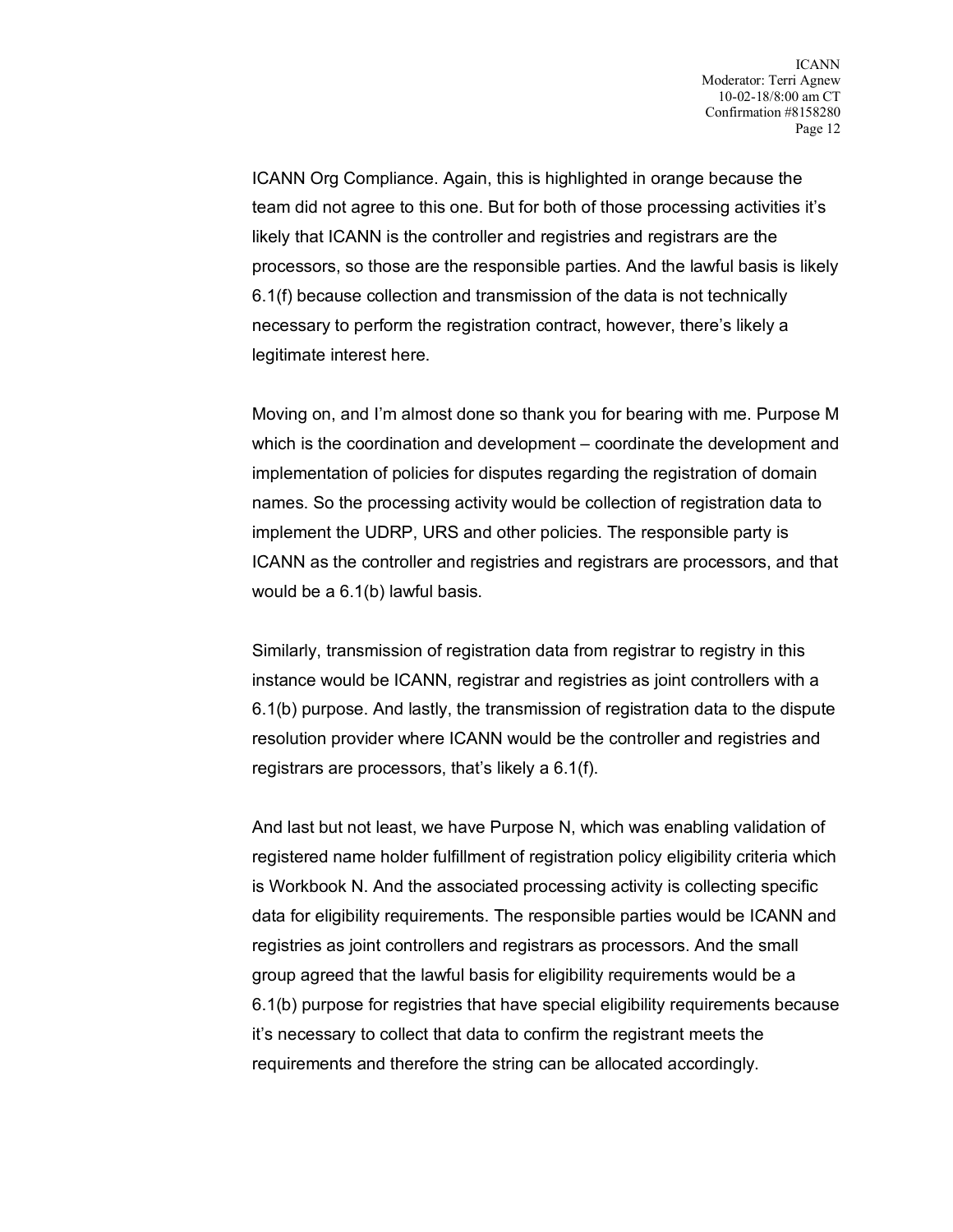However, for registries that do not have special eligibility requirements, it might be a 6.1(f) because it's not technically necessary to collect that additional information to perform the contract.

We also included Thomas's lawful basis test, which Thomas very generously developed and walked the group through again on Tuesday and Wednesday. And the last page is just a consolidated lawful basis table which doesn't include the rationale but shows all of the identified processing activities as well as the responsible parties and the lawful basis that was identified.

So with that I will stop talking. I did want to note that when the small group met the test that Thomas had used to go around the room with the small group was if anyone is in violent disagreement with the conclusion that the small group made, we invited them to speak and give their reasoning, so perhaps we can use that same test now if anyone is in violent disagreement of anything that I've walked us through. Please feel free to identify any questions and concerns.

So with that I will turn the mic back over to Kurt to manage the queue.

Kurt Pritz: That was a very nice job, Caitlin. Thank you so much. And if it's helpful to you, scroll down to the left where it says 10 of 11, but scroll down to the last page and, you know, you'll have to blow it up to full size but there's a summary chart. So that would essentially become part of the initial report with the justifications and rationale behind it. So let's go to the queue. Alex, you're first. Well it looks like we're in alphabetical order, that's – well not quite, never mind, I take it back. Go ahead, Alex.

Alex Deacon: Thanks, Kurt. Can you guys hear me all right?

Kurt Pritz: Yes we can.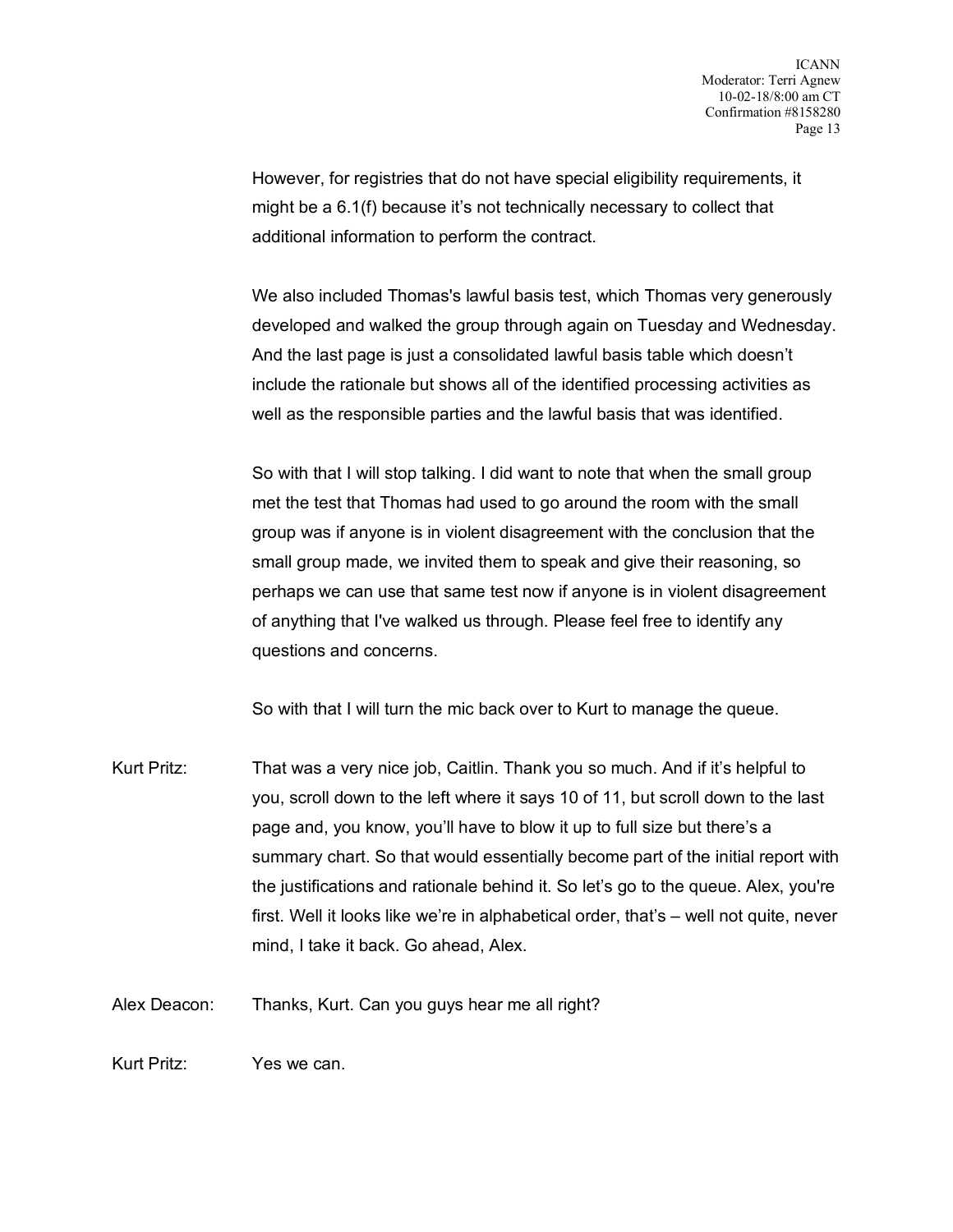Alex Deacon: I have a bunch of questions on this, mostly just to understand better. Let's see, where should I start? I think this is helpful and I think those who worked on the small subgroup to do this, most of my questions I think have to do with the wording here and why don't I just ask a high level question first? So for example, the thing that occurs to me when reading Purpose A, which is I note in blue, is the lawful basis rationale for the collection processing activity. It says, "Without collecting minimal registrant data, the contracted party has no way of tracing the string back to the registrant and is not able to deliver its side of the contract."

> Are we talking about the data that the registrars need to collect for them kind of to do business or are we talking about data that will end up in the Whois? Because it occurred to me that the registrar could collect this data and it doesn't need Whois to be able to tracking – well it doesn't – it has the information it already needs to communicate and – with the registered name holder. But placing it in a Whois makes it available to others. So I guess I'm just trying to clarify kind of what the focus of the rationale under this lawful basis is. Is it to justify data that's in the Whois or is it broader than that? Is it data that's collected for non Whois purposes? I guess I'll hopefully that was clear, but that was my kind of first high level question.

- Kurt Pritz: So I think it's yes so I think it's data that's needed to be collected in order to make the domain resolve and for registrars to provide the service they do regardless of where it is. So I think we want to focus – for this purpose we want to – I don't think the legal basis would change depending on the answer to that question. So it's the data that's necessary to provide the service whether it shows up somewhere else or it shows up in Whois. I don't know if that's helpful or not but why don't you go onto your other questions and then, you know, we'll ask Thomas to answer these other things in aggregate.
- Alex Deacon: You know, I haven't had a lot of time to review this; it came in late yesterday so maybe what I just need to do is digest this some more. And why don't I just pass it onto the next question and I'll chime in later if necessary.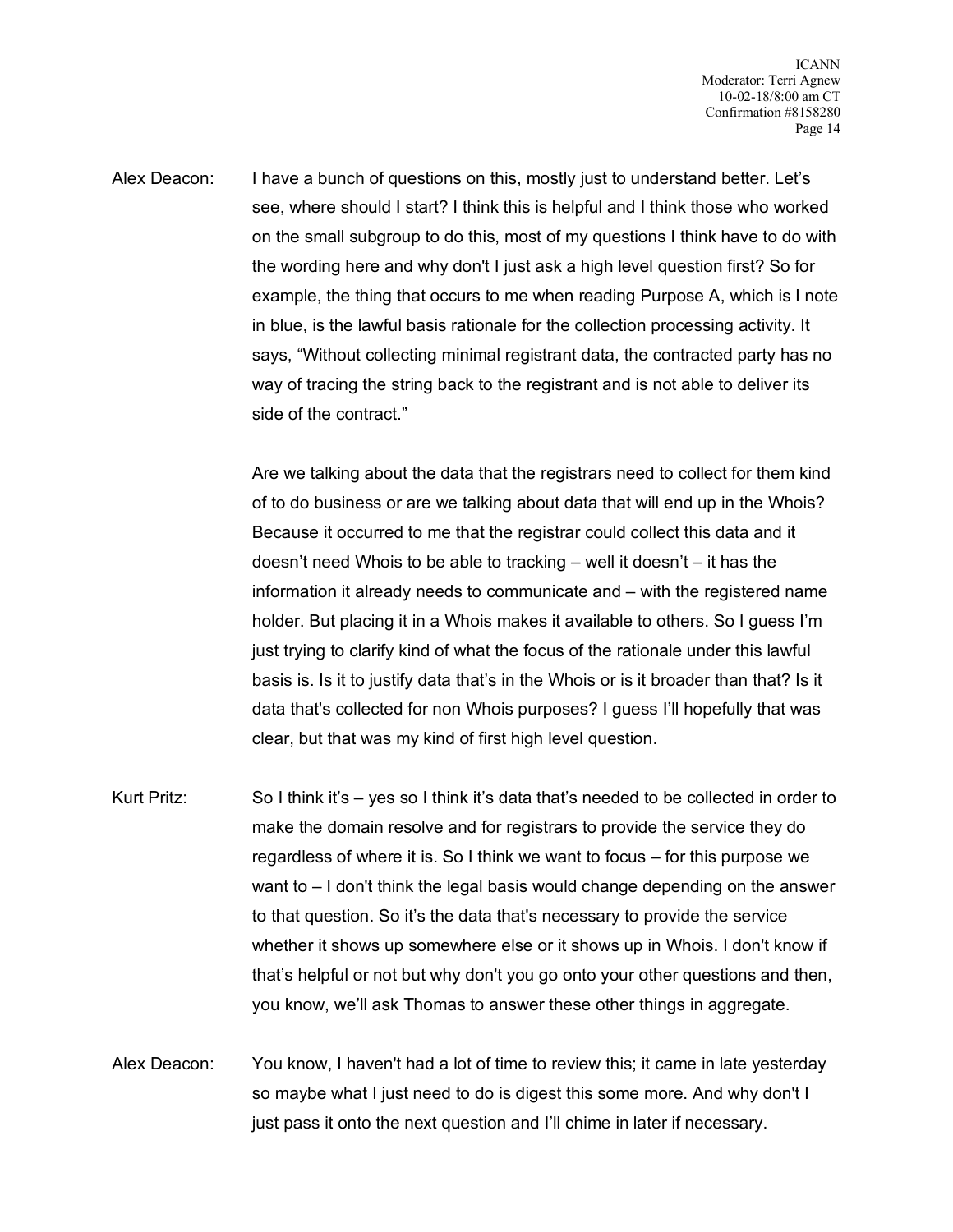ICANN Moderator: Terri Agnew 10-02-18/8:00 am CT Confirmation #8158280 Page 15

Kurt Pritz: All right. Thanks very much, Alex. Alan Greenberg.

Alan Greenberg: Thank you very much. I'd like to look a Purpose C. What shows here is discussion of collection of the data to enable communication related to the technical and administrative data to enable communication. And it says the lawful purpose is B, so that the registrar can communicate with them. But the main purpose that we have these elements is not so the registrar can communicate with them, but other parties.

> And I don't understand why we are ignoring the distribution of this information, the provision of this information to other parties. It's not listed anywhere else in the purposes, and yet it's a processing activity which is essential to ensuring that the domain name can be operable. So – and I would have thought in that case it falls under F.

So I'm not quite sure why we're limiting it to the collection of data so that the registrar can access it without looking at the second part which in fact is the most common usage.

Kurt Pritz: Okay, Alan. So what you're proposing is that a second processing activity be included below here that includes how that data is used either by registrars or importantly by third parties, that would be a 6.1(f). I think we agreed that  $6.1(b)$  is the stronger lawful basis so – and we should employ it wherever we can. And so that 6.1(b) provides a good basis for us collecting this data but you're suggesting that we add another processing activity.

((Crosstalk))

Alan Greenberg: Well I'm suggesting that I think we're obliged to cover all the processing activities somewhere and I don't see that processing activity of making it available – of distributing it to other third parties. So based on my understanding we have to cover it somewhere; we can't just use a purpose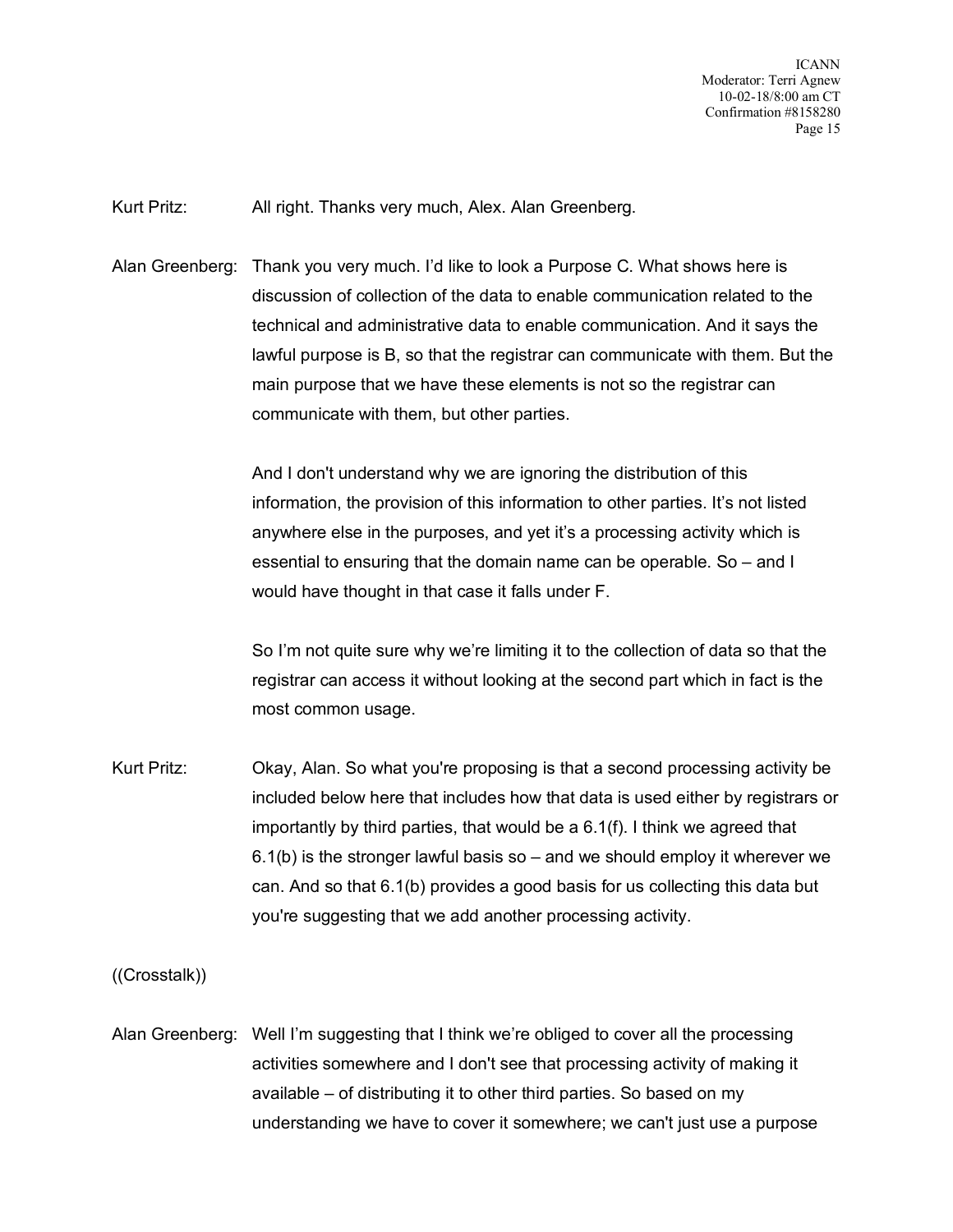for it. I mean, each of these items we're talking in many cases we're talking about the same data and so this is a processing activity that I think we have to be able to justify and I don't see it showing up anywhere so I'm a little bit confused as was the breakout group that looked at this whether we're looking just at the collection of it or ultimately the you know, the real purpose that we – why we are collecting it for that purpose. Sorry to be redundant.

- Kurt Pritz: That's okay, you're talking to me; I'm professionally redundant. So I do think it's captured under Purpose B but I don't – I don't have, you know, we'll leave it to the group but we can put this under Purpose C too as a 6.1(f) processing activity I think.
- Alan Greenberg: Yes, I mean, in my mind it falls out of adding the processing activity of making it available to third parties. So…

Kurt Pritz: Okay. Yes, I see, okay. So let's create that in the draft. Amr.

Amr Elsadr: Thanks, Kurt. This is Amr. First, just wanted to congratulate all of you on work really well done at the face to face in LA. I had the opportunity to listen to the recordings of that meeting and seriously you guys did a fantastic job so well done.

> In terms of my question here right now, mine is sort of similar to what Alex was referring to. You know, processing necessary for a contract in itself might be slightly broader than what we need to be doing here on this EPDP because as Alex mentioned, there may be some data elements that need to be processed in terms – in order for the contract to be met with – I mean, a contract to which a data subject is a party can be met, but I'm not sure all of it is required to be included in the RDDS Whois.

And so I wonder if this distinction needs to be made in terms of some of the purposes we have listed here. And one example that comes to mind is Purpose N, which is very specific to Specification 13 and brand registries. So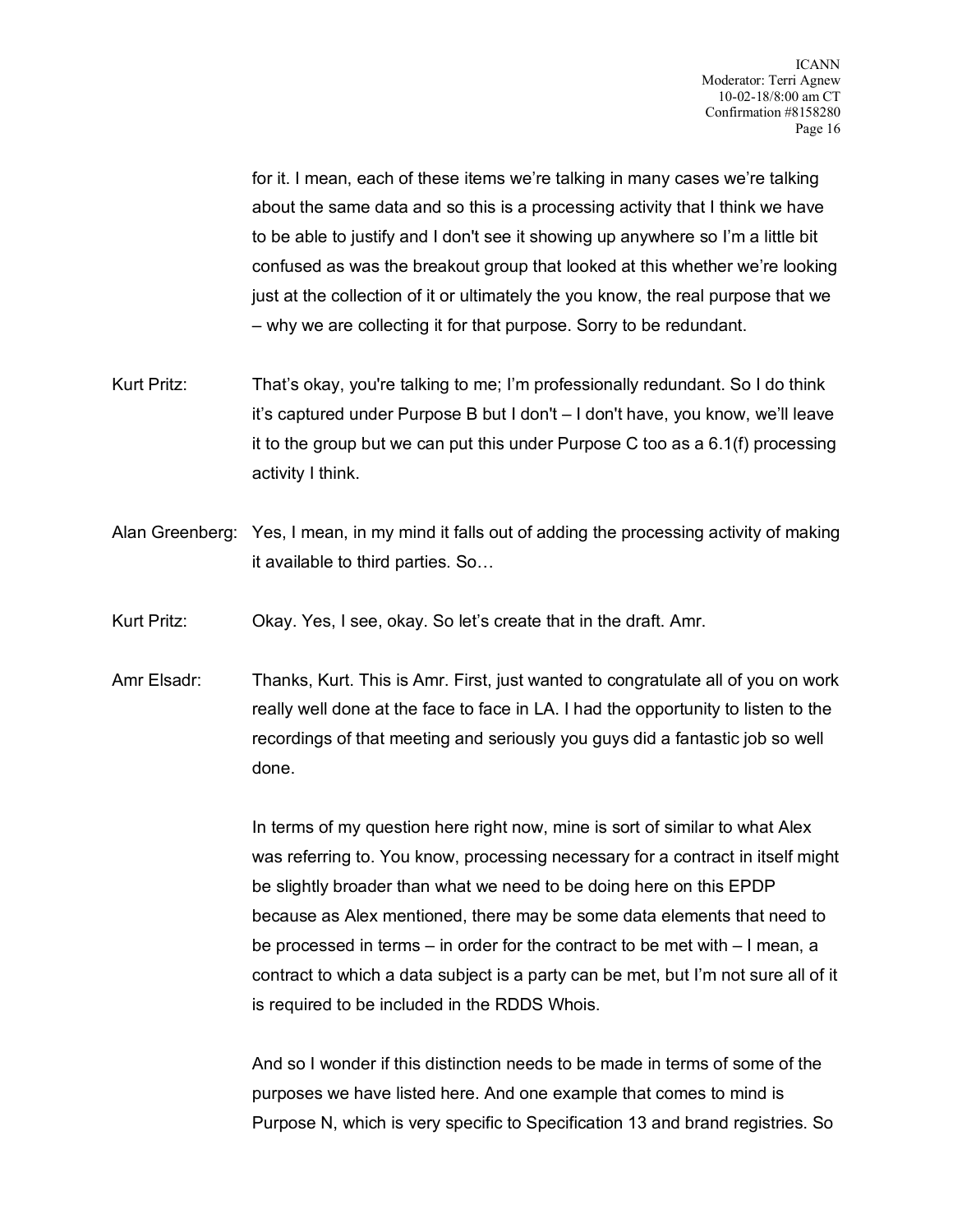a registrant could register a domain name under a brand gTLD and the registry operator operating this TLD could fulfill their contractual obligations with ICANN and with other parties without actually including some – the data that, you know, the distinctive data for this special type of gTLD in the RDDS but could have its own internal processes to make sure that, you know, the registration is being done as it is meant to be.

And, you know, so for example in the case of Spec 13 you would need a registered name holder that is either a subsidiary or an affiliate to the brand holder. But I'm not sure that that specification requires any additional data elements to be collected in terms of being included in the RDDS. So in a sense, yes it is registration data because the registrant or the prospective registrant would need to submit a certain information to confirm his or her eligibility to register a domain name under that TLD but that is, to me, a separate process than what is required by contract to be included in the RDDS eventually.

And that is really the scope of the work we're supposed to be addressing. So I'm wondering if this distinction has been made and maybe I missed it and if not, maybe I'm just totally off on this and need to better educate myself on why it's a nonissue.

Another issue I had was with Purpose M, again, I'm not sure why the UDRP and URS are being grouped with the PICDRP and the, you know, the post delegation dispute resolution process. And the RDDRP, which I'm not even sure I know what it is, but yes, so the UDRP and URS are obvious dispute resolution processes, I see here where registrant data, you know, data that is included in the registration data needs to be processed one way or another to go through the process. But I'm not sure the same applies to the PICDRP and PDDRP. And I don't know about the RDDRP. So I just wanted to mention those and sort of gauge the rest of the EPDP team on their thoughts on this. Thanks.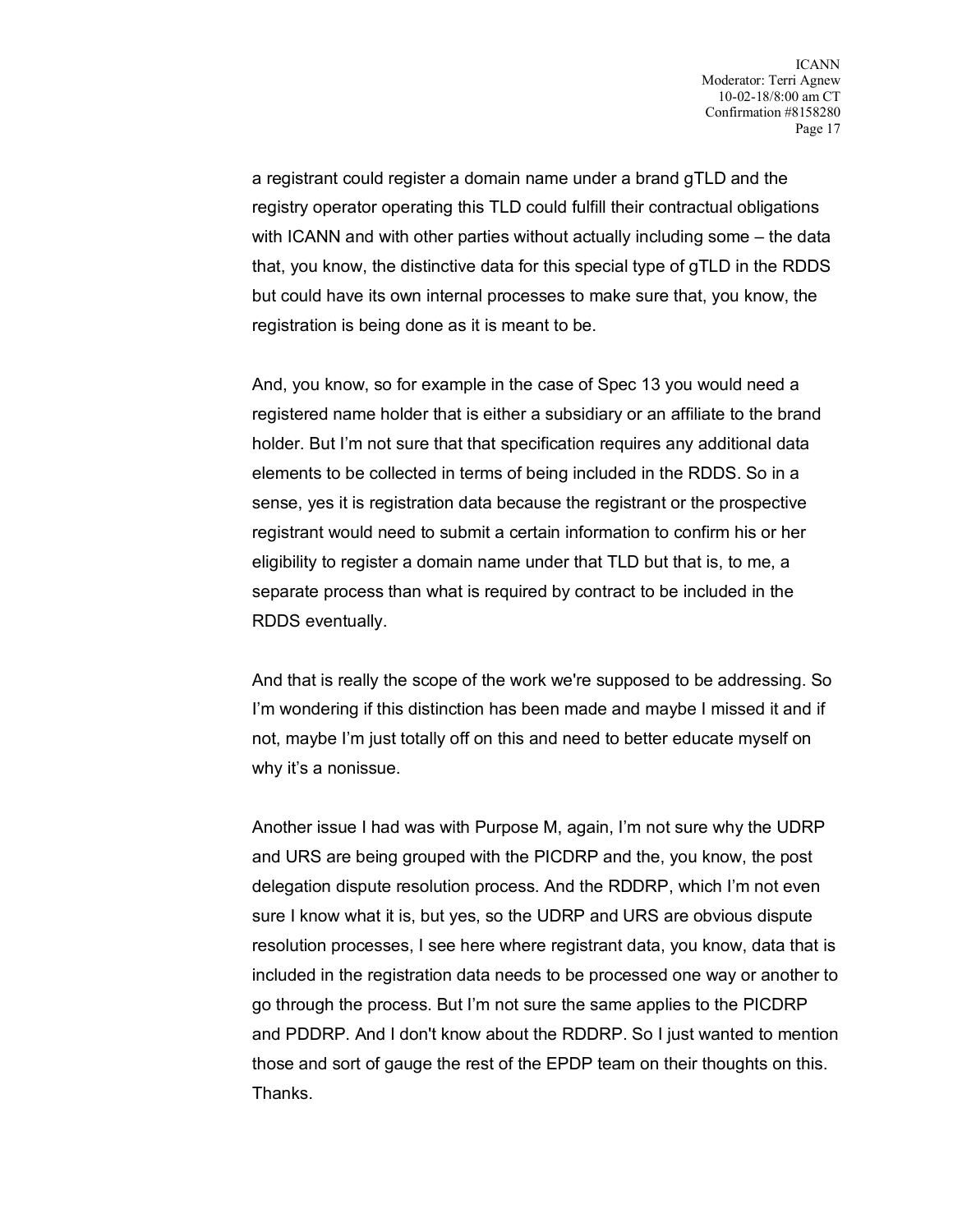ICANN Moderator: Terri Agnew 10-02-18/8:00 am CT Confirmation #8158280 Page 18

Kurt Pritz: Maybe someone from the Registry side could answer Amr's question about Purpose N which we included amongst our purpose in the face to face meeting and why that belongs or doesn't belong in our work. Does anybody from the Registry side…

Kristina Rosette: It's Kristina. I'm happy to speak to that if you'd like.

Kurt Pritz: Terrific.

Kristina Rosette: Okay. So first off, Purpose N isn't really intended to be limited just to Spec 13, although it certainly would include those. It would also include, for example, registry operators that have Spec 12 in their contract because they are community applications and Spec 12 identifies – covers the requirement of community registration policies. To the extent also that the registry operator may have entered into a voluntary PIC that would have registration policy eligibility requirements, it would cover those.

> And finally, it would also cover those registry operators that for their own business models whether it's dotBank or dotPharmacy, or dotNYC or dotBot, or dotLaw, and we can go on and on, although actually dotPharmacy, never mind, that might be a 12, that for their own business purposes has adopted additional registration – have adopted registration policy eligibility requirements in connection with their TLD.

> Some registry operators do in fact include those additional data elements in Whois, dotNYC, for example. However, not all do. However, the idea here is to ensure that the ultimate policy recommendations are covering the purpose – well I hate to use – the circumstances and the purposes through which those additional – through which additional data elements are collected even if they are not ultimately included in or published or disclosed through RDDS.

So I hope that answers your question…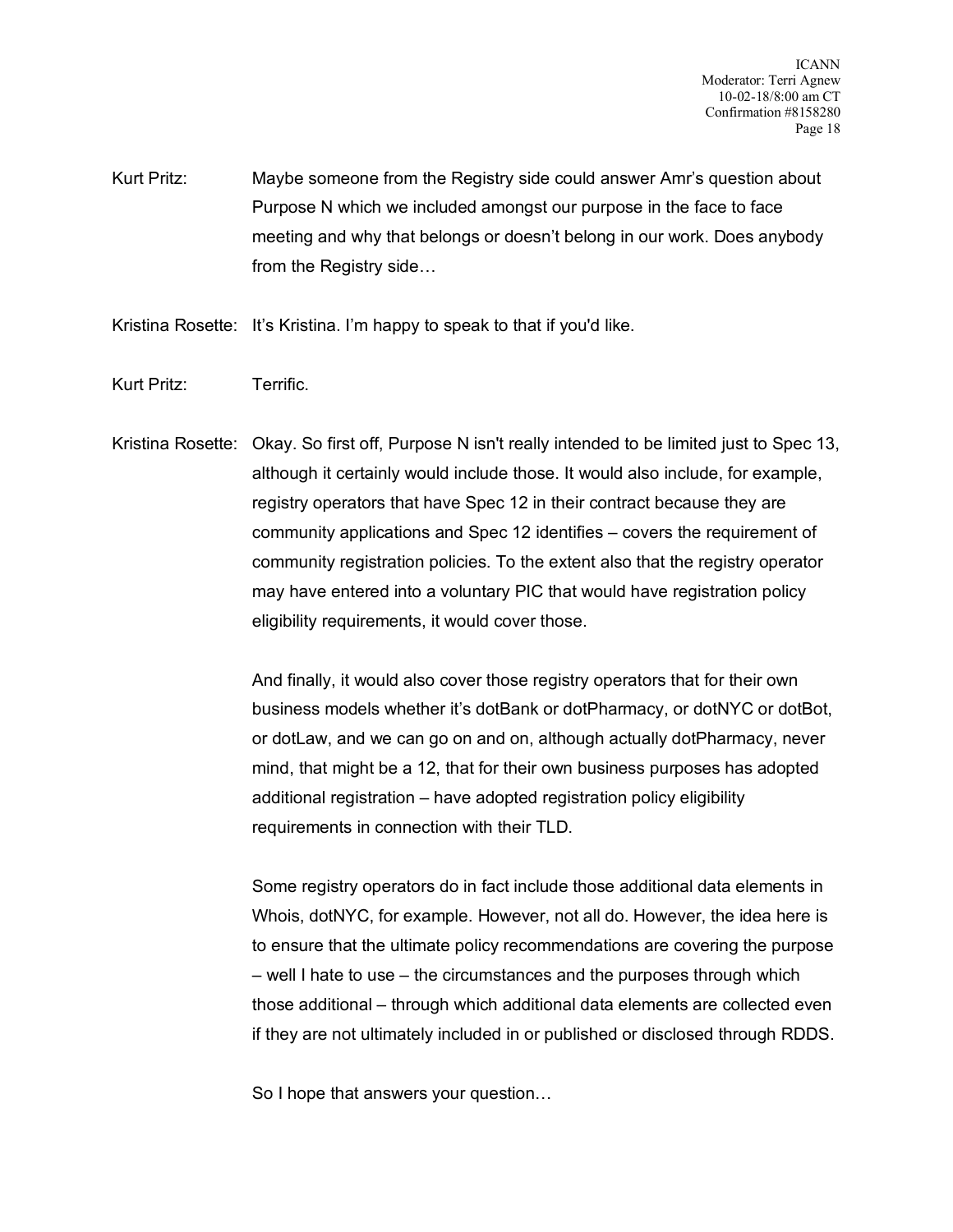ICANN Moderator: Terri Agnew 10-02-18/8:00 am CT Confirmation #8158280 Page 19

((Crosstalk))

Amr Elsadr: Thanks.

Kristina Rosette: …if not I'm happy to answer further.

Amr Elsadr: Yes, yes it does, Kristina. This is Amr again. And thanks for that. So am I correct in assuming that we haven't actually decided that these data elements do necessarily need to be included in the RDDS and then subject to any other policy recommendations this EPDP team comes up with? I think what you say makes a lot of sense and my apologies on, you know, not also including other types of registry operators apart from brand registries, what you said is absolutely true. I wasn't – not very familiar with the dotNYC model and what they do, but, yes, I just – this is just a question and I'm wondering maybe we could take this offline and could figure this out a little more, that way has more informed…

Kristina Rosette: Sure.

((Crosstalk))

Kristina Rosette: Sure, well it's my understanding and Kurt at all, feel free to jump in, it's my understanding that well I know that during the time I was at the face to face we didn't have an in depth discussion of Purpose N and I'm in the process of working with registrar counterparts to complete the worksheet, at which point I – which I'm hoping will be done today. And that my understanding is is that once that is completed and circulated that's the point at which we would have that conversation. So I'm happy to have it with you offline, but it's my understanding that we will be having it more broadly as a group in the next one or two meetings.

Kurt Pritz: Thanks very much, Kristina and thanks, Amr, for the question. I'm not sure we're settled on whether to include the other dispute resolution processes in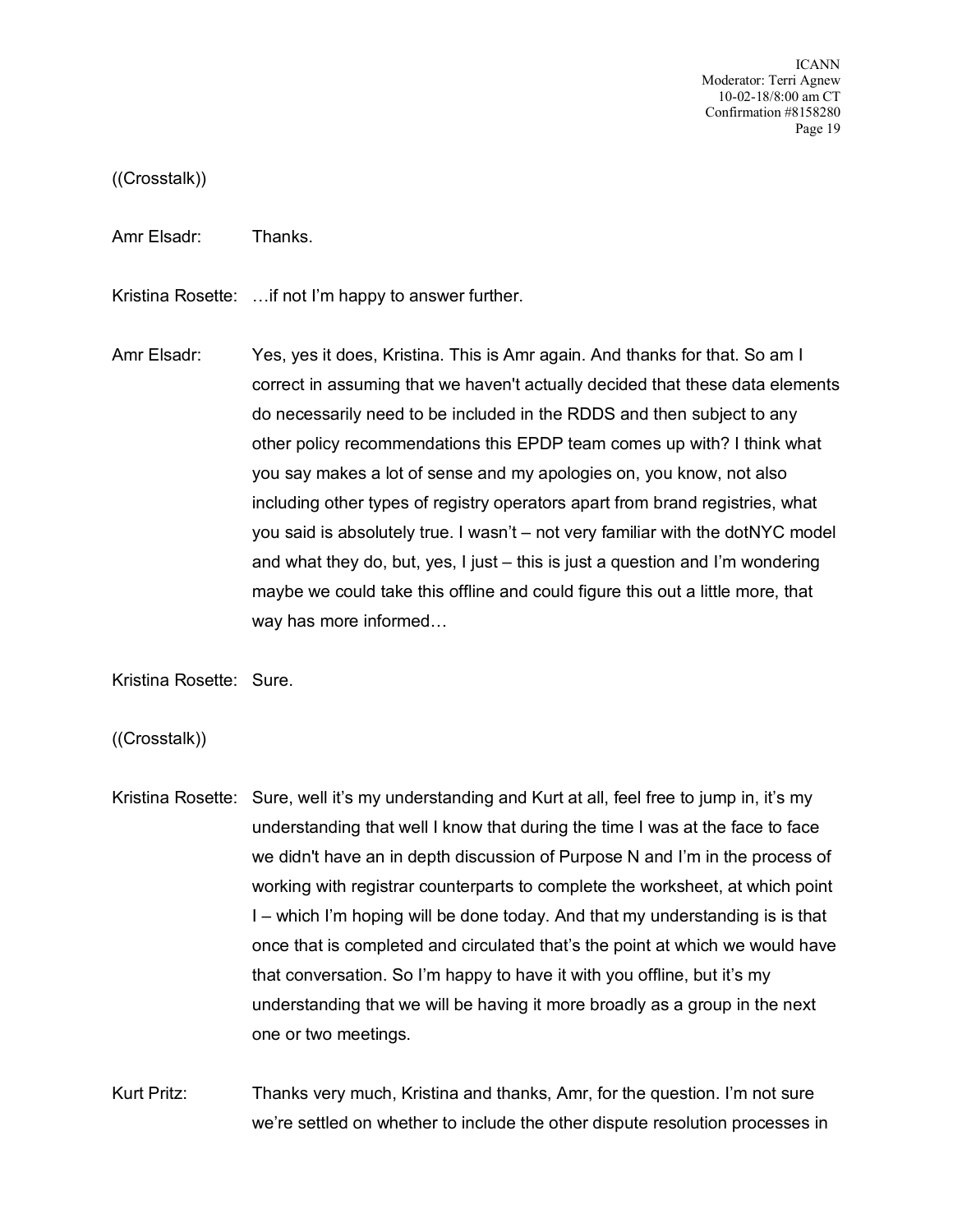this. You know, to me they're existing dispute resolution processes where an independent DRP has to, you know, receive data and make some sort of adjudication. So the RRDRP, if I remember, is – has to do with registration restrictions, so community TLDs and making sure that community TLDs continue to comply with their registration restrictions.

So it requires data that is collected to be transmitted to a DRP so I think you know, to my mind it would fall under this. You know, they're lightly or never used so kind of off the radar but, you know, I think for completeness they should be here but it's not settled by the group. Kavouss.

Kavouss Arasteh: Yes, sometimes the discussions – on the dialogue bit and certain people that the one who asked for the floor forget what for he asked for the floor. I think that is something very uneasy to support. Kurt, you have not replied to my question, when you discuss given purposes, and you refer to other purposes it means that purposes which are different from those that are spoken. I understood that we're speaking on ICANN purpose or purposes, registry purposes, registrar purposes and possibly, if I'm not (unintelligible), third party purposes. So what we mean by other purposes, other than what? Other than these three or other than these four? This is first question. I need a clear reply.

> Second, irrespective of this dialogue, I understand what you are doing mapping the Article 6(a) to (f) into the Purposes A, B, C, D until L or M. Am I right or I am not following the discussions? Thank you so clear answer to these two very clear chat questions. Thank you.

Kurt Pritz: So I hope I can answer your question. So the answer to your second question is you're correct, we are taking each purpose and deciding the legal bases for each data processing activity under that purpose. So the answer to your second question is yes. The answer to your first question is, during our meeting we identified one, two, three, four, five, six purposes out of the – out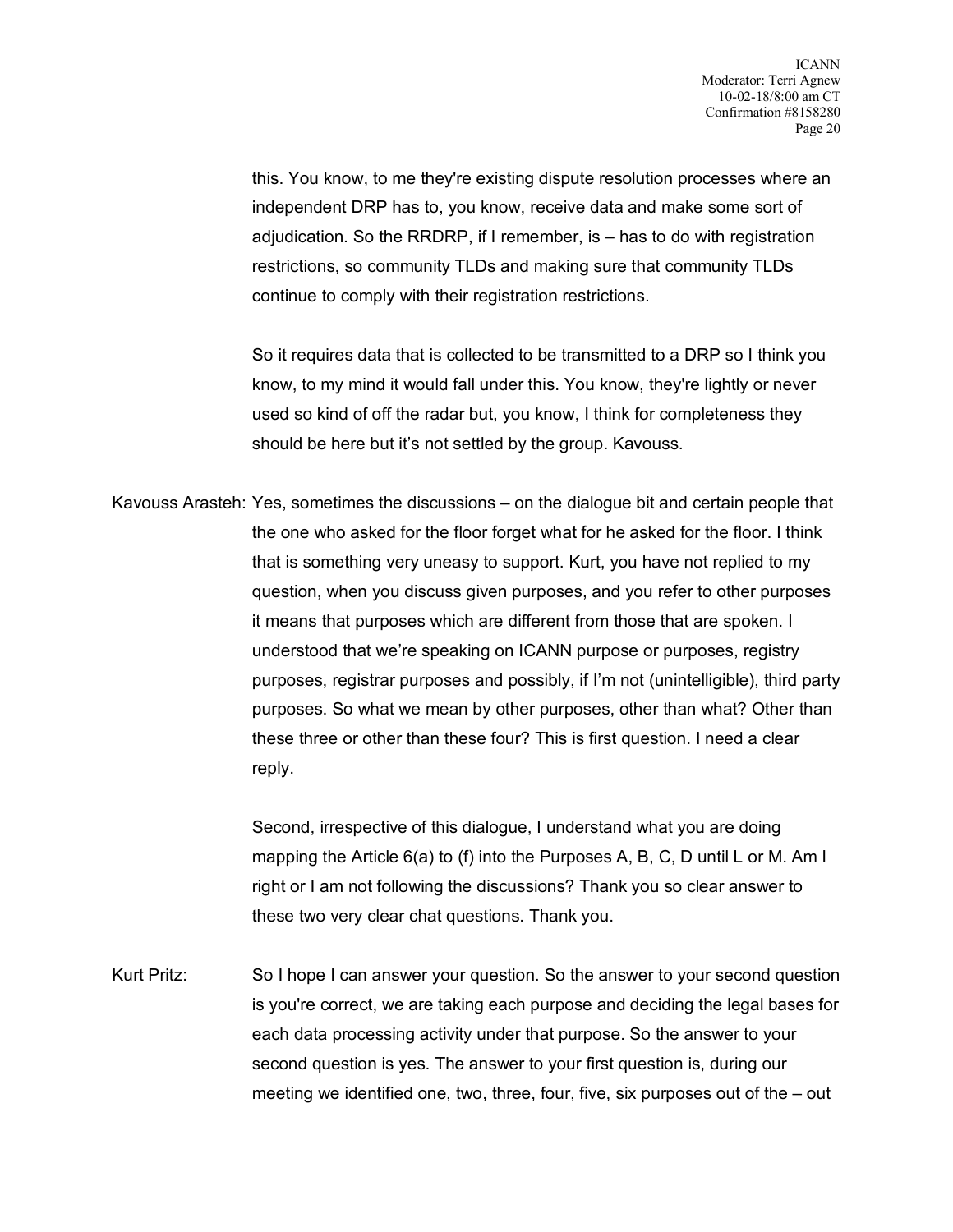of the temporary specification that we created, so we shrunk the number by combining several purposes into one into Purpose B.

We now have six purposes plus we've added the one Kristina just proposed that, well, we're proposing adding it, and which has to do with registries collecting data for specific registration restrictions and also one from Benedict that has to do with doing research so those are two additional purposes. So at the end of the day we would have eight. So if I've made vague reference to other purposes, other than those it was inadvertent.

Margie.

Margie Milam: Thank you, Kurt. This is Margie. I have several comments. Do you want me to run through them all together or pause after each one?

Kurt Pritz: I don't know. I got a pen so I can write them down.

Margie Milam: Okay. So thank you for putting this chart together, I think it really helps identify the different layers of processing and shows where there may be gaps. In Purpose A, I think we're missing a processing activity and that relates to – if this establishing the rights of the registered name holder, then it's basically responding to requests from the registered name holder, you know, related to Purpose A. And so I don't see the registered name holder as a third party, it's actually, you know, the registrant is actually a separate party that I think we never really got closure on so that's one issue.

> In Purpose A I don't think that F is appropriate for the last one. Are we saying that it could be B and F and we're just listing both of them or – if that's the case then it's fine because I wasn't sure if that was talking about a different purpose. The reason why I'm raising it is I think the registries' interests in ensuring that they – that they're protecting the registry from security issues or abuse, you know, creating a safe platform, in my view, is a necessary part of the contract so I would lump that as a B.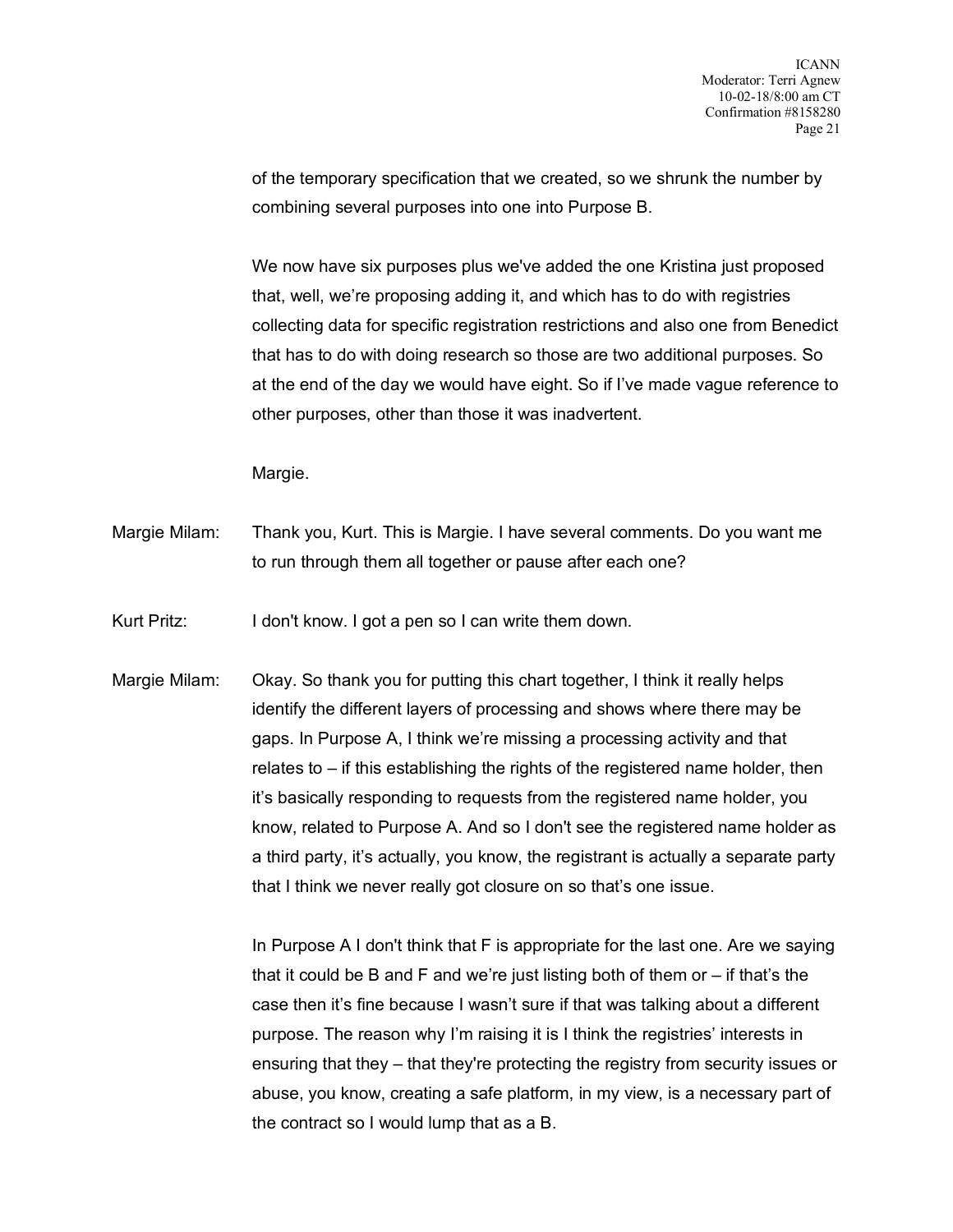ICANN Moderator: Terri Agnew 10-02-18/8:00 am CT Confirmation #8158280 Page 22

Kurt Pritz: So I think – so I hate to be the answer to these questions, as far as your first question, I think the registered name holder is the data subject so once you identify someone as a data subject then they're not a third party, but I would defer to others to correct me on that. And then as far as the registry receiving data, this sort of just – so I don't disagree with what you said, and this parses the data between, you know, data that's necessary to perform the contract from those that – those data elements that are not. So Thomas, do you want to answer the second question? I got a secret message.

Terri Agnew: Thomas, this is Terri. I don't see where your microphone is active as of yet. And I don't see where you've joined on telephone only.

((Crosstalk))

Kurt Pritz: So I'm sorry, Thomas, I misunderstood…

Terri Agnew: …audio.

Kurt Pritz: Yes. Yes, so I thought he had kind of volunteered for that. So we'll work to get you a better answer but my answer would be that some of the data collected by the registrar for this purpose is also required by the registry but some of it is not, so in some cases the registry acts essentially as a third party in this instance.

Margie Milam: And if I could follow up on – I think the confusion is that – my understanding is that a legal person may not necessarily be a data subject; those terms aren't necessarily interchangeable. So what I'm recommending is that we call out a different processing that relates to the registered name holder for this purpose, you know, in order to ensure that they're, you know, exercising their rights in relation to the registered name so that would be my suggestion there.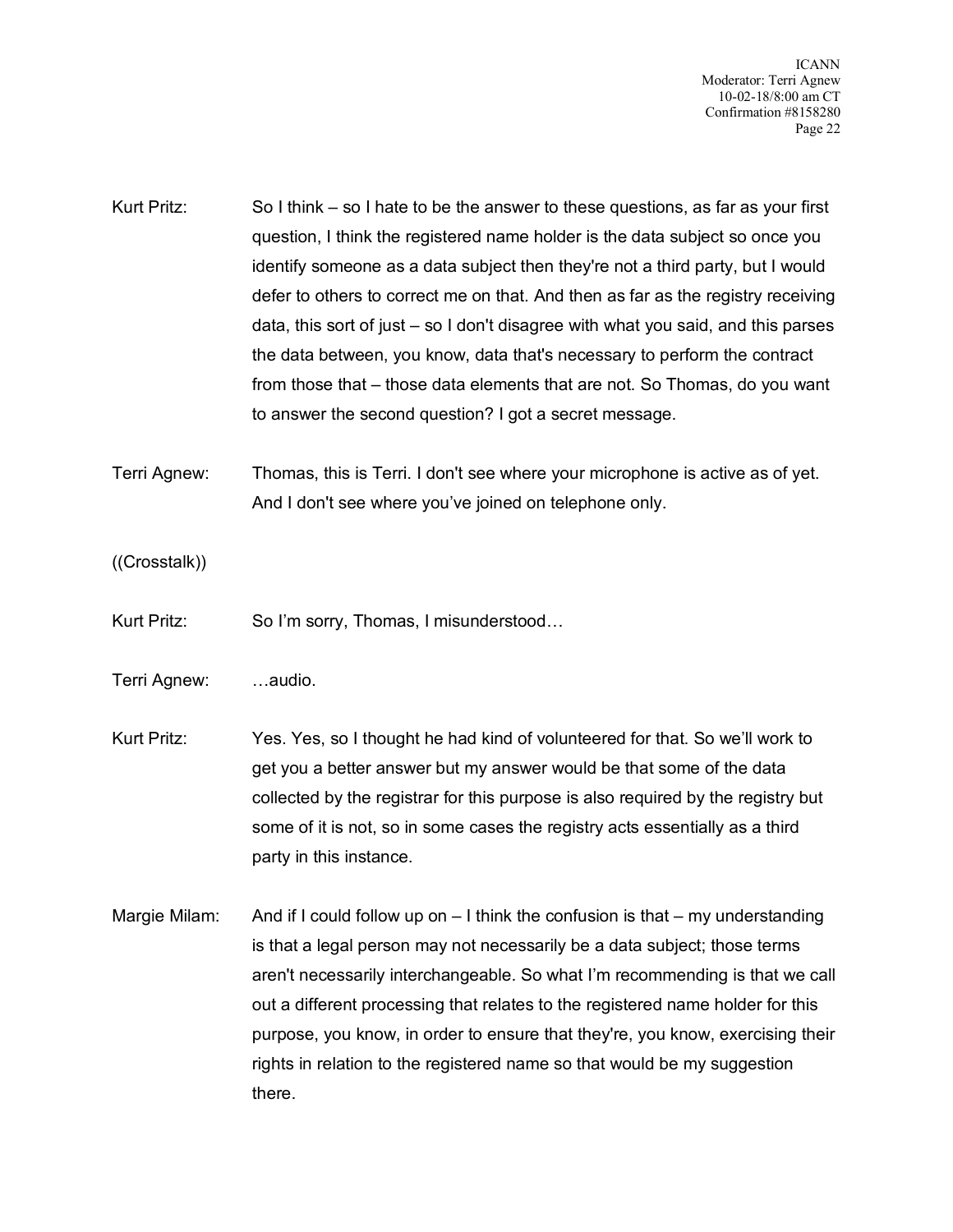ICANN Moderator: Terri Agnew 10-02-18/8:00 am CT Confirmation #8158280 Page 23

- Kurt Pritz: Yes, so if you can take that up with Thomas or someone else, that's beyond the scope of my training.
- Margie Milam: Okay.
- ((Crosstalk))
- Kurt Pritz: What's your next question?
- ((Crosstalk))
- Margie Milam: Yes, keep going? Okay.
- Kurt Pritz: Yes.

Margie Milam: The next one is – and we talked about this in Los Angeles, but I really disagree with characterizing escrow as not necessary for the performance of the registration agreement. I think that that's a fundamental part of the service and in particular if you think about, you know, it's not the narrow purpose of delegating a string, it's registering the string in the context of the ICANN framework which is, you know, which sets a standard of security, you know, and technical requirements and things like that.

> And so I feel that the escrow, in particular because it's actually protecting the registrant from a business failure is very much integral to the registration agreement. And so – and in fact I think it actually is referenced in the registration agreement with the registrant that the data will be sent to escrow. So I – like I said, I strongly object to that.

> If we can't reach agreement on it being a B, performance of contract, then I want to also raise the issue that we talked about in Los Angeles, and at the BC we've thought about this since our meeting, we would like to make a recommendation that ICANN enter into a direct contract relationship with the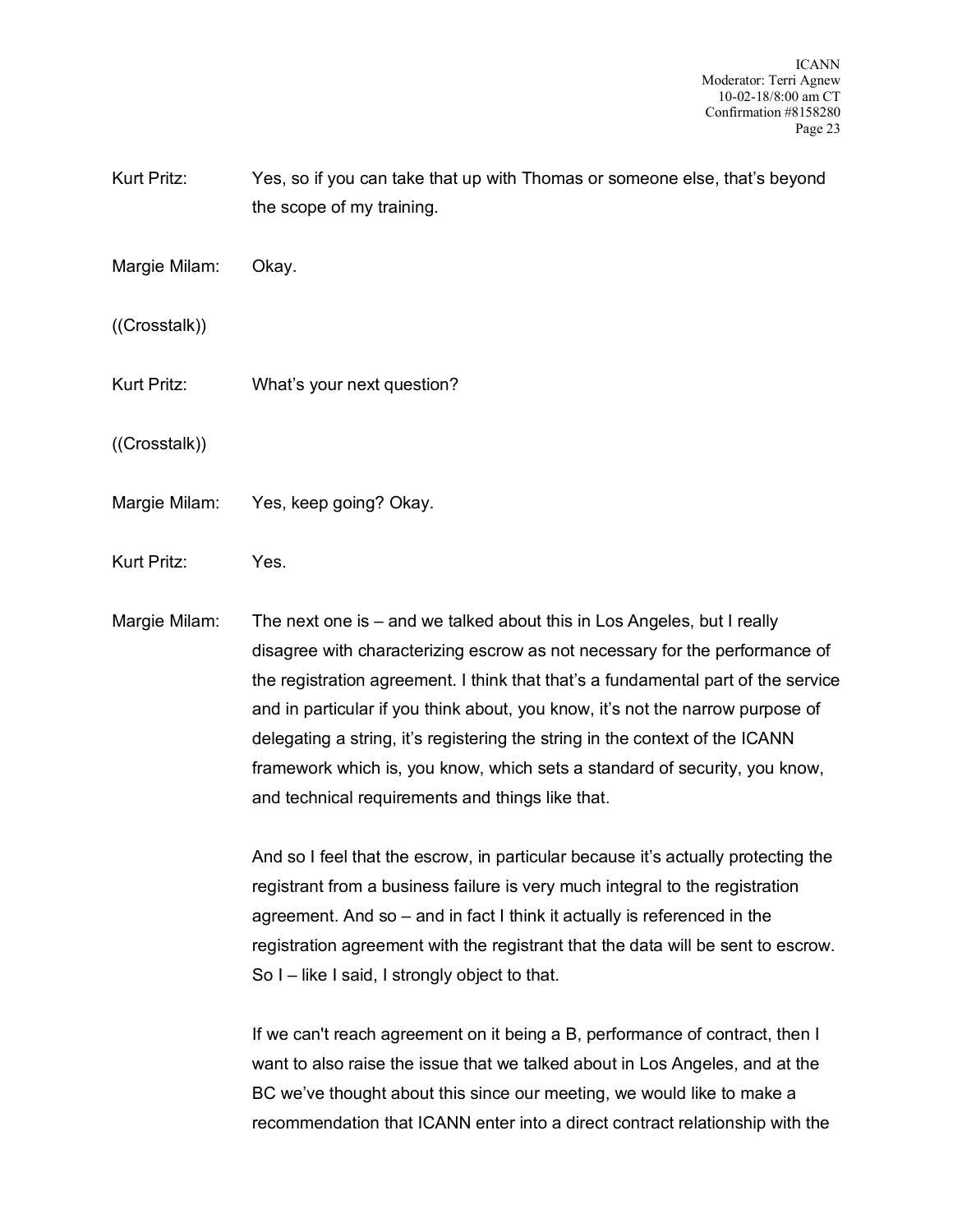registrant so that we can have that direct relationship and the ability to be lawful under subpart B. And so that's something we'd like to put on the table and discuss more fully in this group.

And then I think that also comes into play in Purpose F, the contract compliance request. Again you have to think about this is registration part of, you know, registering a domain name in the context and the framework and the securities that's provided by the ICANN policy framework and the ICANN and it's the reason ICANN exists. And so Purpose F should also be, B. And again if we have disagreement on whether it's B or F we would like to discuss whether we could have a ICANN direct contact with the registrant so we clear up that miss, you know, misunderstanding or - and make it more clear.

And if you think about what, you know, what actually goes into registration agreement much of it comes directly from ICANN. It's just, you know, the way we set it up for the last whatever 20 years has been through an indirect relationship. So there's is no reason there could be a direct contract given that there's a fee that gets paid to ICANN. And so that's something that I think should be discussed.

And then so and then so the collection for the Purpose F, processing activity also has to include interactions with the complainant for the contractual compliance request. So for example I mean if the purpose actually says complaint submitted by registry operators, registrars and registered name holders and other Internet users and so there's we heard from (Maggie) there's a discussion that often takes place between the party that submitted the compliance complaint and ICANN. And so that's a processing activity that needs to be added to purpose F.

And then with Purpose M we have also need to add processing activity of providing the data to the party that is exercising their rights under the dispute resolution mechanism. So for example the trademark orders if they're going to file a UDRP or URS as they need to access the data in order to be able to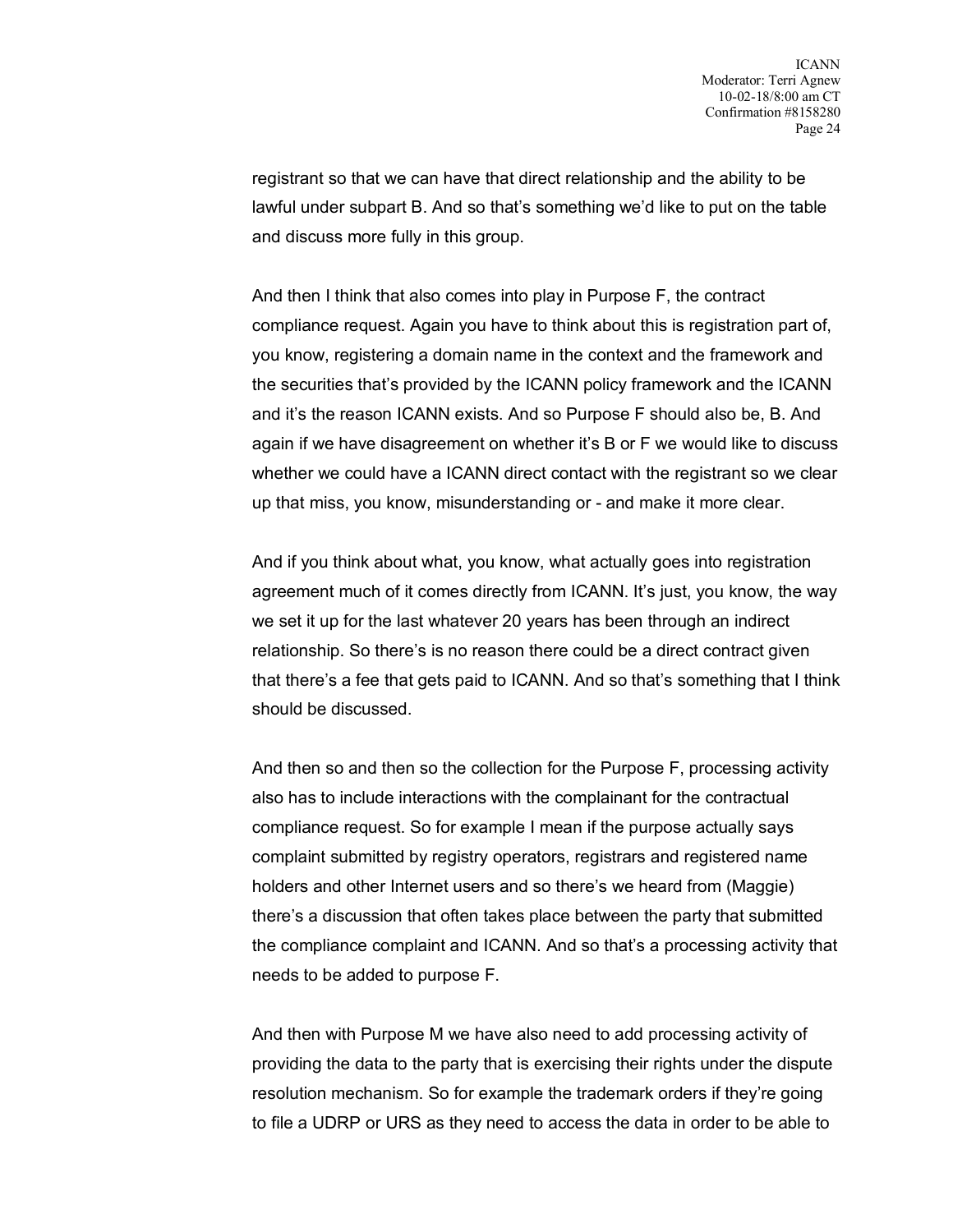compare the complaint. So you, but you also need to add a processing activity in M that relates to the transmission of the registration data to the party that is going to file the complaint. And I think that's all I have for now.

Kurt Pritz: Thanks much. I'm going to, you know, we're going to have to take this offline but I want to take a shot at answering some of your questions. So, you know, with regard to escrow and also with compliance, you know, especially with escrow we had the longest discussion about that and whether that was 61B or 61F legal bases. And so and it was sort of a 60'40 discussion and centered around what would give us the best chance of success when presenting our case to a DPA or whoever we need to make the – to whomever we need to make the case.

> And it really - so I would characterize it as is there another way to skin the cat? And so for example for example with data escrow that's one way and ICANN's determined it's the preferred way and it's written it into the contract. But (sans) that there's other things registrars could do rather than using an approved ICANN escrow provider and, you know, that would be geographical diversity or cross partnerships with other registers. You know, there might be other ways to escrow data with independent parties or other ways to safely escrow the data within one's own company.

> And so given that there were other - the way I'd characterize it is because there's other ways to accomplish that goal the group thought that at the end when we're standing in front of a DPA and trying to defend this that the 61F would give us the best chance of success, because when you do that balancing I think, you know, you would agree that there's, you know, certainly a legitimate interest but a very strong one that outweighs other interest. And that's why we do that escrow. And I think that's, you know, I think the group characterize that as a easily winning argument and then and avoided the whole discussion we had of our small group about whether, you know, whether this was the only way to do this or not.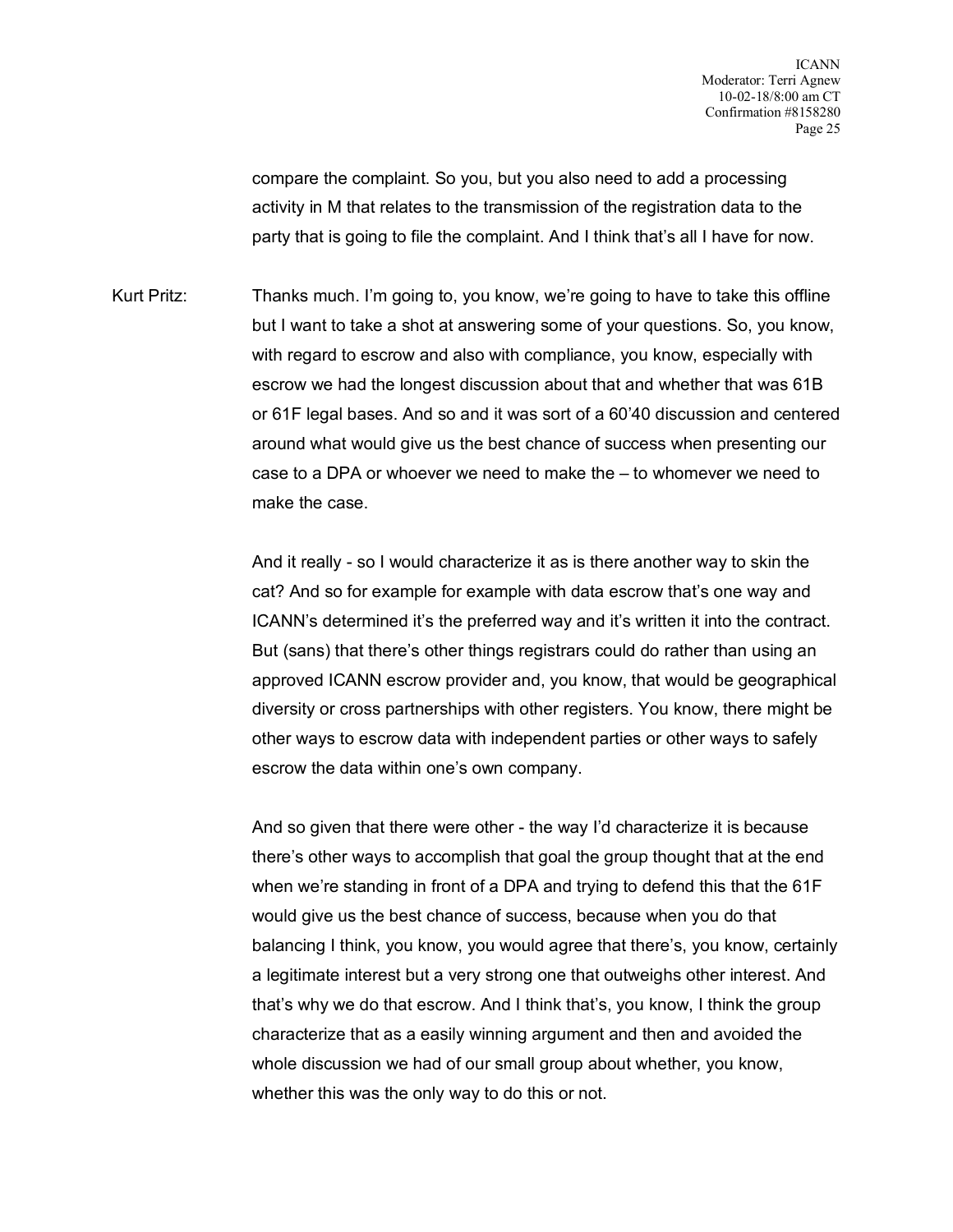So it wasn't a concern about the relative importance of data escrow. It was how do we win the discussion when we're defending our policy at the end? So that was the discussion there for escrow. With compliance it wasn't such a deep discussion that, you know, we thought there's, you know, there's other ways to do that too. You know, you could, you know, I'm not advocating this but you could easily, you know, abolish compliance and everything would still work if there were – there are other means of testing whether, you know, you could abolish ICANN contractual compliance and if there are other ways of registrars demonstrating that they were complying with their contracts. So that, you know, to me that more clearly to the group anyway that more clearly fell under the rubric of there's several ways to do this so it's much easier to win that argument in front of the DPA.

And then I agree with you on I think, you know, we've had some back channel discussions on the DRP and whether that's a required activity, the transmission registration data to one of the dispute resolution providers for transmitting the data to the complainant. That's not an argument we had. You know, the way to win that is that's not a discussion we've had about whether to include that or not totally.

So it, you know, it would be  $a - i t$ 's for the group discussion and  $I - y$ ou know, we need to take this off-line in some way but, you know, you have to, you know, win that balancing test. So I mean, just squawk and - not said much so not read the chat so I'm just looking in the chat for anything else.

So for me the, you know, the - I don't know how to pursue the discussion of ICANN agreements with registrants. I don't know what that would look like or how it would be implemented so that's a discussion to be had. Anyway so that's kind of my explanation. And what recommendation does anyone in the group have before taken this discussion forward in any way? Anybody from staff?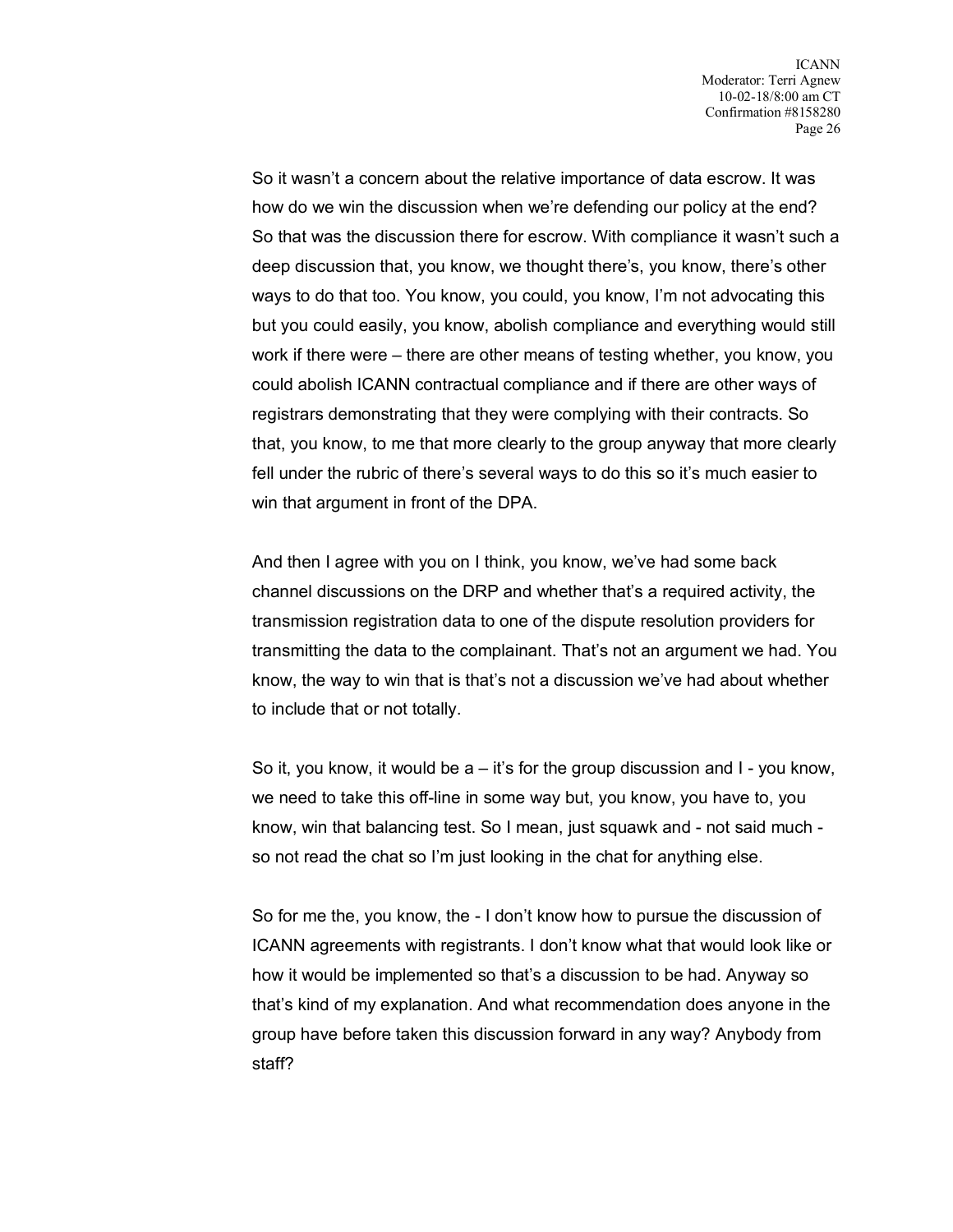- Kristina Rosette: Kurt it's Kristina. I'm next in the queue and was actually going to touch on that if I may.
- Kurt Pritz: Perfect.
- Kristina Rosette: Okay. Kristina Rosette, Registry Stakeholder Group although speaking for this particular point also on behalf of the register colleagues with whom I've consulted. I think this is a really, this is a really helpful way to lay this out visually and I think it has added - I think it just makes it a lot easier to understand. Having said that we have all really just seen this for the first time. So what we would like to do is take this back and have the opportunity to really take a deep dive into it and come back with comment before our next meeting. I know that (Tran) end has also made the same comment from the perspective of ICANN. And to the extent that during the interventions that have proceeded mine folks have suggested additional processing activities and/or changes in unlawful bases. Perhaps what we could all aim to do is input those all through red lines and have another review of this on Thursday. And I'm also mindful of the fact that we're halfway through the call and we still have some others substantive agenda items. So that's my suggestion for perhaps how we can move this forward. Thanks.
- Kurt Pritz: So I certainly appreciate changes. I'd want to if you want to continue this discussion on - well so I'd anticipate you turning around the red lines in 24 hours or so before going to continue this discussion on Thursday. And I would reserve the right to a separate topic discussion meeting on this or resolving some other way if we can but I appreciate the offer for that. Mark?
- Mark: Hi. Can everyone hear me?
- Kurt Pritz: Yes we can.
- Mark: Okay good. I never know from day to day whether I can be heard on this call or not. There's a lot going on on the call and in the chat and I just wanted to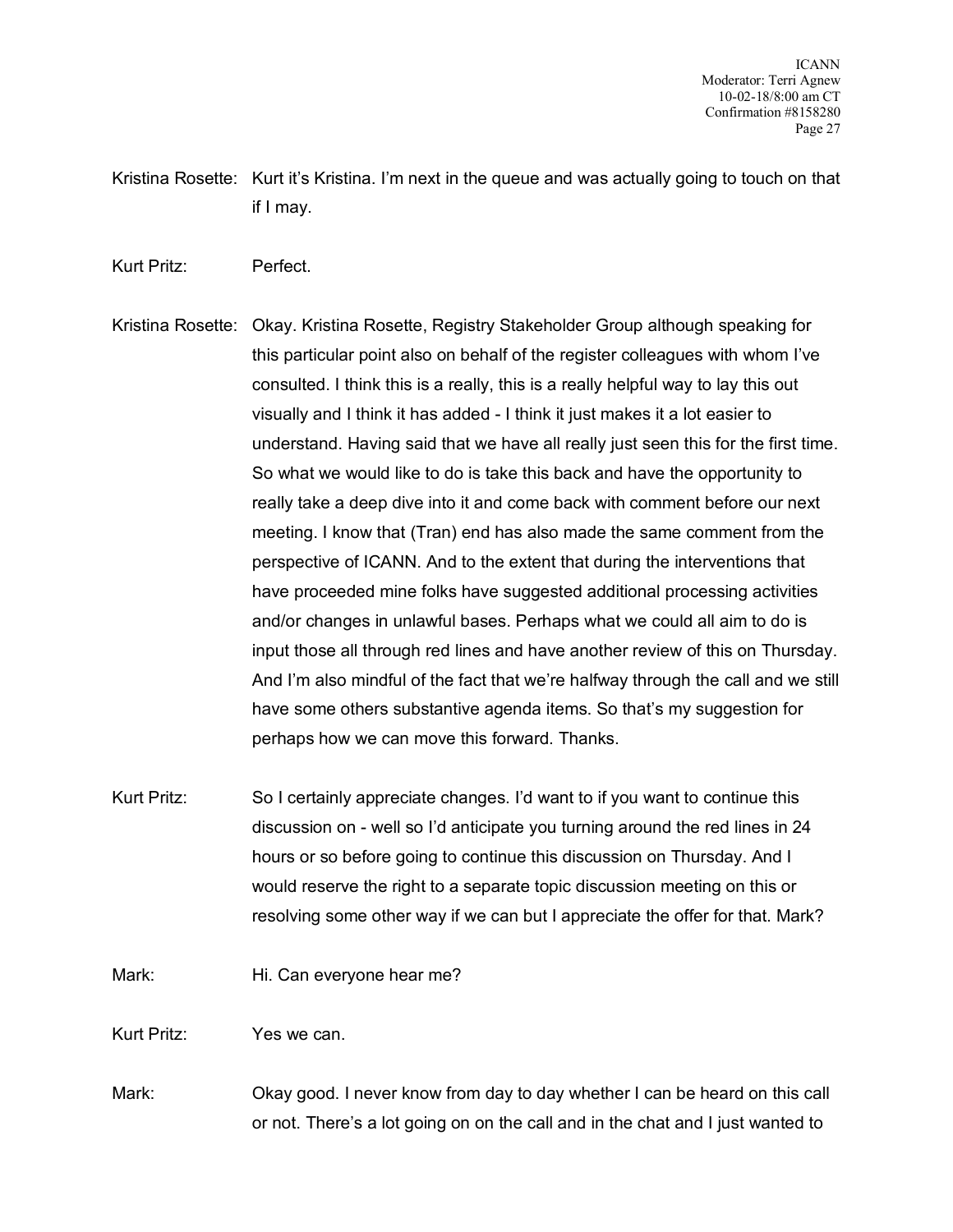comment on a few things. Kurt I think I heard you say about maybe abolishing compliance or something. I don't know, maybe I misunderstood that but that confused me. So I don't want to go back to that. I just want to make comments that what you were ripping on confused me.

Amr was saying something about you can mitigate liability by not breaking the law. I think that's, you know, flippant and him not very serious. Of course you can avoid liability by not breaking the law but since the law is not wellestablished at this point parties are very concerned that they could do things that, you know, certainly seem to be lawful but maybe would interpret it as not being lawful so that's not great.

Stephanie was asking about change in the contract structure so that there's a direct relationship between ICANN and the data subject. This is not anything new. It's been talked about before. It was talked about to some degree even last week. I don't - I wouldn't want that to be mischaracterized as it is in the chat as, you know, somehow taking away the data subjects rights. The data subjects' rights are enshrined in the law and there is no future contract structure that would, you know, survive muster if it broke the law. So I don't think we have to keep going back and forth to and don't break the law, yes we all understand don't break the law. I guess that's it for now sorry.

Kurt Pritz: Thanks Mark. I'll just say with regards to my comment I wasn't advocating abolishing compliance I was just stating that there was another way - if there's another way to accomplish the same goal then a legal basis of 61F is probably the more winning argument over 61B.

Mark: Okay.

Kurt Pritz: Yes Marika?

Marika Konings: Yes thanks there Kurt. This is Marika. I would really like to encourage everyone as well to click on the link that's included in the memo that takes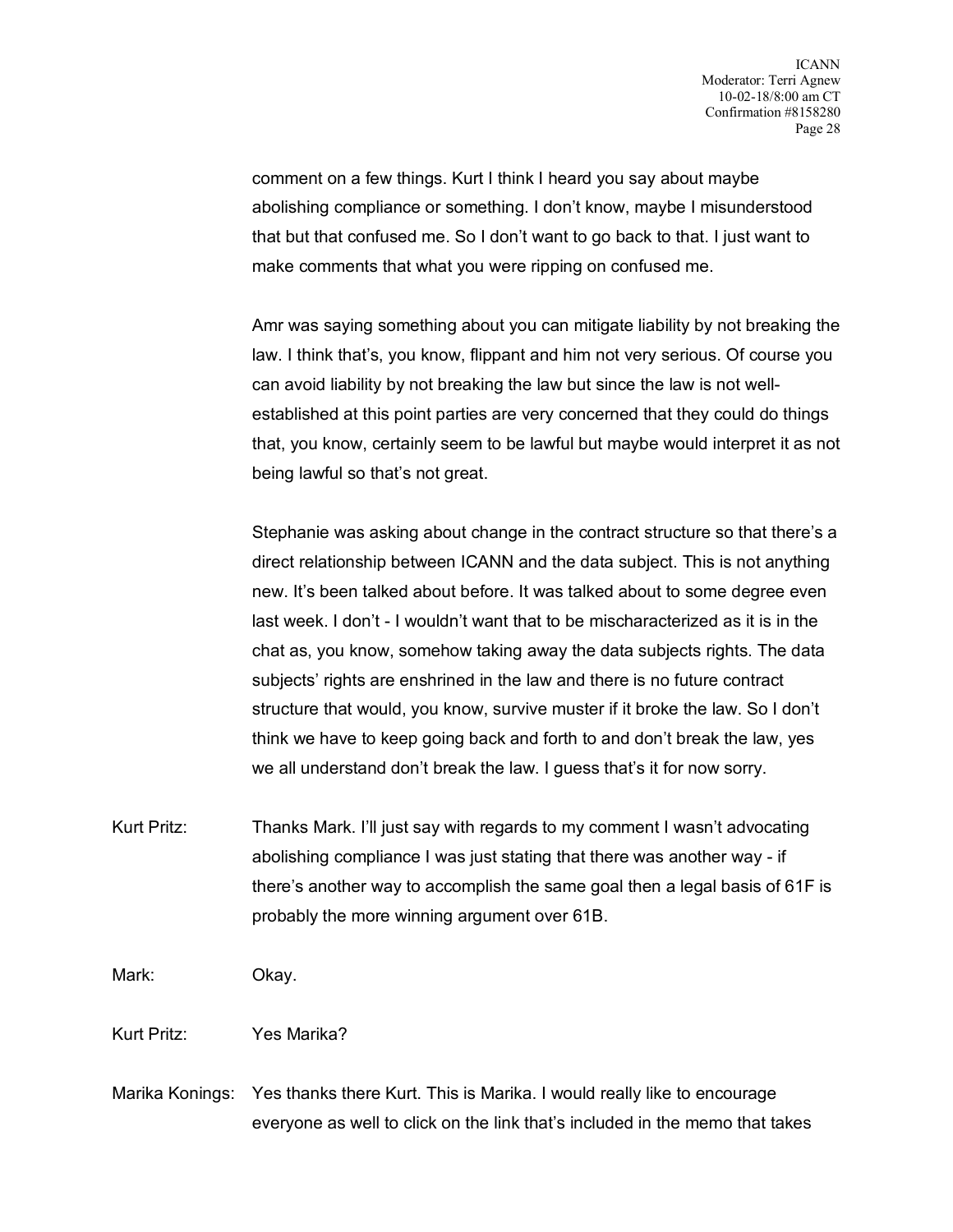you to the UK Data Protection Commissioner's Web site that at least I think from the staff perspective really did a good job in trying to explain and provide very concrete examples on how to apply the 61B versus 61F and really take that to heart I think as you look at these examples. And what I also want to know that of course, you know, ideally the groups comes to agreement on all these lawful basis for all the different purposes and (unintelligible) I think activities. But of course, you know, you're heading for an initial report and, you know, it is possible there to call out for example in which cases there is not necessarily full consensus or where there may be a certain group or certain groups disagree with a certain designation and kind of call that out as a specific question where you made like a DPA input on.

So again I just want to put it in of course ideally you come to agreement on these but if not, you know, you can put a marker down and call it out in an initial report so that hopefully you will obtain some additional input that may help, you know, come to agreement based on what for example DPAs may be able to bring to the table or provide input on to facilitate making that determination.

- Kurt Pritz: Thanks Marika. All right Stephanie go ahead. Stephanie did you take your hand down?
- Stephanie Perrin: Sorry I took my hand down and forgot to unmute my mic. Stephanie Perrin for the record. I would just like to formally request one more time -- and I'll follow it up in writing -- that we engage the services of a neutral law firm that is expert in GDPR in compliance to help us because I feel like we are going in circles. Different parties are bringing forward arguments that their lawyer would like us to engage in here and we need some kind of mutual arbiter.

With all due respect to everybody around this table I'm not a data protection lawyer. When I want to understand something like the complex matter of ICANN controllership I consult legal scholars. And I have done that for approximately four years. So I'm pretty confident that we ICANN does not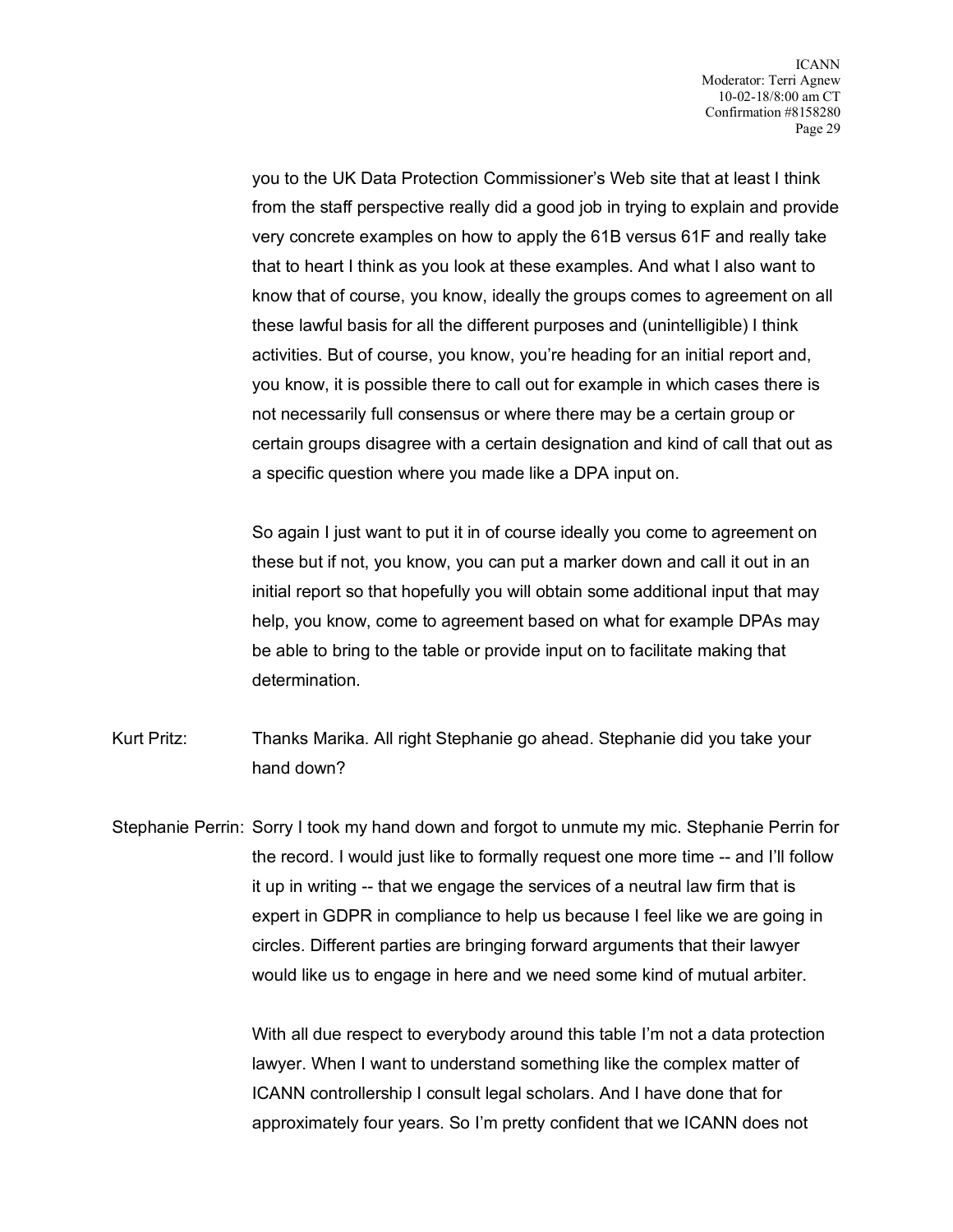need a contractual relationship with a registrant in order for it to be found to be a controller. It is the policy controller for all of this. And I really think it is high time that we faced up to the reality because we can put things in here but we will be fighting about it downstream so let's at least bring in an expert and to help us with this. Thank you.

- Kurt Pritz: Mark do you have something new to say?
- Mark: Yes I do thanks. This is Mark. Hey Stephanie, thanks for saying that. I agree it does seem like we do best when we have some sort of a neutral third-party helping us because we all do have our wants and needs and opinions come forth as if they are authoritative.

Regarding the situation with ICANN where ICANN does or does not need such a thing isn't that the crux of all this discussion though that without such a structure there are certain things that ICANN cannot do, things that ICANN historically has done and which its bylaws and mission seem (dicontinence) but which are no longer viable, you know, under the new legal structure. It seems to me that that is the whole challenge that we have is that the old legal structure if it worked before it doesn't work now and that, you know, considering a new legal structure seems just as reasonable as any other thing put forward.

- Kurt Pritz: Go ahead (Diane).
- (Diane): Sure. Thank you Kurt. Very well spoken Mark. Thank you for that and just riding on that same message, you know, the thing that I thought was so phenomenally great about the face to face meeting is that we all came together in a, in such a collective and high level intellectual way to understand various commonalities and basic interests of everyone that is shared. And that's helping ICANN come up with a framework to be able to move forward in a compliant matter and achieving the goals of everyone here. And so the fulfillment obviously of the DDP.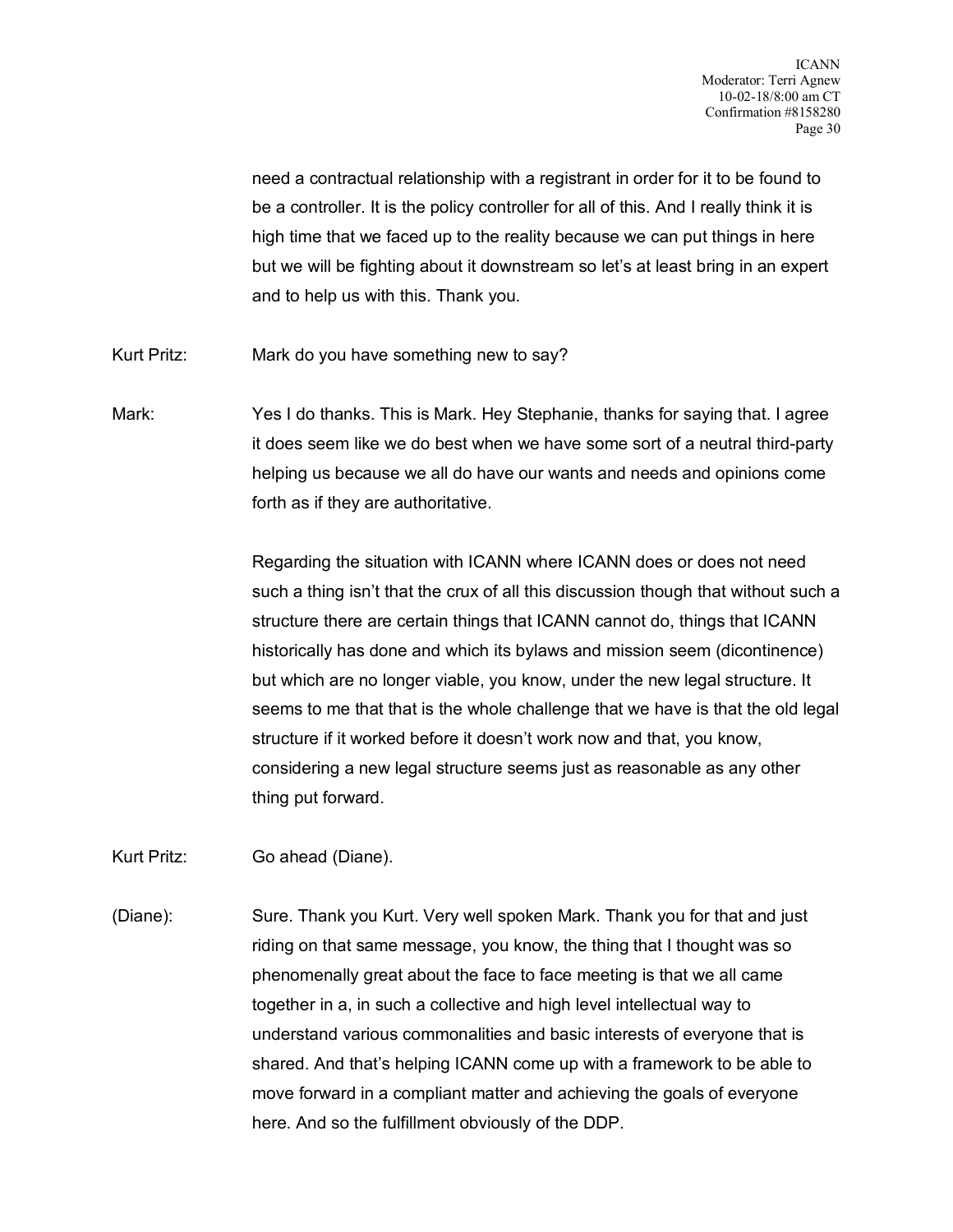And so we really had a lot of discussion around and ICANN was there and Goran and making his blog and asking the questions please provide me with recommendations. We're at the juncture where that's what we need and we're looking to this group to do that.

And through the course of our discussions we discussed the fact that we, Stephanie myself, (Milton) a number of us were all very much aligned in the fact that we want to in a compliant manner help suggest these options for ICANN whether it be a direct contractual relationship which will alleviate liability concerns and also address making sure that ICANN is taking the necessary contractual responsibility and satisfies the GDPR under 6B without as much question and that the mission and scope of that mission is clear rather than people guessing around it.

So there's a lot of different, there's a lot of potential here for us to work together and whether we do that as (Thomas) has suggested by going into smaller groups to look to hire an outside lawyer or use resources to come up with intelligent recommendations at the end of this for ICANN to actually have a functioning, you know, solid legal and equally compliant ideas and frameworks within which to go forward. And I think that should be our goal.

It' great to fill out these charts. It's great to make sure that we're trying to do everything we can do to work within the construct of what we have but I think everybody is recognizing that in fact it might not any longer be plausible to be able to be totally compliant and make that happen and ICANN is asking for more complex recommendations.

Kurt Pritz: Thanks (Diane). So those were really thoughtful comments. I think we're kind of far up field from the legal basis of the discussion so we'll, you know, I'll create a separate discussion group for this. But I think, you know, I think, you know, we need to understand what we want to what we would want to achieve with these additional contracts and see if they've - and see what we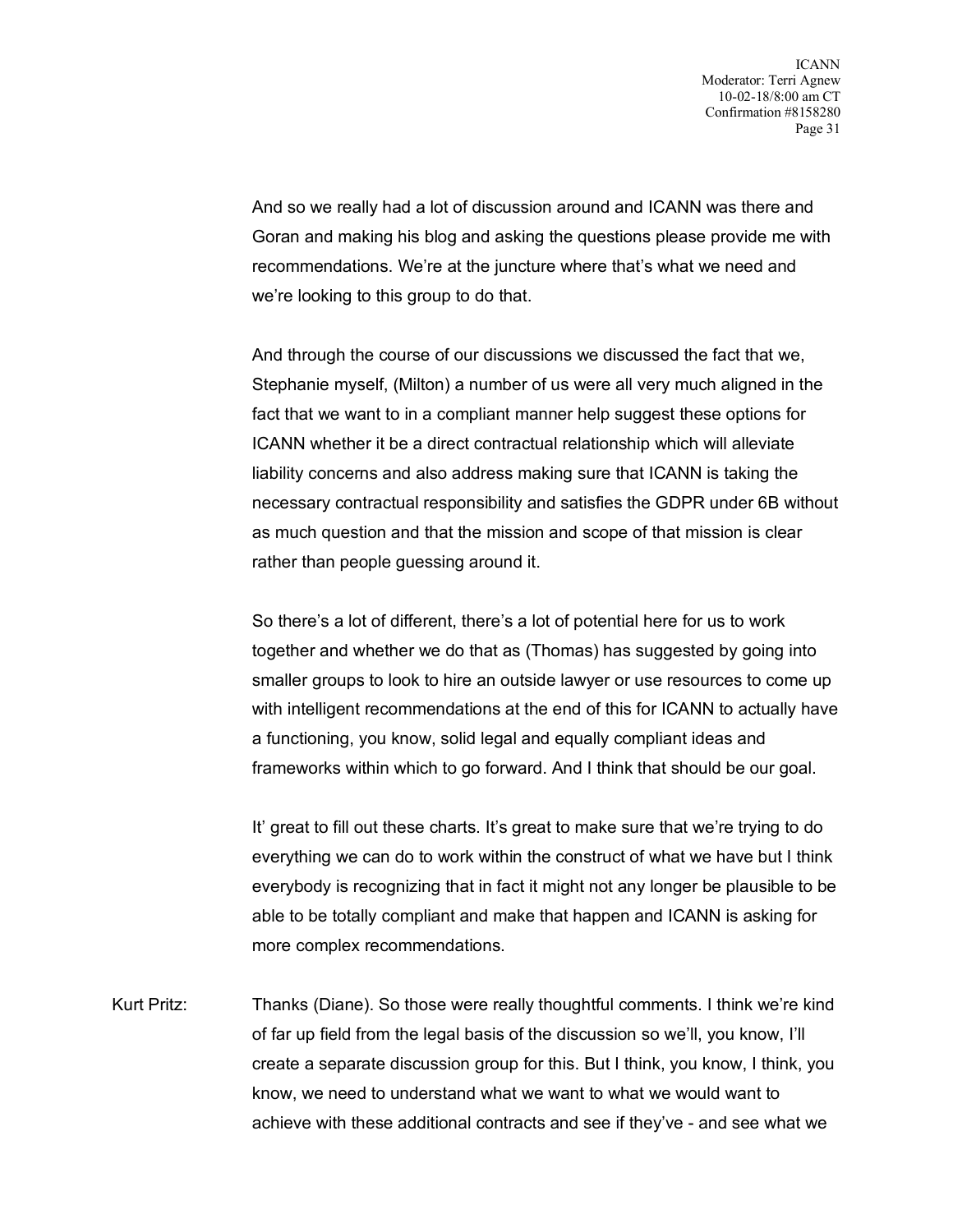want to achieve with these additional contracts and see if that's the way it's done or if other's suggest that the existing duties under B under our a joint controller or controller role would satisfy that.

So I want to separate that discussion from this legal basis one. And where I understand we are on this legal basis one is that we're going to get some additional comments from the Registry Stakeholder group in the next 24 hours. We've got a couple of edits, a couple recommendations based on the discussion in this room that we'll put up and then when we see that we'll figure out the best way for taking this discussion forward because, you know, my sense is, is that we are, you know, we're in good enough land for putting up a coherent, intelligent table for a legal basis for each one of our purposes. And with some modifications we'll be able to go forward with this and have it done which is a pretty, it will be a nice addition to the initial report.

So I have - we have a couple things left to do and not a lot of time sadly. So I'd like to talk about two things. One is Purpose C and one is the schedule for meetings for going forward. So we're going to spend a short period of time on Purpose C which has to do with communicating with the registrants and technical administrative context, content, contacts also.

As I recall that discussion the data matrix here in miniaturized form because it had some comments alongside it was pretty well fleshed out. There's some redlines here. And, you know, I'm going to ask Alan Greenberg to talk to this because as I recall the outstanding issue really had to do with what to do in the case where say a technical contact was not there or blank that those seeking to reach the registrant through the technical contact would have some way of reaching them. So I know that was one of the issues but Alan if you could talk for a few minutes to this and…

Alan Greenberg: Thank…

((Crosstalk))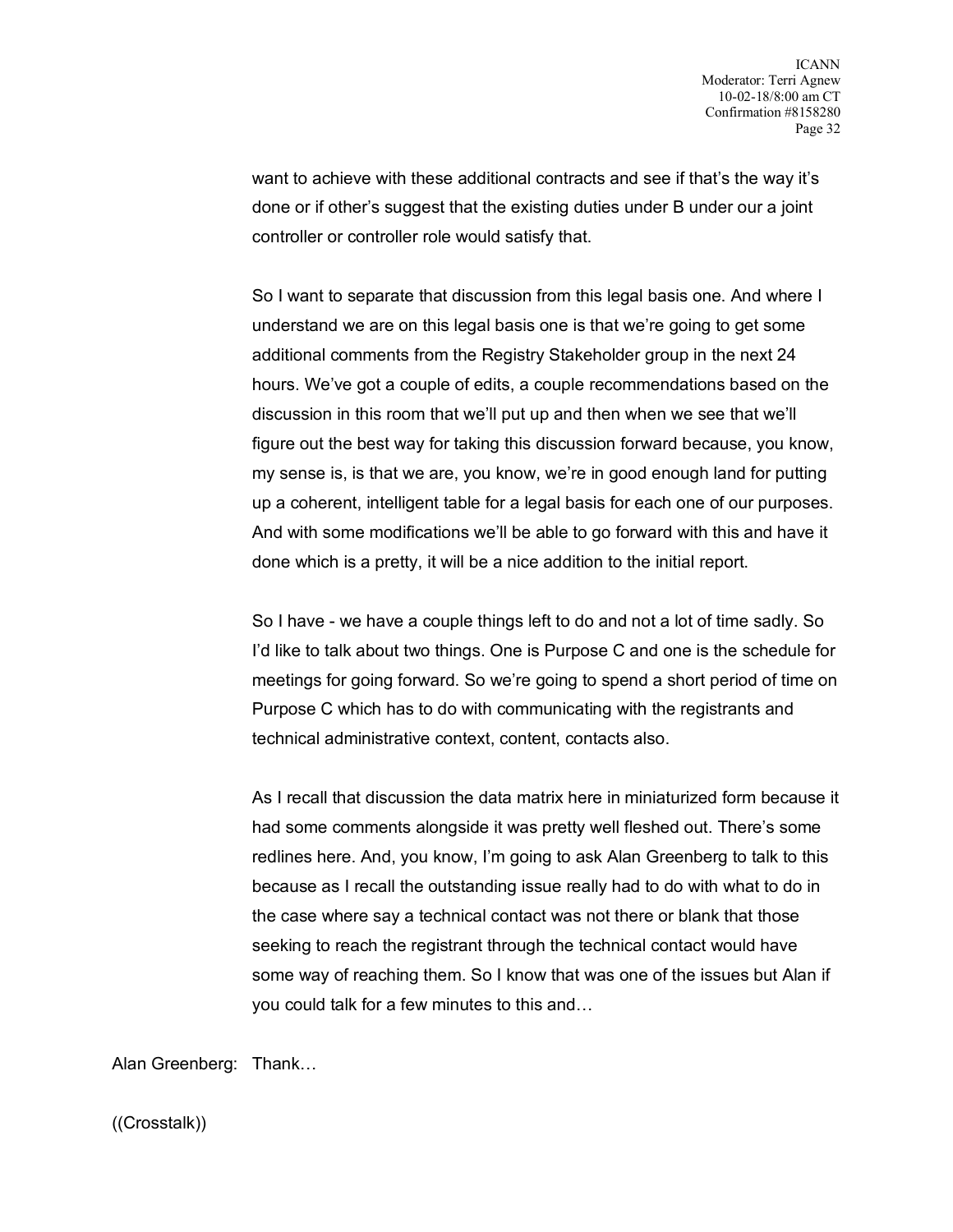- Kurt Pritz: …because you were one of the members of the small group that would be terrific.
- Alan Greenberg: Thank you Kurt. I accepted to speak on this at the beginning of the meeting. We have since spent a significant part of the meeting discussing this issue in the chat a little bit on verbally and much in the chat. So anything I say at this point is somewhat anticlimactic and has been disagreed with by at least somebody in the chat. So I'm not quite sure how – what we're going to accomplish but I will certainly discuss what we talked about in the group.

The purpose is enabling communications with the technical and administrative contacts. Within the group when we looked at purpose the and the lawful rationale for the purpose we were focusing to a fair amount on the - making the information available and therefore that fell under 61F. There was also the belief that we were looking at the collection and therefore that was clearly 61B. These elements - I'll use the word optional but I'll describe it and what I mean by optional moment were deemed by some to be optional and therefore could - we could also be including 6 1A.

The mission, the- there in terms of relevance to ICANN bylaws it was felt that the ability to contract the registrant was directly related to ensuring a stable DNS. And so that - there was not a lot of controversy in the group about that. The processing as we said, you know, in the earlier discussion we said the processing was just collecting but clearly at the time we were talking about it, making the information available one way or another was also certainly included. On the other hand when we talked about transmission of data we said no, there is no requirement to transmit data and I'm not quite sure how we got to that conclusion if one of the possible uses is make it available to other – to third parties. So I – I'm looking at the workbook right now and I'm trying to remember how we got to that position and to be honest I cannot recall that.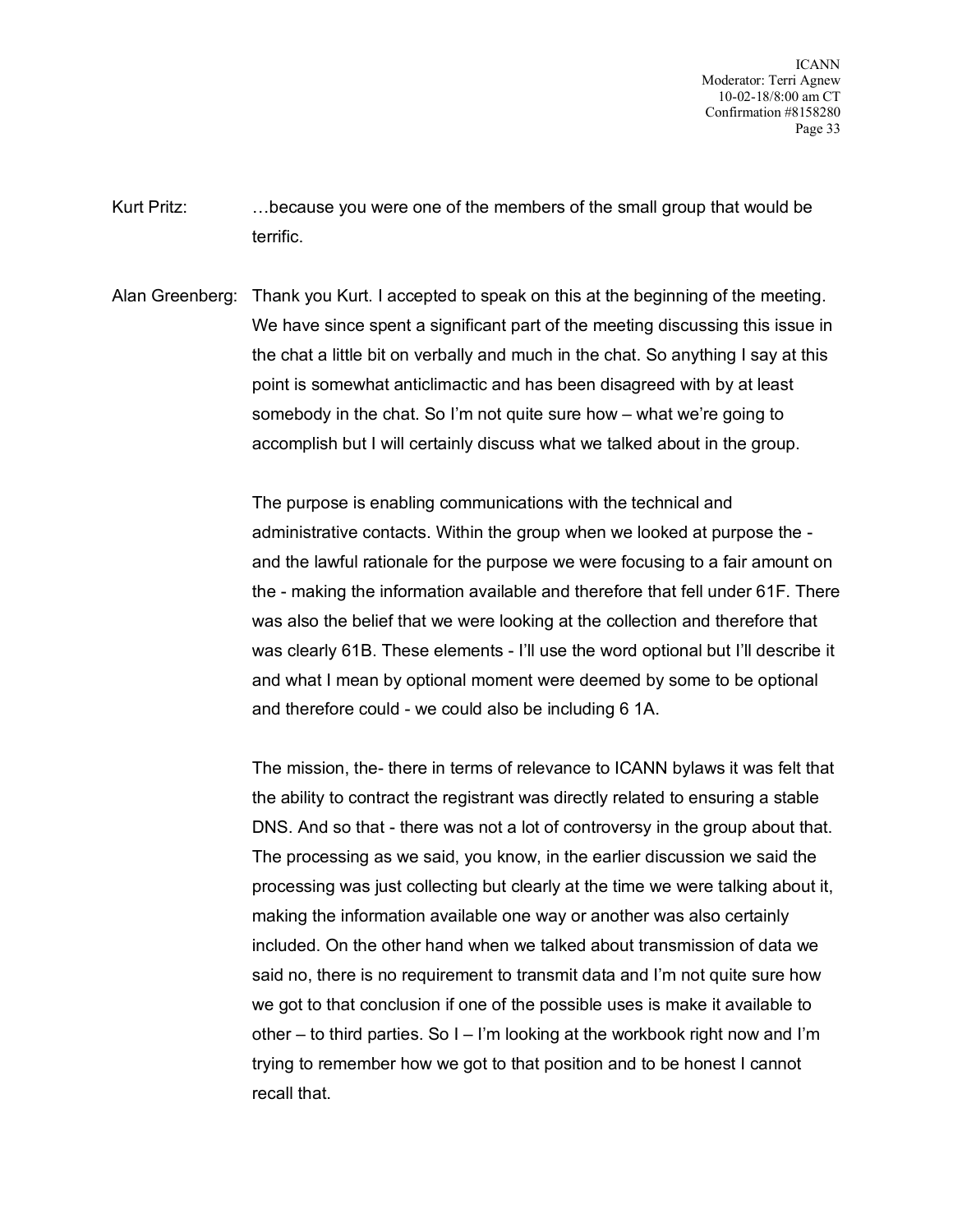The whole issue circles around whether this information can be made available and under what conditions. And there was a strong feeling that for many registrants and certainly many natural person registrants there is no separate technical administrative contact and we had a significant discussion on whether that means that the information should be optional. And I think the conclusion we came to is it is fine if it's optional as long as it defaults to the registrant data either in terms of filling, when it's filled in it defaults or at a later point when we talk about access if when we provide access to it - the registrant data replaces it if there is no separate technical or administrative data.

The rationale is that if we and up in access rules with some third party perhaps being access only the technical contact and not having access to any other fields then it's important that, that not be returned blank. So if it wasn't provided and the third party only has access to a specific field then we must provide some content there that is the registrant access. And I think that's the sum of where we got to. We didn't quite come to closure on whether the legal purposes were under 1B or 1F. And of course the small group met after we discussed this so we didn't have the benefit of their discussion. And we didn't quite come to closure on how - what whether we should prescribe exactly how the field is handled if indeed the registrant chooses not to provide that information uniquely, that unique information in those fields.

And I'm not sure I can elaborate more than that. As I say, we have spent a good part of this call talking about this in the chat and clearly there's not uniform understanding in the group of either why these fields are there or how we're going to handle them if they're there. Thank you.

Kurt Pritz: Thanks Alan. That was well done on short notice. I'm going to call on Mark in a second but I'd like maybe someone from the registrars to comment if you have time to think about it about if the technical contact field is left blank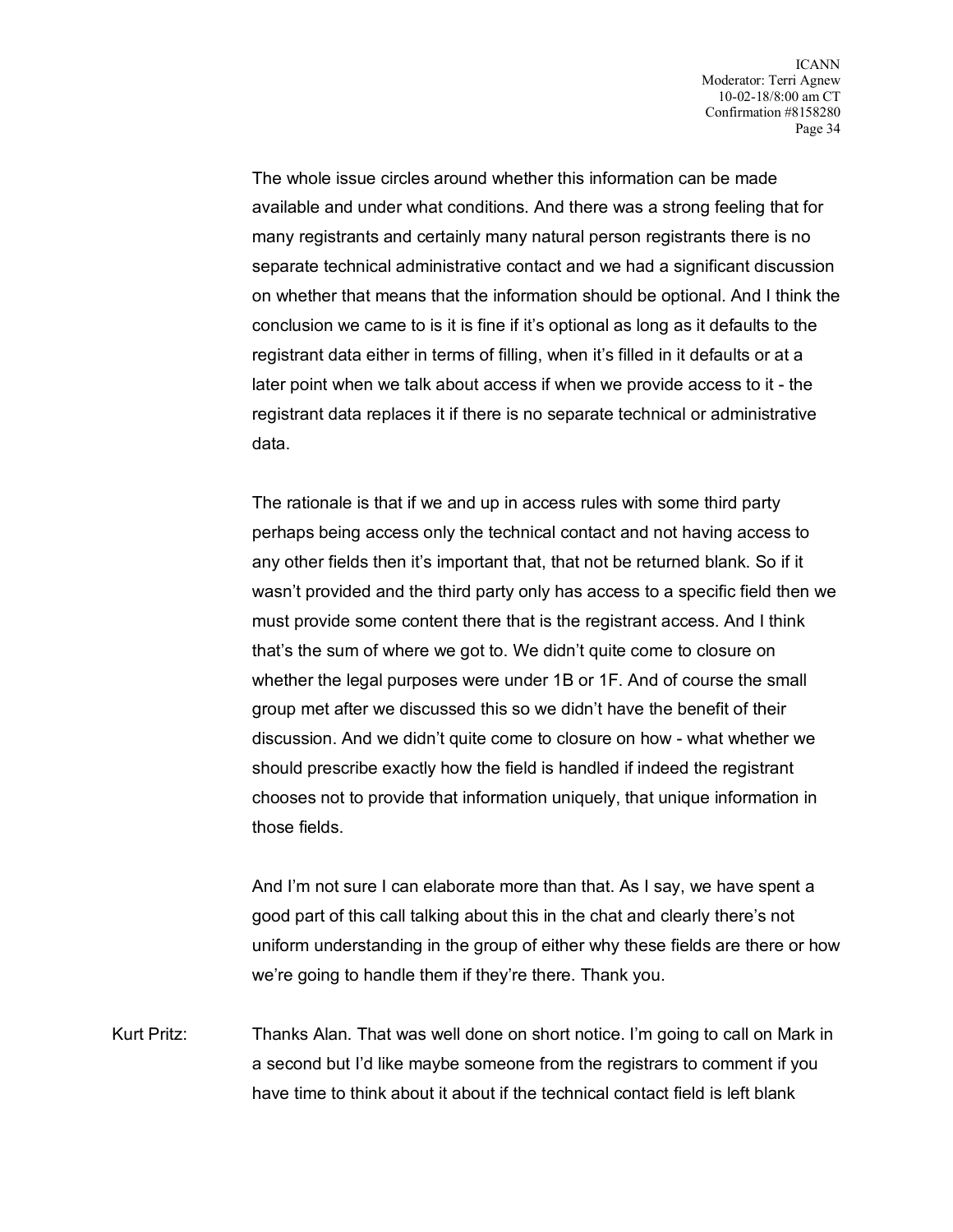whether it's possible to return the registered name holder name and information? Mark go ahead.

Mark: Thanks Kurt. This is Mark. Yes LNG that was a great summary. That's exactly the way I remember the conversation going. LMW in the chat, you touch on an important reason why we need to collect the consent on this. So if you decide, if you elect to take the optional path and provide a different contact for technical or admin, a contact that is different from a registered name holder we have to collect the consent from that party.

> We're not collecting the consents from the registered name holder to give the data. We're collecting the consent from that contact to use the data. And perhaps you remember my joke that if I'm the registered name holder I could put George Clooney's email address in there and say that he is my admin technical contact. And that would not be his consent of course so during verification and validation you would have to collect that consent. That's how that would work.

Kurt Pritz: Or that you would have a legitimate interest that outweighed the rights of the parties. And I think, you know, I read Stephanie's comment about how – oh go ahead – about how consent is a complicated process. Alan go ahead.

Alan Greenberg: Thank you. I just have to say no to you on that one Kurt there. I don't agree with you that one, can't have a legitimate purpose. You're making something optional whereby basing that as adoption on everything (unintelligible) that it is not necessary for you to provide whatever services (unintelligible). So you're defeating basically every single purpose there except consent or other ones which we don't have access to.

> But specifically consent (unintelligible) because you're saying you don't have to give a (unintelligible). It's not necessary for them to provide this service to you. However (unintelligible) registrants themselves say hey, I want to give you this data because I think it will be helpful for me. Having consent is the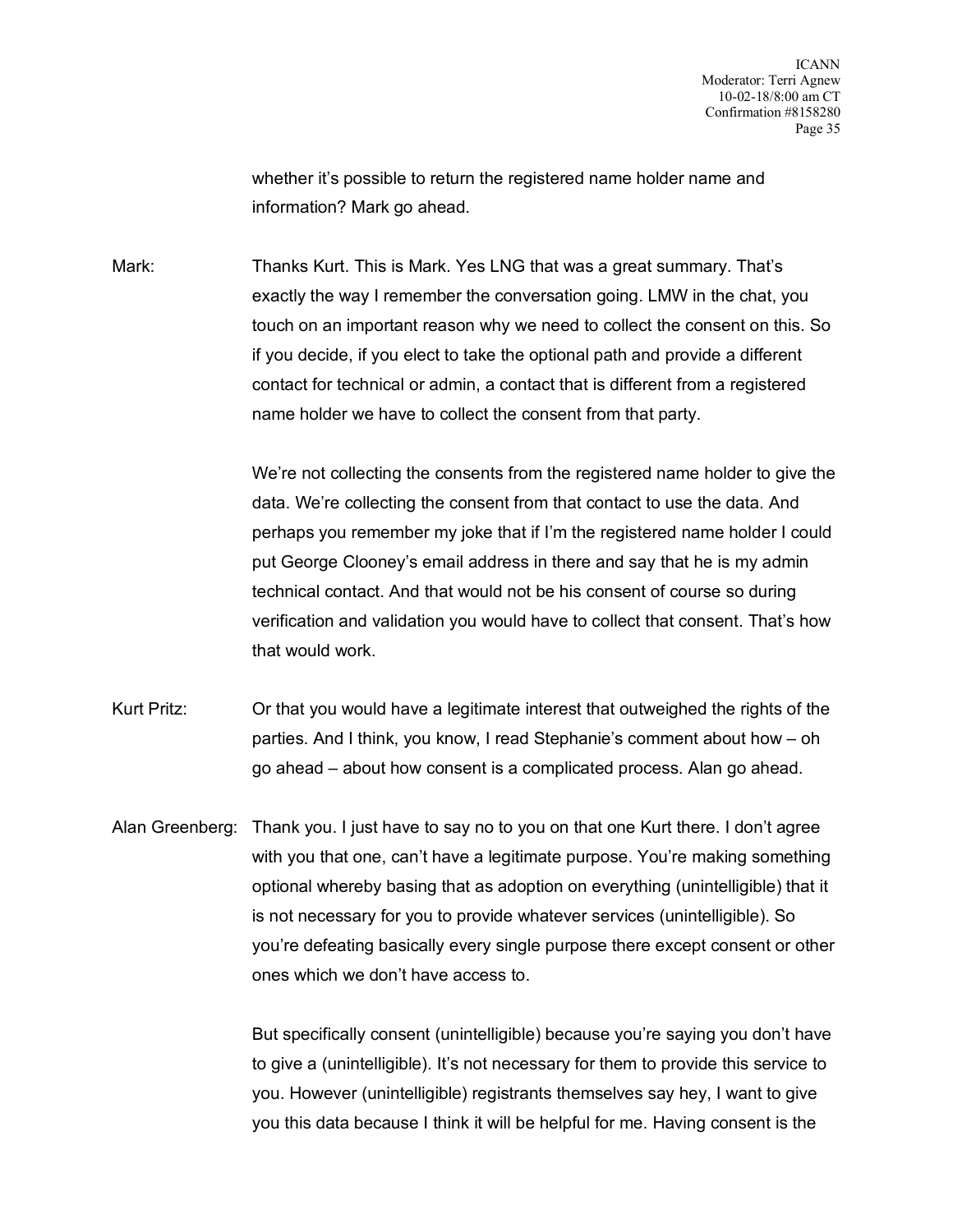only way you can process that, so we can't mix those two. If it's optional it's only by consent and I'm happy to hear people who disagree with me on that one but the way I see that on my brain it's a very, very clear cut black and white line there.

Kurt Pritz: Thanks Alan. Can anyone from the registrar's comment on if the technical contact field is left blank whether a query could return the registered name holder? Lindsay Hamilton-Reid?

Lindsay Hamilton-Reid: Hi. This is Lindsay Hamilton-Reid for the record.

Kurt Pritz: Lindsay Hamilton-Reid you're not quite as loud as I think...

Lindsay Hamilton-Reid: (Unintelligible).

Kurt Pritz: ...you'd want to be. Yes if you could get a little closer to the microphone that'd be great.

Lindsay Hamilton-Reid: Okay great. This answers the (unintelligible) registrars and if there's no reason to collect that data then that data (unintelligible) in its path. We've got the registered name holder so why (unintelligible) put that in. I have to say (unintelligible) on my behalf and in perhaps the country (unintelligible) work for. There are very few people have filled in a technical or admin contacts just in their own (unintelligible). So to me, I'm not sure what the reasons are for having that. Surely if something is going to go wrong you want to contact the registered name holder. We shouldn't need to have that.

> The other issue we have as well is while these people are the registered name holder would be giving these other contact details that we know don't have consent to do that. We can't guarantee that. Can you hear me fine now? I'm not sure you can hear me…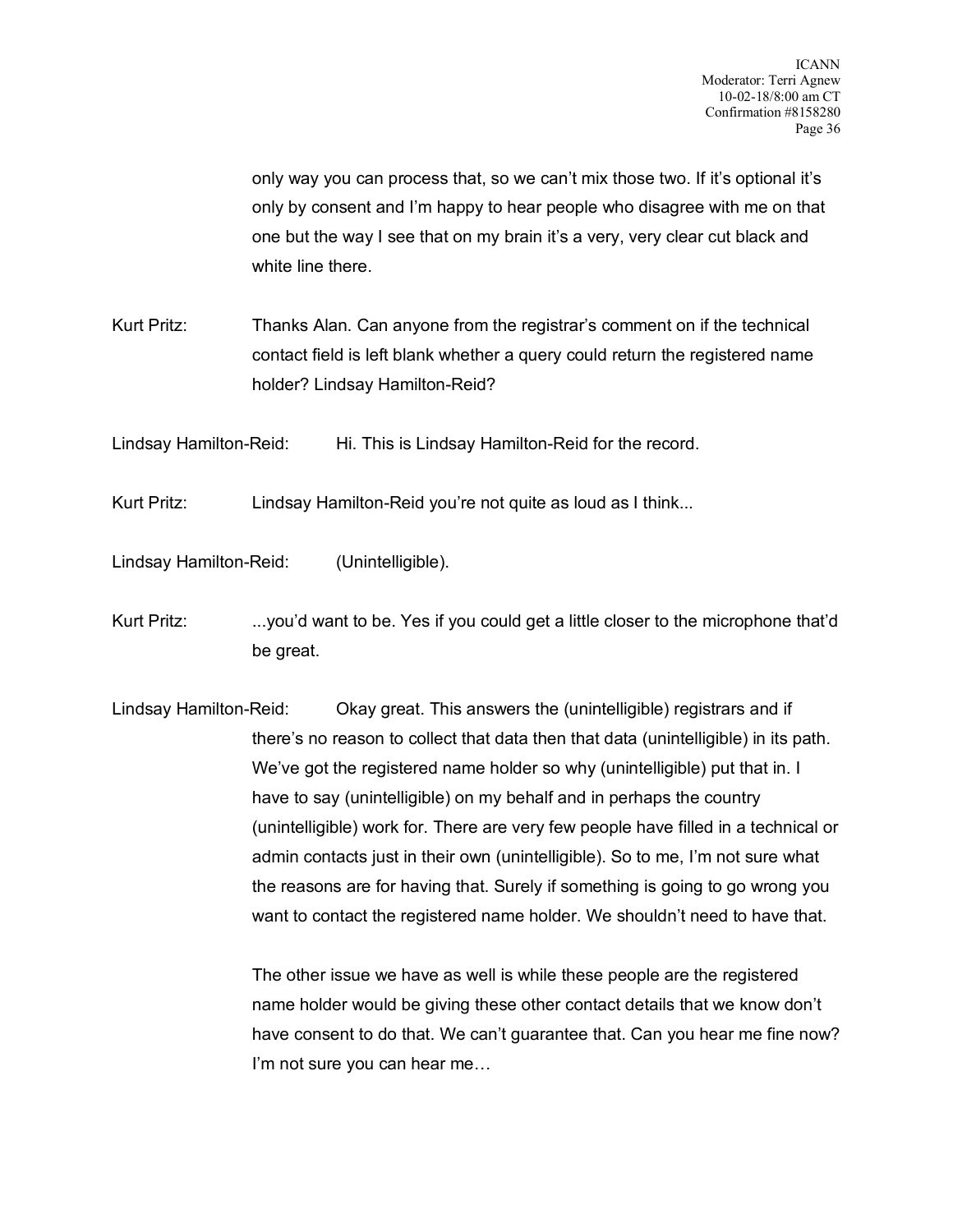- Kurt Pritz: You're a little bit faint but I've got, yes, I've got a volume control on my laptop so I can hear you.
- Lindsay Hamilton-Reid: Okay I'll try and (unintelligible) a bit more. But basically yes, there just (unintelligible) no reason to collect that and particularly in view of that (unintelligible) decision again there's no reason to collect that. Thank you.
- Kurt Pritz: Thanks Lindsay Hamilton-Reid. I want to close off the queue after Emily Taylor so we have some time at the end to talk about our plan going forward. Alan?
- Alan Greenberg: Thank you. I couldn't hear everything Lindsay Hamilton-Reid was saying the volume was not an issue but it was rather muffled and I couldn't quite make it all out so I may not be addressing anything or everything she said. But the question was asked in the chat of why do we need this information if we have the registrant, the registered name holder? And the answer in my mind is simple that for some registered name holders they may choose not to have unique information but some might well choose to have unique information. As a simple example if I have all, I may be the registered name holder of a name but I may be delegating all of the technical work to a Web service girl, and I'm saying contact them if it's not working. I don't know anything about making it work.

If I'm a large corporation and unfortunately although GDPR doesn't apply to legal persons ICANN's current temporary spec does, then I may well have a very different contact. The registered name holder may be an office, you know, your legal office for instance or your intellectual property office. They're not the ones that are there 24 hours a day seven days a week to fix a technical problem. So I think it's rather obvious why there may be a need for different contacts so I'm not quite sure why we're having that debate. Thank you.

Kurt Pritz: Thanks Alan. Emily Taylor?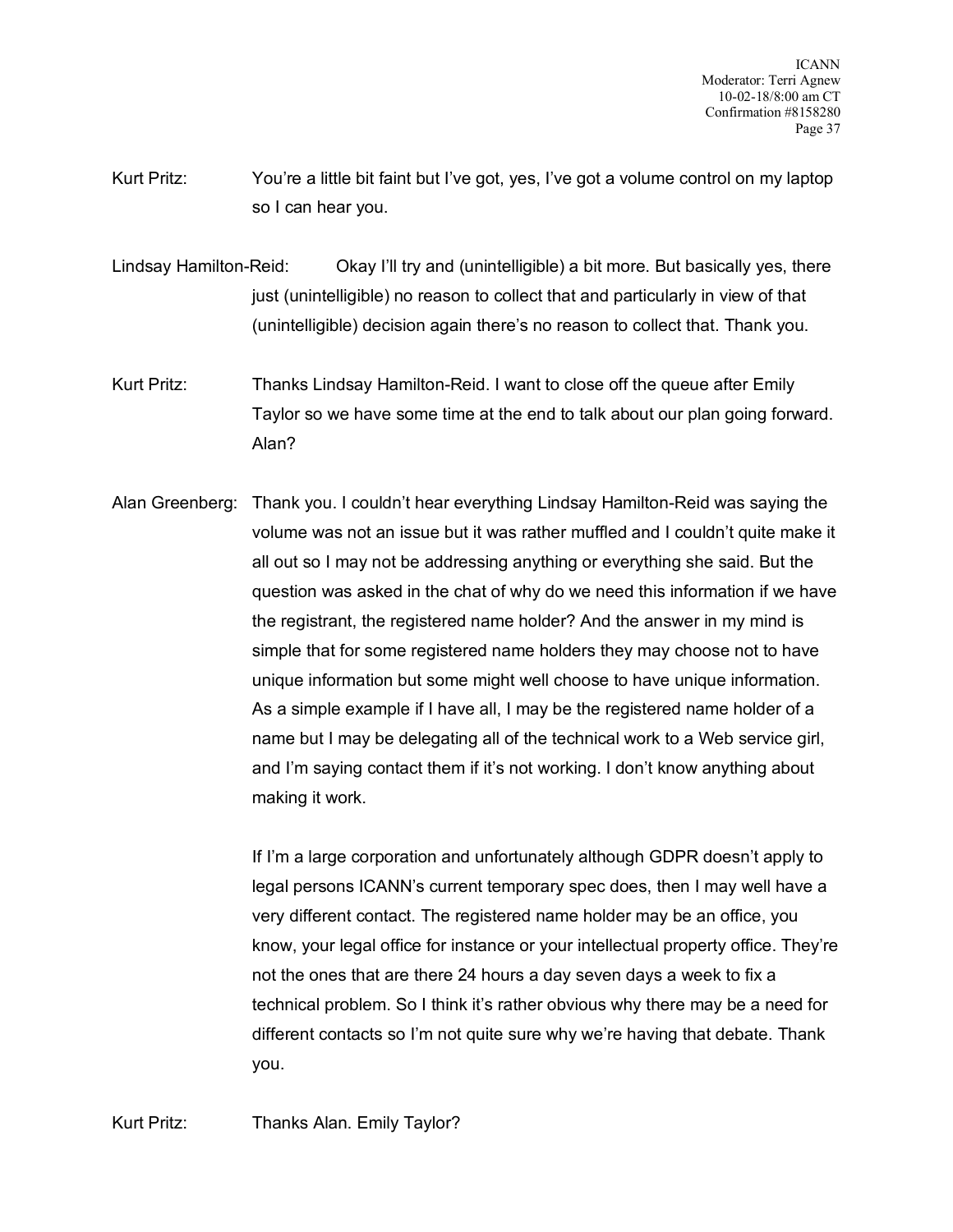ICANN Moderator: Terri Agnew 10-02-18/8:00 am CT Confirmation #8158280 Page 38

Emily Taylor: Emily Taylor for the record. Just to support Lindsay Hamilton-Reid's remarks, in practice the technical contacts are often are all almost always duplicates of other contacts. If there's a technical issue with a domain name there are two possible courses. One is contact the registrant and one is contract the registrar. Both of those details are in separate fields.

> And of course I this was, you know, my own personal view is that these ancillary fields admin technical billing are all sort of relic form the old Whois format which is, you know, desired way back when in the 80s before there was really a hard concept of a domain name registrant having rights and responsibilities and before there was ever such a thing as a registrar. The market has moved on considerably and the Whois fields has not kept up to date. It's way past the time where we have a good look at these fields and actually relegate some of them to the substitute then should get rid of them entirely. Thanks.

- Kurt Pritz: So even for those customers that ask for such a field you would be for eliminating them and eliminating the opportunity for registrar to offer that product?
- Emily Taylor: If I may just respond…
- Kurt Pritz: Yes.
- Emily Taylor: …to your question Kurt I think that the, you know, it's a bit like the whole Whois environment, a real classic case of the database that has failed to keep pace with time. And so we end up using these schedule fields for purposes that they were never intended for. There is no way in the current data set for example, to be able to identify a seller, now resellers are a large part of today's market. There are all sorts of changes that one would make to the data set if we were starting from a blank page. But, you know, where you have -- and I'm just sort of highlighting a point made by James Bladel in the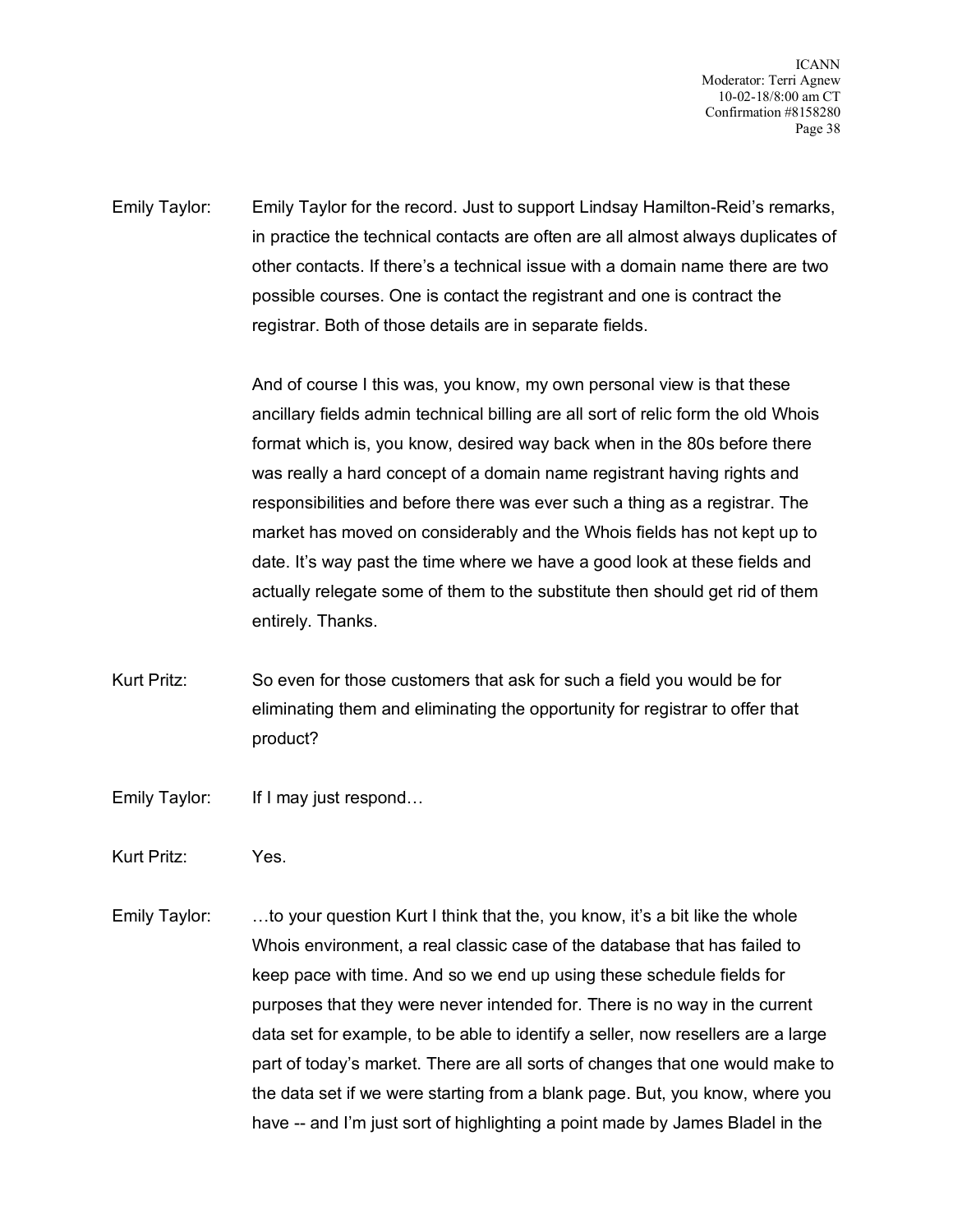chat -- more than 95% certification then you're really driving the rule through exceptions by continuing with these out of date and useless fields. Thank you.

Terri Agnew: Kurt this is Terri. If you're speaking (unintelligible)...

- Kurt Pritz: Yes, yes, yes, got it, got it, got it, got it. I got it and I was kind of silent in reading the chat anyway so I think, you know, I think there's a pointed question here for the mail list that I want to sort of point up. Go ahead James Bladel.
- James Bladel: Thanks Kurt, James Bladel speaking. And is just trying to catch up with the chat that's kind of flying along in response to Emily Taylor's intervention. You know, as far as statistics I don't have anything current. As of last January we had a number of large registrars run the statistics where contact in Whois and found that retail registrars for example like GoDaddy were seeing over 90%, 95% duplication across all contact whereas reseller or wholesale oriented registrars like Tucows -- I'll put them on the spot -- the number was a little bit lower probably in the high 70s to low 80s and, you know, could vary regionally and by business model. So but I think the takeaway was a lot of this was a duplication and I think and I'm probably going to misstate this but it doesn't really, you know, align with the principle of data minimization and really puts registries and registers to (unintelligible) manage and extensive list of, you know, of contacts. And I think we also could propose to (Ashley)'s point we could propose a number of technical and operational alternatives that would restore control over all of the contacts back to the registrant so that they aren't necessarily living in the Whois or RDS system but they're living in the DNS themselves as part of the DNS records. So that was just to answer some of the questions in the chat but also a question about the break, the legal and natural (unintelligible), again very, very difficult to say with a high degree of confidence. You know, some are clearly individual, some are clearly organizations but there's a very large gap in the middle where it's ambiguous. And that varies as well across a business models and regions.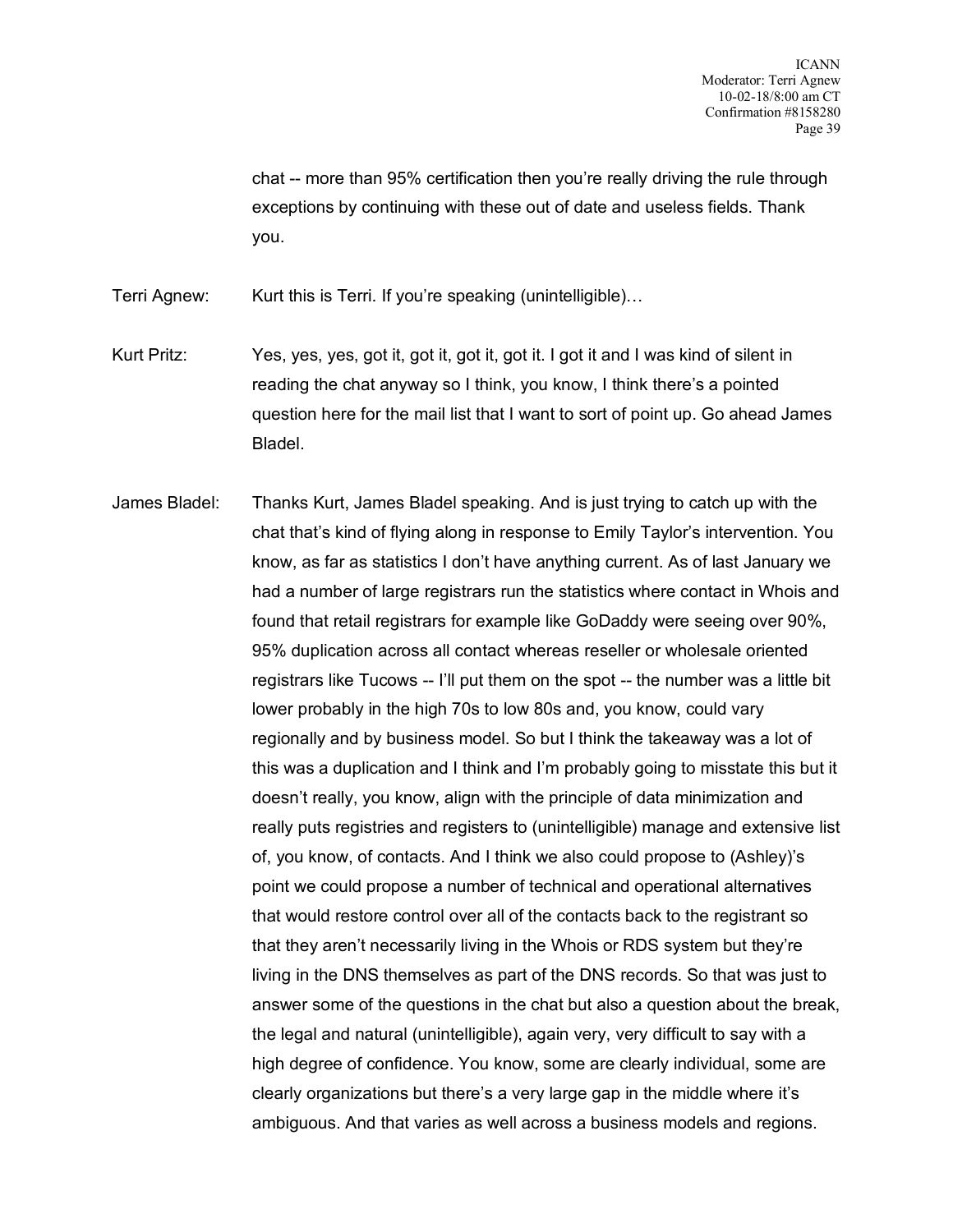ICANN Moderator: Terri Agnew 10-02-18/8:00 am CT Confirmation #8158280 Page 40

So unfortunately Mark I don't have a (unintelligible) on that one. Hopefully that helps respond to some of the questions of the chat. Thanks.

Kurt Pritz: Alan this is the last comment. Thank you James Bladel.

- Alan Greenberg: Thank you very much. There are clearly all sorts of ways we can address the need. And yes we could use the text field. Almost any major change like that is going to take a long time to propagate and a long time to get everything changed. And so I really think making changes like that just for the purpose of making a change is a make work activity. I guess I don't understand from either the legal issue of data minimization or anything else why making it an optional field is problematic, I really don't understand why – what the issue is since no one is obliging anyone to do anything. Thank you.
- Kurt Pritz: Thanks Alan. And I'm really sorry I have to cut this short so I'll give some thought to how to – go ahead Stephanie.
- Stephanie Perrin: Thanks, Stephanie Perrin. I'm just trying to answer Alan's question. It is because under GDPR you still have to explain any collection of data. You can't just say, "Oh this is optional therefore it's all on you." you have to make sure they understand in a way that we call it informed consent. You can't let them accidentally agree to provide personal data. So that's where the rub is, it's simple.
- Kurt Pritz: I think Alan could probably easily write a statement as to why it's beneficial for registrants to have an option to provide this information in the ten or so percent of the cases where they want to. So Alan why don't you write that and that's not precluding other solutions to this but your statement would identify the need.

So I'm going to – can it's really important that we have a conversation about our go forward plan. So could put up the schedule for our discussion going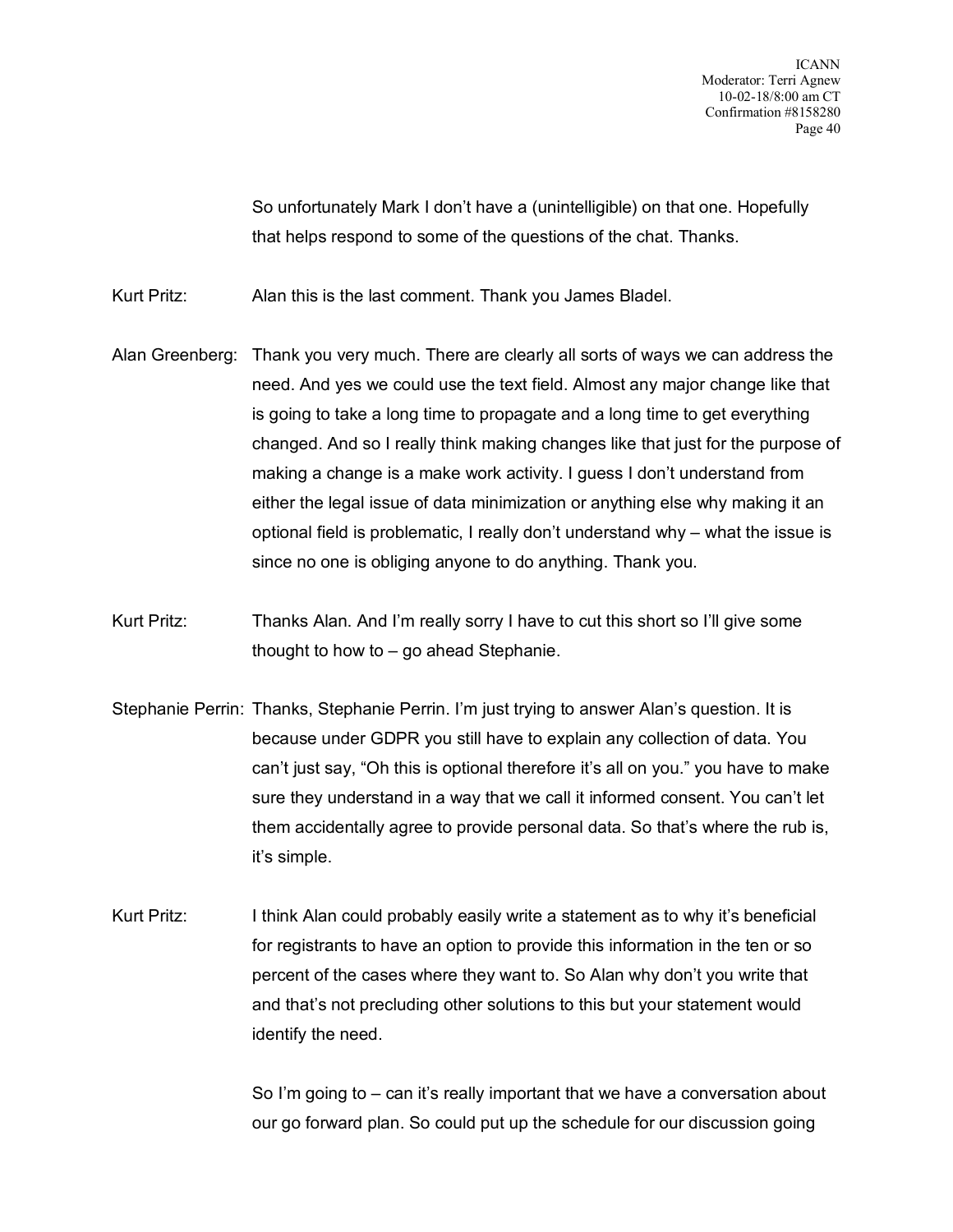forward? Can someone, Marika can someone from staff take us through the schedule going forward? And it's quite a bit about five minutes or so?

Marika Konings: Sure. This is Marika. So this document was shared yesterday on the mailing list so hopefully you at least had an opportunity to open it and scroll through it. So what staff and the leadership team has tried to do based on a review of the charter questions and the work that's already ongoing in relation to the data elements and workgroups as well as, you know, some outstanding items in relation to the data elements of workbooks we basically came up with a list of topics that, you know, need further airtime or need airtime because they haven't been considered in detail yet and try to kind of map that across the meetings that are remaining between here and at ICANN, the ICANN meeting in Barcelona but also the meetings that are planned there.

> And as you may recall I think during the – at the end of the face to face session in Los Angeles we had some discussion around, you know, how we could maybe modify or adapt it as a meeting sequence. And I think someone suggested there that, you know, it might be helpful to actually, you know, add some kind of small team meetings throughout the plenary sessions to allow for discussion and kind of preparation of some of the topics before these would come to the plenary meeting and again similar to how some of these topics were prepared in the face to face meeting in Los Angeles.

> So what you basically see here is kind of a breakdown across those different topics and the different meetings, you know, across the different dates that we still have available to us going forward. So I think you see here the first meeting of course is today's meeting and we've mapped out there the topics that are to be discussed or have been discussed today. Then the proposal will be to have first a small team labeled here as this number one as the idea that the composition of these groups are ideally not the same people so that the work is spread out but at the same time we hope that, you know, these don't become, you know, meetings of the whole. So I think that the idea would be that there would be, you know, one representative from each group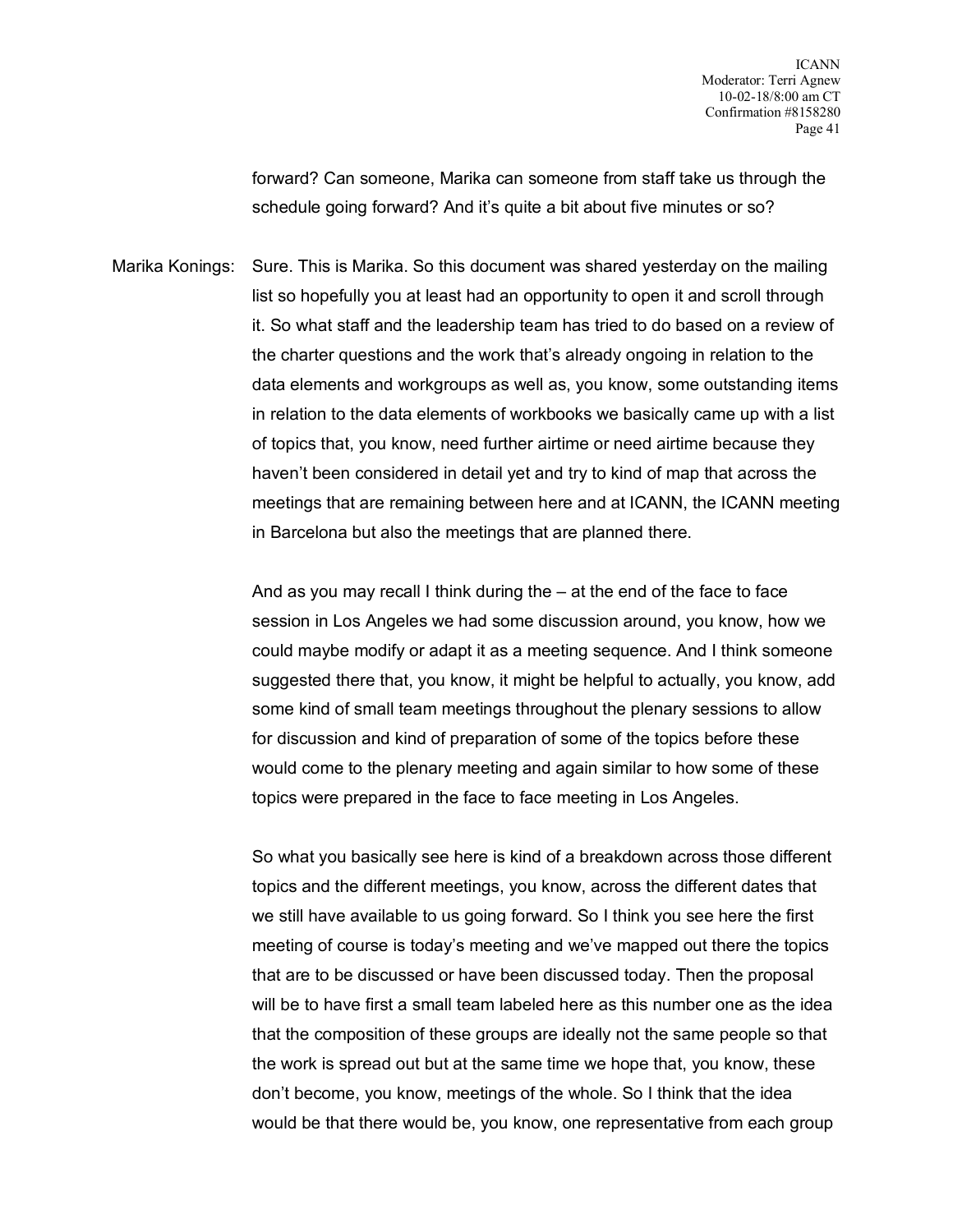to keep those groups manageable but still at the same time have, you know, broad representation across the different communities. So again, you know, prepare and discuss those topics.

So the idea would be that a small team would start a conversation tomorrow around, you know, legal versus natural person. And I think that has already come up. I think someone needs to mute, that has already come up in some of the conversations today. And again there is some input that is available the DSIs as well as Appendix A Google doc that we had up for a while. So that's some information that staff can pull together to kick off that conversation.

And again the whole idea is that, that group, you know, discusses and or works through some of these items, ideally, you know, coming down prepared with a kind of proposed approach for how to discuss that topic in the plenary. And of course the specific recommendations would come out of a small team meetings that would be even better. But again I think the objective at this stage is really to prepare the topic for conversation and set it up in such a way that the group is able to come to some kind of agreement or response to the charter questions.

So Thursday we would have our next plenary session. And as Kurt noted there are a couple of outstanding action items. And so the idea would be to follow-up on those that make progress on the different data element workbooks for those where either for the work needed to be done or, you know, some new ones are being developed.

And again another small team meeting proposed for Friday and specifically looking at, you know, the geographic aspects of the questions related to that so that's the charter questions A - H sorry. Then we move will move into next week Tuesday looking at again some of the questions in the charter that don't seem to have been specifically addressed at this stage so these have been called out. And again should anyone of course want to start conversations on those on the list that is of course welcomed as well.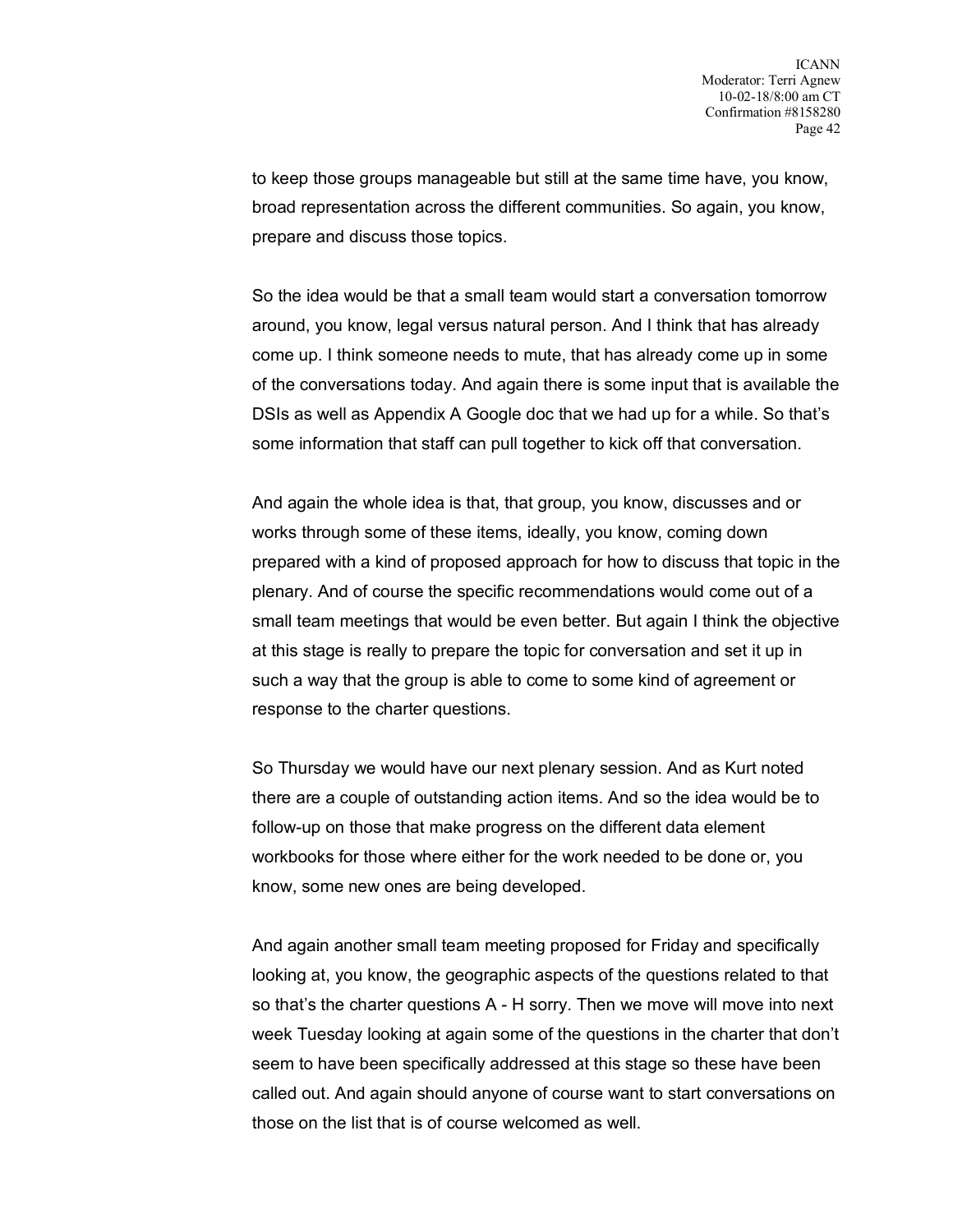There will be another small team meeting next Wednesday starting or prepare the further conversation on the Question J in relation to a temporary specification and then reasonable access and those related questions. Again quite a bit of conversation has already happened in that regard but the idea is that we need to try that focus on what the charter question is asking and the responses that the group can prepare in that regard.

Next Thursday the plenary session will be focused on Purpose B. And as we noted as well there are some homework that is being prepared in that regard and would have the plenary session on Tuesday 15th of October dedicated to any small team topics that are, that need some airtime with the plenary even because they have either because they have specific questions or specific recommendations that they may want to put forward. And then assuming the most people will start traveling on Wednesday or Thursday our next get together would basically be in Barcelona on the face to face and full day session on Saturday where again it's the expectation that most of the time may need to be dedicated to charter questions H, J and B. And of course any outstanding issues that maybe the result of the work in relation to the data elements workbooks.

As Kurt noted as well there are a number of other sessions scheduled throughout the week and principal to Sunday's session has been assigned as allowing the group to prepare for the high interest topics session which takes place on Monday. And then there are two more set of session scheduled for Wednesday and Thursday. And we've included here a list of other questions that are outstanding from the charter.

Again those don't necessarily seem to rise to the level of some of the other issues, so the hope is that maybe some conversation could start on that, you know, prior to the meeting to potentially come to agreement or have some recommendations that could be included in the initial report. And then of course, you know, the last day hopefully being able to wrap up any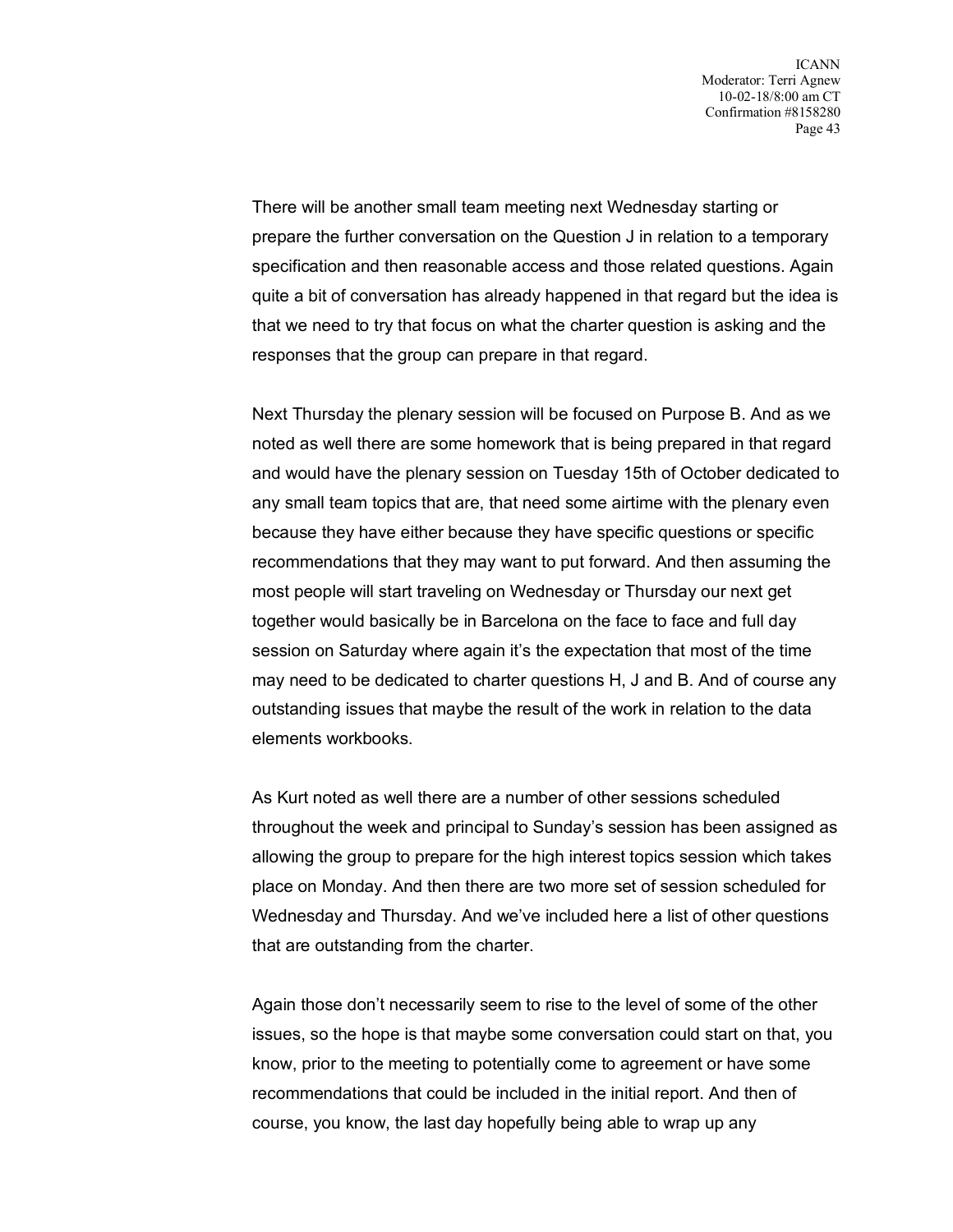outstanding items as, you know, shortly after the meeting. The idea is that the initial report would be published for public comment.

Of course, you know, some of this will need to remain slightly flexible. I think there was already a suggestion that, you know, the legal basis discussion may come back on Thursday's meeting. So I think we kind of need to see how to fit that into the agenda and really make sure that there is sufficient time, you know, to discuss the different topics that need to be discussed. But again we hope that this – we provide the, at least a solid plan for how to cover all of the remaining items and get into a place where, you know, the group has sufficient information and sufficient time to deliberate on these issues to come to responses to the charter questions and potentially related recommendations for inclusions in the initial report. So with that happy to take any questions and kind of back to Kurt. And Kurt if you're speaking, you're on mute.

- Kurt Pritz: Man I was really good too. So Marika there was a question in the chat for how people can sign up for small groups. And while you think about that or, you know, I'm sure you already have I want to – I found value in the small group so I want to try to keep them small. So I don't know how to make the rules around that and then rules are always gameable as those of us in this business know. But, you know, maybe a rule that you can sign up for two small groups but no more and, you know, try - and make, but make sure that every, you know, your group is represented in a small group. So I think that's important but and keeping them small I'd like you to limit your participation and not join every small group or maybe limit it to two as a proposed guideline for how to manage that. But (Margie) how can people sign up for the small group? (Margie), Marika, how can people sign up for the small group?
- Marika Konings: Yes thanks this is Marika. I don't think we we're foreseeing at this stage any kind of a formal sign-up. Basically I think our idea is to just go ahead and schedule these calls and, you know, send the meeting invites to the full list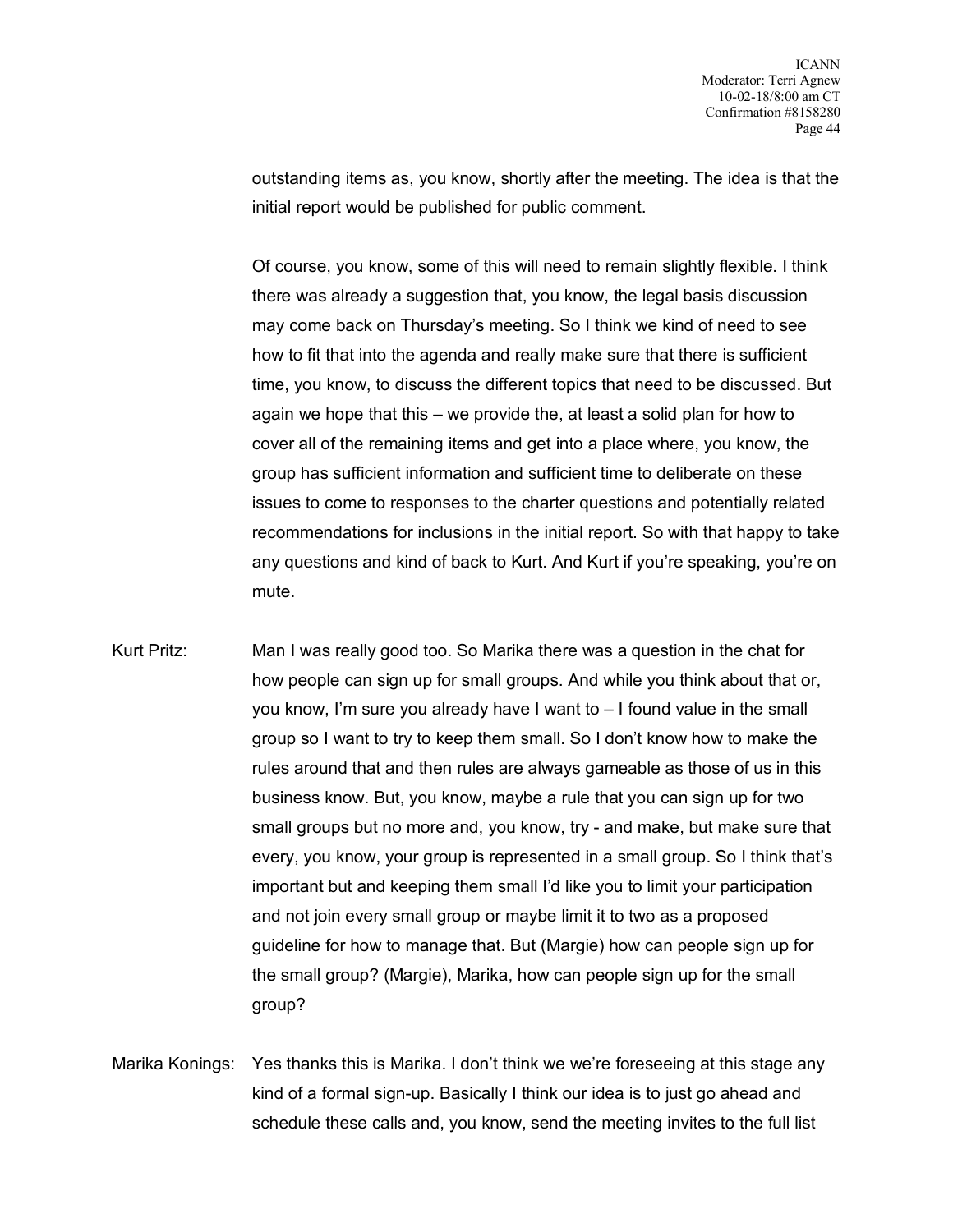but with the understanding that groups self-organize. So then indeed, you know, not everyone shows up but that, you know, each group assigns, you know, one person to the small team and, you know, ideally of course because again something I didn't point out of course these small teams may decide we need some more time to discuss. So it's up to that small team then as well to say well we actually want to schedule some additional meetings or we want to have a Google Doc to start working on this or whatever, you know, works best for that group. So they shouldn't feel limited by, you know, the one meeting that is called out here. You know, they should have the flexibility to carve out additional time if that is helpful in moving the conversation forward.

So again our idea was to do it in a similar way as was being done at the face to face that groups amongst themselves kind of self0organize and assign people to these groups. And I think and again I hope (unintelligible) here our understanding would be that we run at the call in a similar manner as to how we run these calls. So anyone that just wants to listen can go to the AC view only. But indeed the whole idea is to have kind of a smaller group to make the conversations, you know, probably a bit more consolidated and I again really focused on your finding a path forward in introducing this to the plenary group for further discussion.

So if there's a preference to have people formally sign up, you know, what we can do as well is put out, you know, the different small teams up on the list. I'll put a Google doc up and have people kind of sign up so we do know who's showing up or where there may be underrepresentation so that may be another alternative approach, so again it's really up to what the group prefers.

Kurt Pritz: So I think the idea that people join the call without a formal sign-up mechanism is fine. I think if you'd, if the staff gets any notifications from people that they intend to attend via email that we might keep some sort of something on the wiki page or a Google Doc that indicates what the attendance will be but I think any more rigor than that is necessary.